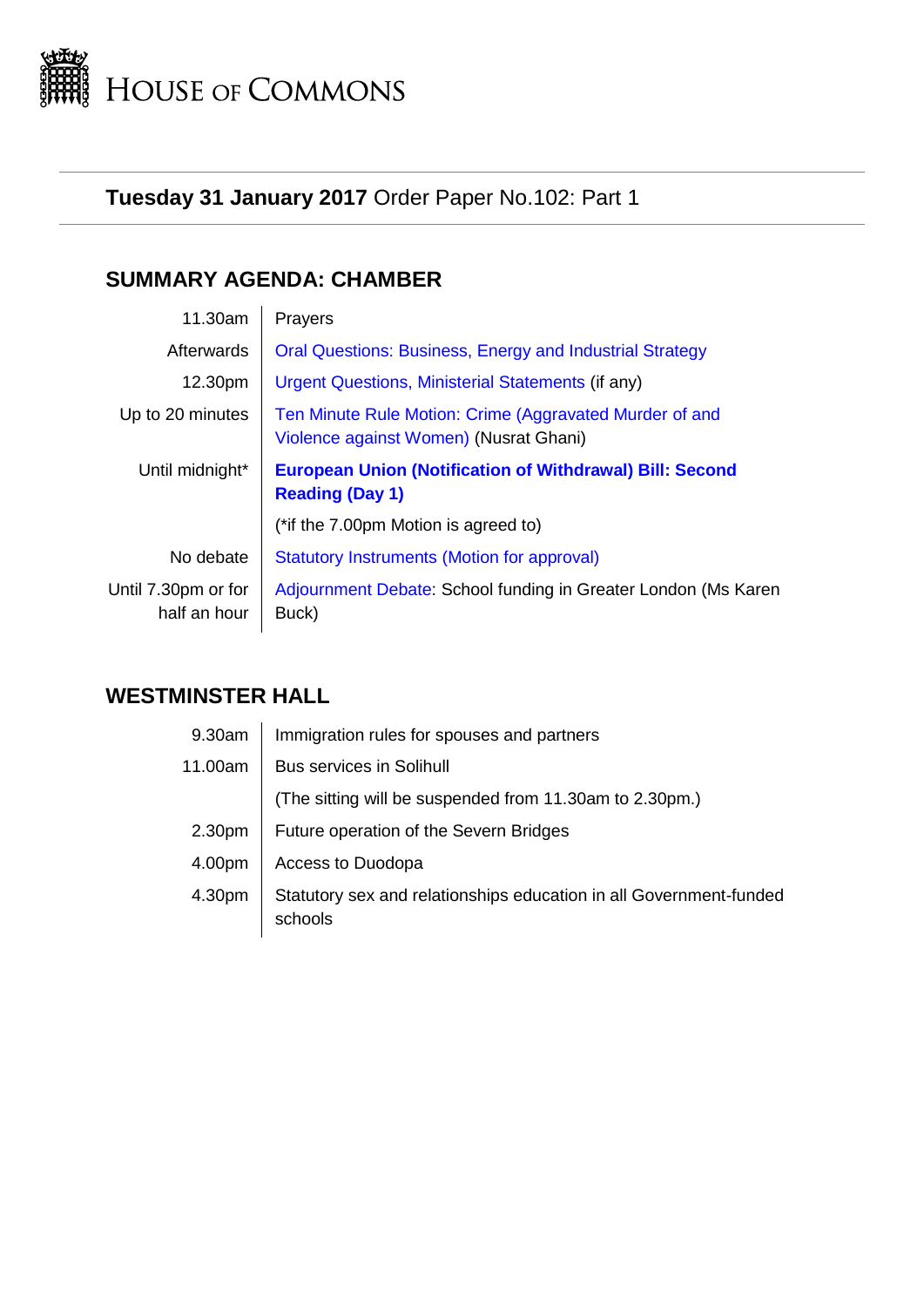# **CONTENTS**

# **PART 1: BUSINESS TODAY**

- **[3](#page-2-1) [Chamber](#page-2-2)**
- **[9](#page-8-0) [Westminster Hall](#page-8-1)**
- **[10](#page-9-0) [Written Statements](#page-9-1)**
- **[11](#page-10-0) [Committees meeting today](#page-10-1)**
- **[16](#page-15-0) [Committee reports published today](#page-15-1)**
- **[17](#page-16-0) [Announcements](#page-16-1)**
- **[21](#page-20-0) [Further Information](#page-20-0)**

# **PART 2: FUTURE BUSINESS**

- **[24](#page-23-0) [A. Calendar of Business](#page-23-1)**
- **[42](#page-41-0) [B. Remaining Orders and Notices](#page-41-1)**

#### **Notes:**

Items marked [R] indicates that a Member has declared a relevant interest.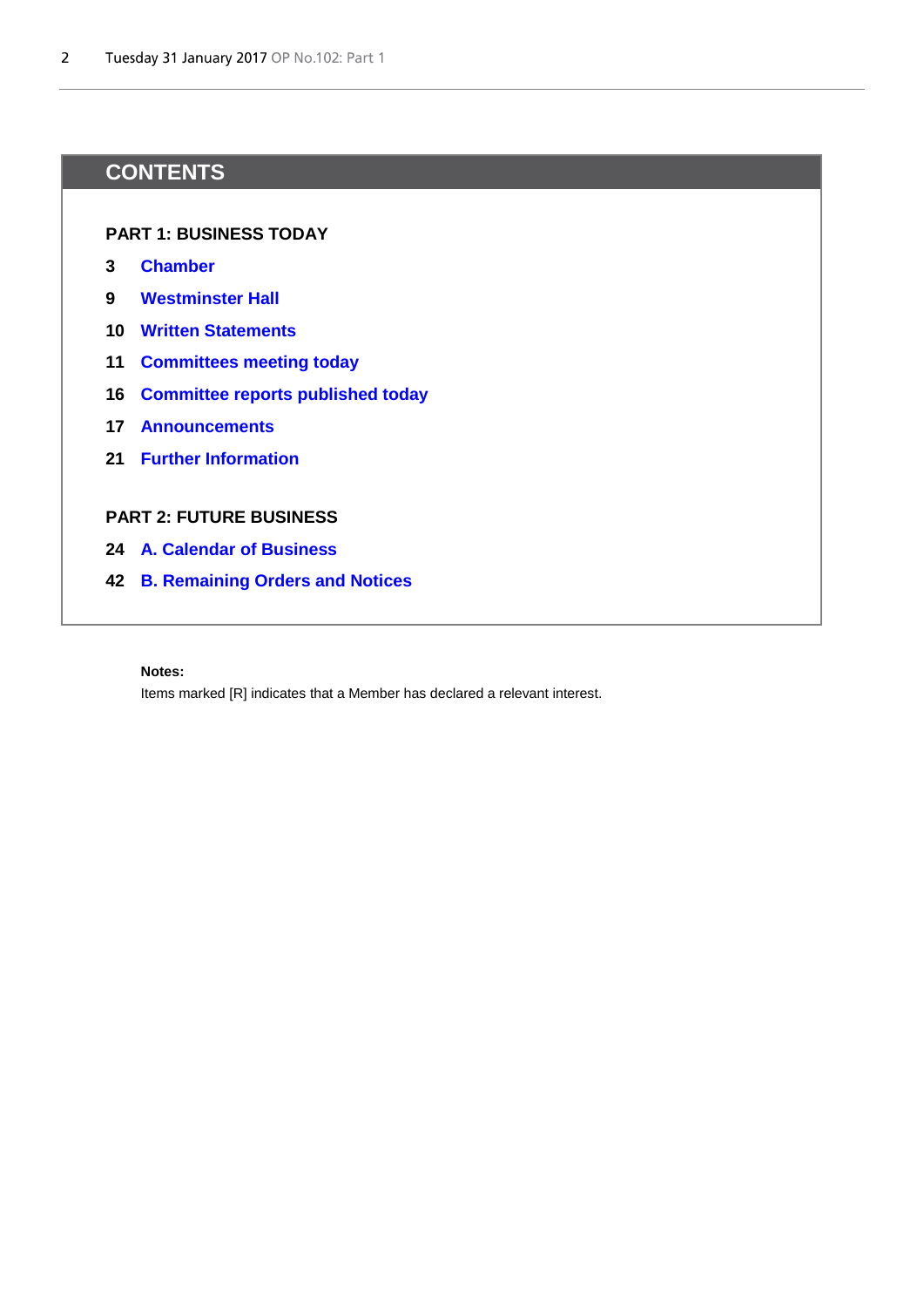# <span id="page-2-2"></span><span id="page-2-1"></span>**BUSINESS TODAY: CHAMBER**

# **11.30am Prayers**

**Followed by**

# **QUESTIONS**

- <span id="page-2-0"></span>**Oral Questions to the Secretary of State for Business, Energy and Industrial**  Ш **Strategy**
- **1 Lilian Greenwood** (Nottingham South) If he will make it his policy to allocate three per cent of GDP on science funding. (908474)
- **2 Fiona Bruce** (Congleton) What recent assessment he has made of the international competitiveness of the UK aerospace. (908476)
- **3 James Cleverly** (Braintree) What steps he is taking to support the self-employed. (908477)
- **4 Robert Courts** (Witney) What steps he is taking to support the self-employed. (908478)
- **5 Kelly Tolhurst** (Rochester and Strood) What recent assessment he has made of the international competitiveness of the UK aerospace. (908479)
- **6 Drew Hendry** (Inverness, Nairn, Badenoch and Strathspey) What assessment he has made of the aerospace industry's contribution to economic growth across the UK. (908480)
- **7 Rehman Chishti** (Gillingham and Rainham) What steps the Government is taking to support the growth in the number of SMEs in Kent and Medway. (908481)
- **8 Tim Loughton** (East Worthing and Shoreham) What assessment he has made of the potential contribution of power generated by tidal lagoons to UK energy provision. (908483)
- **9 Stephen Doughty** (Cardiff South and Penarth) What progress his Department is making on implementing the recommendations of the Hendry Review on tidal energy. (908485)
- **10 Richard Arkless** (Dumfries and Galloway) What steps he is taking to safeguard investment in research and development in Scotland as a result of the UK's decision to leave the EU. (908487)
- **11 Mr Nigel Evans** (Ribble Valley) What recent assessment he has made of the international competitiveness of the UK aerospace. (908488)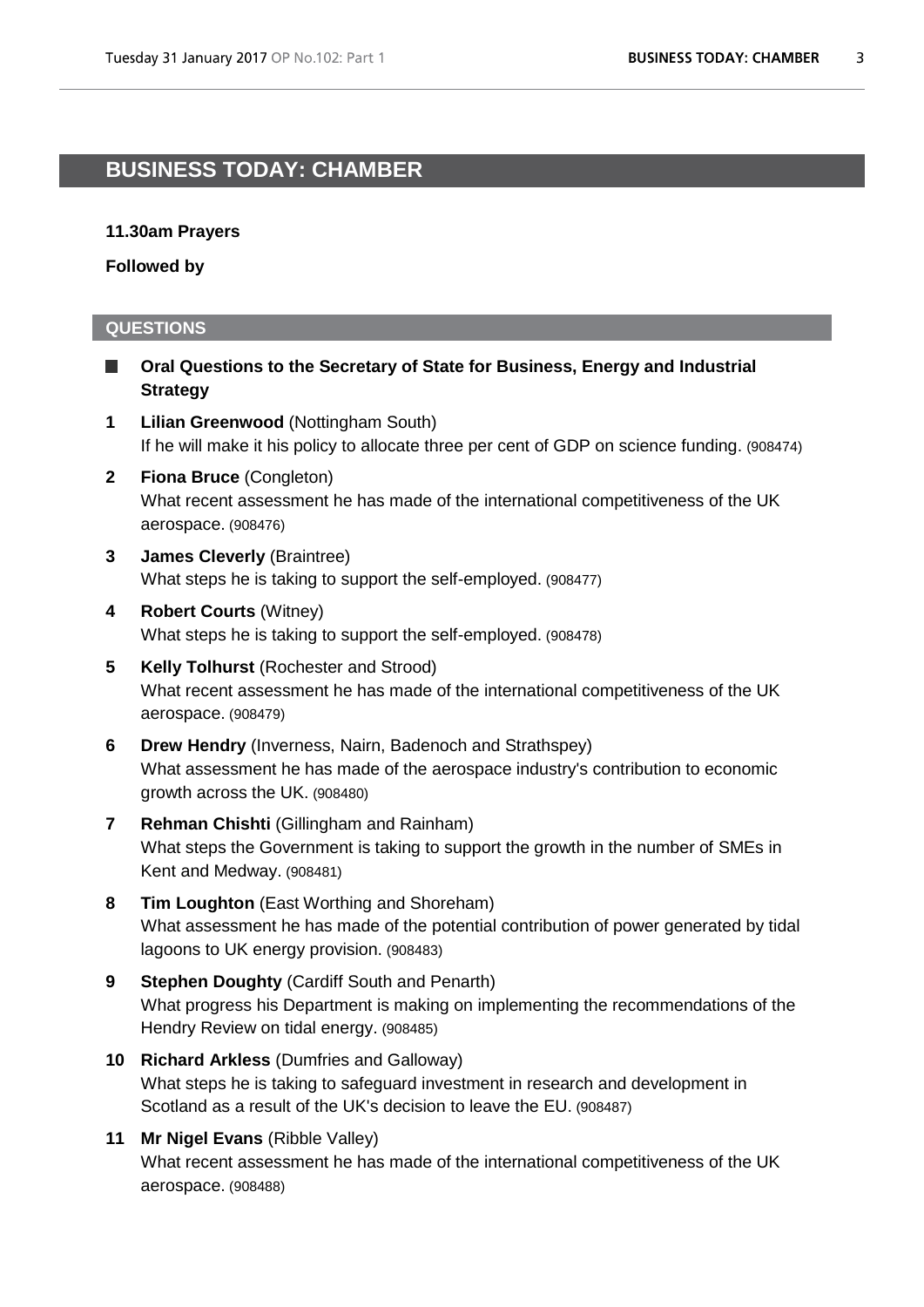**12 Victoria Borwick** (Kensington)

What steps he is taking to support the self-employed. (908489)

- **13 Kit Malthouse** (North West Hampshire) What financial support his Department is providing to the life-sciences sector. (908490)
- **14 Lucy Powell** (Manchester Central) What steps he is taking to encourage businesses to support local economic growth. (908492)
- **15 Martin Vickers** (Cleethorpes) What assessment he has made of the effect of the off-shore energy sector on the Humber region. (908493)
- **16 Chris Davies** (Brecon and Radnorshire) What recent discussions he has had with the Chancellor of the Exchequer on improving access to finance for businesses. (908494)
- **17 Caroline Johnson** (Sleaford and North Hykeham) What steps he is taking to support the self-employed. (908495)
- **18 Mike Freer** (Finchley and Golders Green) What recent steps his Department has taken to further protect workers' rights. (908496)
- **19 Mrs Cheryl Gillan** (Chesham and Amersham) What steps his Department is taking to promote medical research. (908497)

# **At 12.15pm**

- **Topical Questions to the Secretary of State for Business, Energy and Industrial Strategy**
- **T1 David Morris** (Morecambe and Lunesdale) If he will make a statement on his departmental responsibilities. (908463)
- **T2 Christina Rees** (Neath) (908464)
- **T3 Richard Arkless** (Dumfries and Galloway) (908465)
- **T4 Tom Pursglove** (Corby) (908466)
- **T5 Kerry McCarthy** (Bristol East) (908467)
- **T6 Kelvin Hopkins** (Luton North) (908468)
- **T7 Nicky Morgan** (Loughborough) (908469)
- **T8 Stephen Metcalfe** (South Basildon and East Thurrock) (908470)
- **T9 Dr Sarah Wollaston** (Totnes) (908471)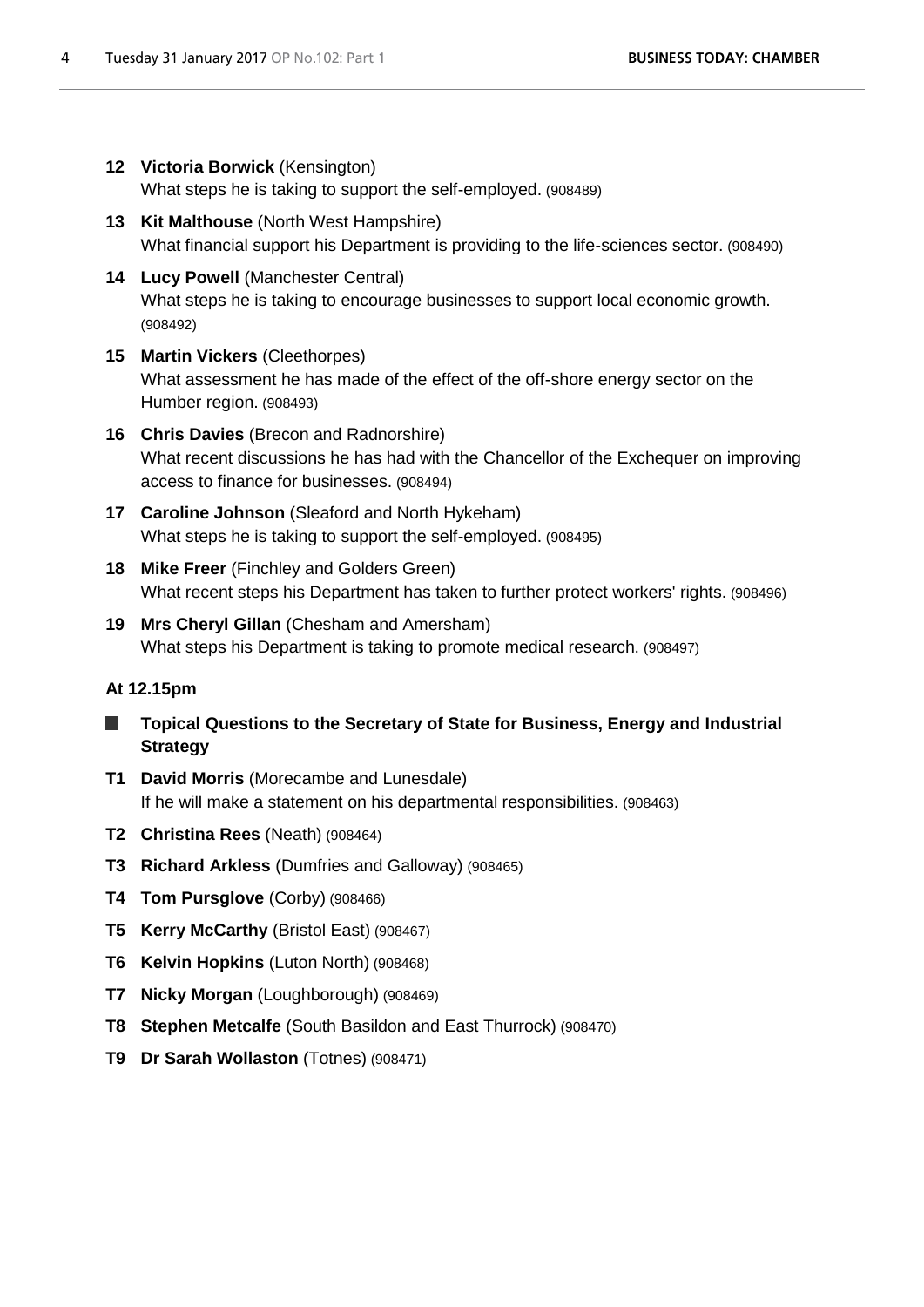# <span id="page-4-0"></span>**URGENT QUESTIONS AND STATEMENTS**

# **12.30pm**

- ш **Urgent Questions (if any)**
- г **Ministerial Statements (if any)**

# **BUSINESS OF THE DAY**

# <span id="page-4-1"></span>**1. CRIME (AGGRAVATED MURDER OF AND VIOLENCE AGAINST WOMEN)**

### **Up to 20 minutes** [\(Standing Order No. 23\)](http://www.publications.parliament.uk/pa/cm201516/cmstords/0002/body.htm#23)

### **Nusrat Ghani**

That leave be given to bring in a Bill to make provision about the aggravated murder of, and aggravated domestic violence against, women, who are citizens of the United Kingdom, outside the United Kingdom; to prohibit the use of the term honour killing in official publications; to require the Government to arrange for, and meet from public funds the costs of, the repatriation of the bodies of female citizens of the United Kingdom who are victims of aggravated murder outside the United Kingdom and the provision of assistance to female citizens of the United Kingdom who are victims of aggravated domestic violence outside the United Kingdom in order to enable them to return to the United Kingdom; to provide for the prosecution in the United Kingdom in certain circumstances of citizens of the United Kingdom who commit the aggravated murder of, or threaten or incite domestic violence against, women, who are citizens of the United Kingdom, outside the United Kingdom; and for connected purposes.

#### **Notes:**

The Member moving and a Member opposing this Motion may each speak for up to 10 minutes.

# <span id="page-4-2"></span>**2. [EUROPEAN UNION \(NOTIFICATION OF WITHDRAWAL\) BILL:](http://www.publications.parliament.uk/pa/bills/cbill/2016-2017/0132/17132.pdf) SECOND READING (DAY 1)**

**Until midnight** (if the 7.00pm Business of the House Motion is agreed to)

**Caroline Lucas Stephen Gethins Mark Durkan Ms Margaret Ritchie Dr Alasdair McDonnell Hywel Williams**

Liz Saville Roberts Jonathan Edwards

That this House declines to give a Second Reading to the European Union (Notification of Withdrawal) Bill because it fails to provide enduring legal protection to the economic and social interests of the people of the United Kingdom in the event of exit from the European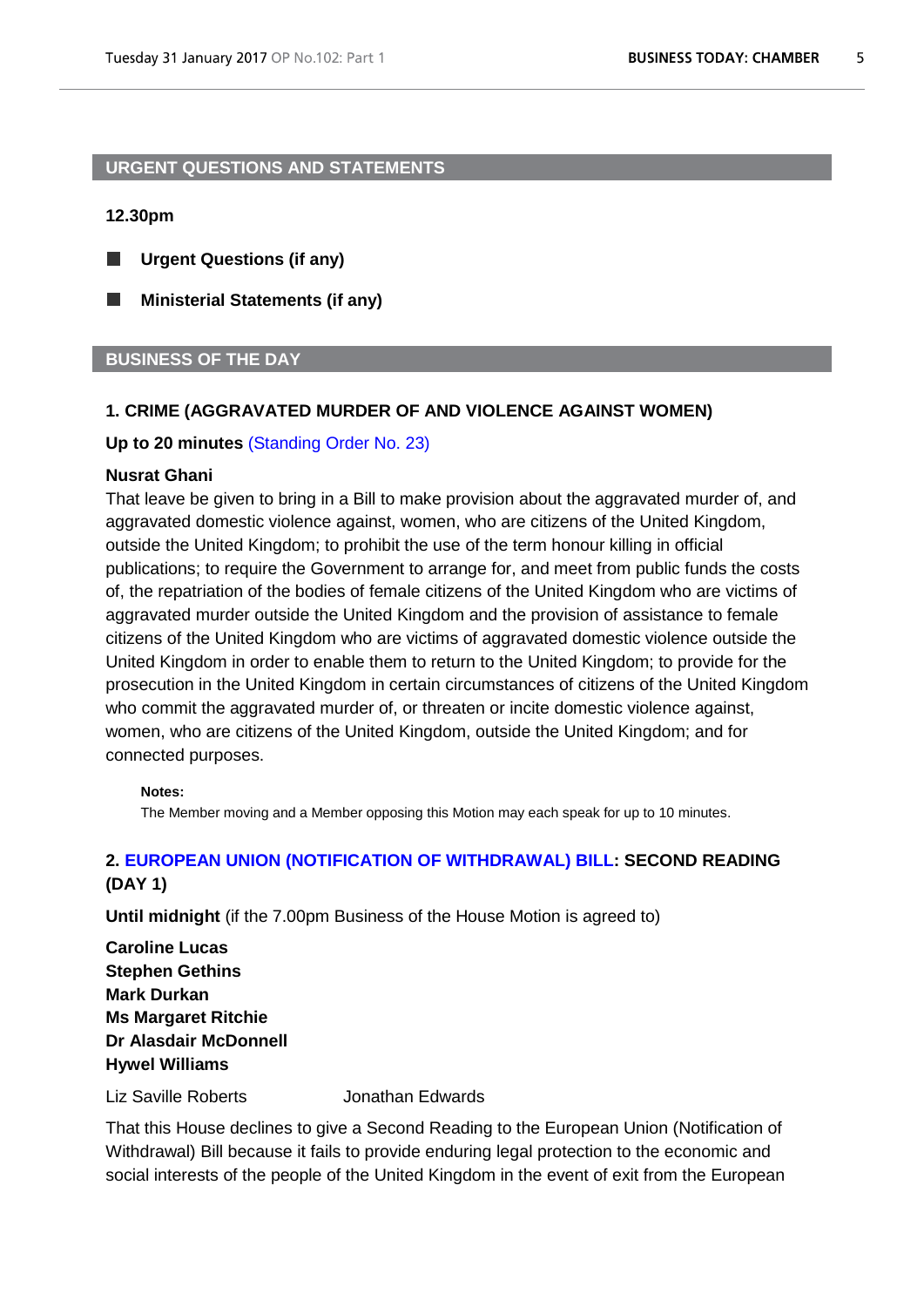Union, fails in particular to guarantee the UK's future membership of both the Single Market and the customs union, essential to the future prosperity of the UK, thereby failing to ensure continuation of free movement and the existing reciprocal rights enjoyed by EU citizens living in the UK and UK citizens living in EU member states, fails to guarantee maintenance of environmental regulation at least as strong as current EU regulation, fails to prevent a race to the bottom on corporate taxation and on workers' and consumers' rights, fails to guarantee young people rights to work, travel and study in the EU at least equal to those they enjoy now, otherwise fails to adequately address the immense constitutional implications of withdrawal from the EU, including the future of the Good Friday Agreement, fails to adequately address the almost certain need for a transitional arrangement with the EU, and fails to guarantee a Ratification Referendum on any withdrawal agreements negotiated with the other EU member states.

# **Angus Robertson Alex Salmond Ms Tasmina Ahmed-Sheikh Joanna Cherry Stephen Gethins Mike Weir**

Hywel Williams Jonathan Edwards Liz Saville Roberts Caroline Lucas Mark Durkan Dr Alasdair McDonnell Ms Margaret Ritchie **Patrick Grady Communist Patrick Grady** Richard Arkless Hannah Bardell Mhairi Black Ian Blackford Kirsty Blackman **Philip Boswell** Deidre Brock Alan Brown **Dr Lisa Cameron** Douglas Chapman Ronnie Cowan **Angela Crawley** Martyn Day Martin Docherty-Hughes Stuart Blair Donaldson Marion Fellows Margaret Ferrier **Patricia Gibson** Peter Grant Neil Gray **Drew Hendry Drew Hendry** Stewart Hosie George Kerevan Calum Kerr Care Chris Law Stuart C. McDonald **Anne McLaughlin** John Mc Nally Carol Monaghan **Dr Paul Monaghan** Roger Mullin Gavin Newlands **John Nicolson** Brendan O'Hara Kirsten Oswald Steven Paterson Tommy Sheppard Chris Stephens Alison Thewliss Owen Thompson Dr Eilidh Whiteford Dr Philippa Whitford Corri Wilson Pete Wishart

Angus Brendan MacNeil Callum McCaig Stewart Malcolm McDonald

That this House declines to give a Second Reading to the European Union (Notification of Withdrawal) Bill as the Government has set out no provision for effective consultation with the devolved administrations on implementing Article 50, has yet to publish a White Paper detailing the Government's policy proposals, has refused to give a guarantee on the position of EU nationals in the UK, has left unanswered a range of detailed questions covering many policy areas about the full implications of withdrawal from the single market and has provided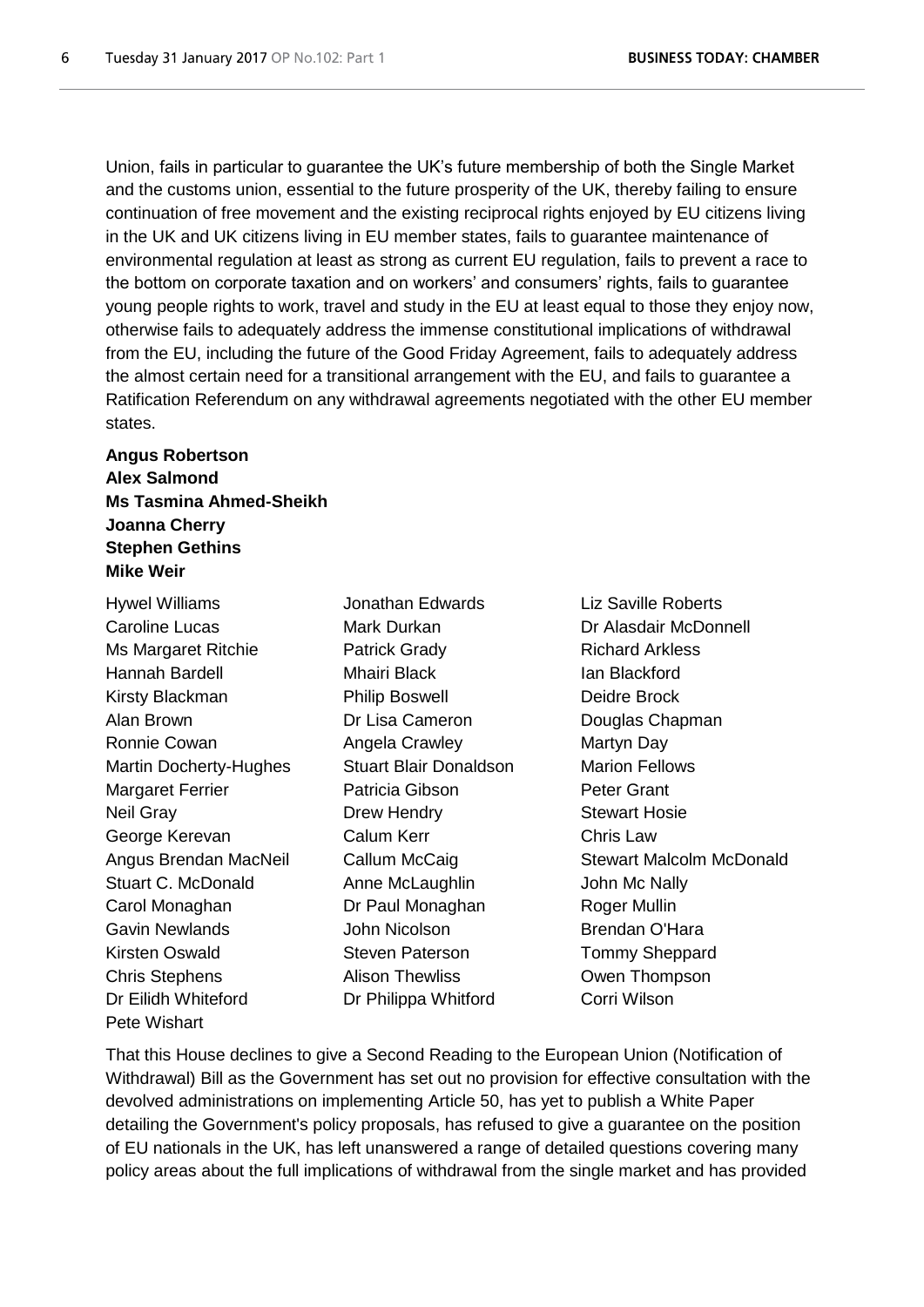no assurance that a future parliamentary vote will be anything other than irrelevant, as withdrawal from the European Union followed two years after the invoking of Article 50 if agreement is not reached in the forthcoming negotiations, unless they are prolonged by unanimity.

# **Heidi Alexander Owen Smith Mr Ben Bradshaw Meg Hillier Angela Smith Ian Murray**

- Mr David Lammy Stella Creasy **Mike Gapes** Peter Kyle Ms Karen Buck Helen Hayes Neil Coyle **Ann Coffey Announce Ann Coffey Tulip Siddiq** Geraint Davies **Rushanara Ali** Jim Dowd Paul Farrelly **Mark Durkan** Mark Ms Margaret Ritchie Dr Alasdair McDonnell Mrs Madeleine Moon Mr Barry Sheerman Chris Bryant
- 
- 

That this House declines to give a Second Reading to the European Union (Notification of Withdrawal) Bill because the Government has failed to give assurances which safeguard British interests in the single market, and because the Government has failed to provide assurance that either Parliament or the UK electorate will have the ability to determine whether the UK should seek to withdraw from the single market in accordance with Article 127 of the EEA Agreement.

**Tim Farron Mr Nick Clegg Tom Brake Mr Alistair Carmichael Sarah Olney John Pugh**

# Mr Mark Williams

That this House declines to give the European Union (Notification of Withdrawal) Bill a Second Reading because it does not provide a mechanism for the people of the United Kingdom to have a vote, prior to the UK's departure from the European Union, on the terms of the new relationship between the United Kingdom and the European Union, because the Government has failed to provide an accompanying white paper detailing a plan or set of principles upon which the United Kingdom Government will seek to negotiate with the European Union, and because the Government has deliberately not tabled a money resolution in respect of this Bill, thereby hampering the elected representatives of the people from amending the Bill to include issues at the heart of public concerns with Brexit.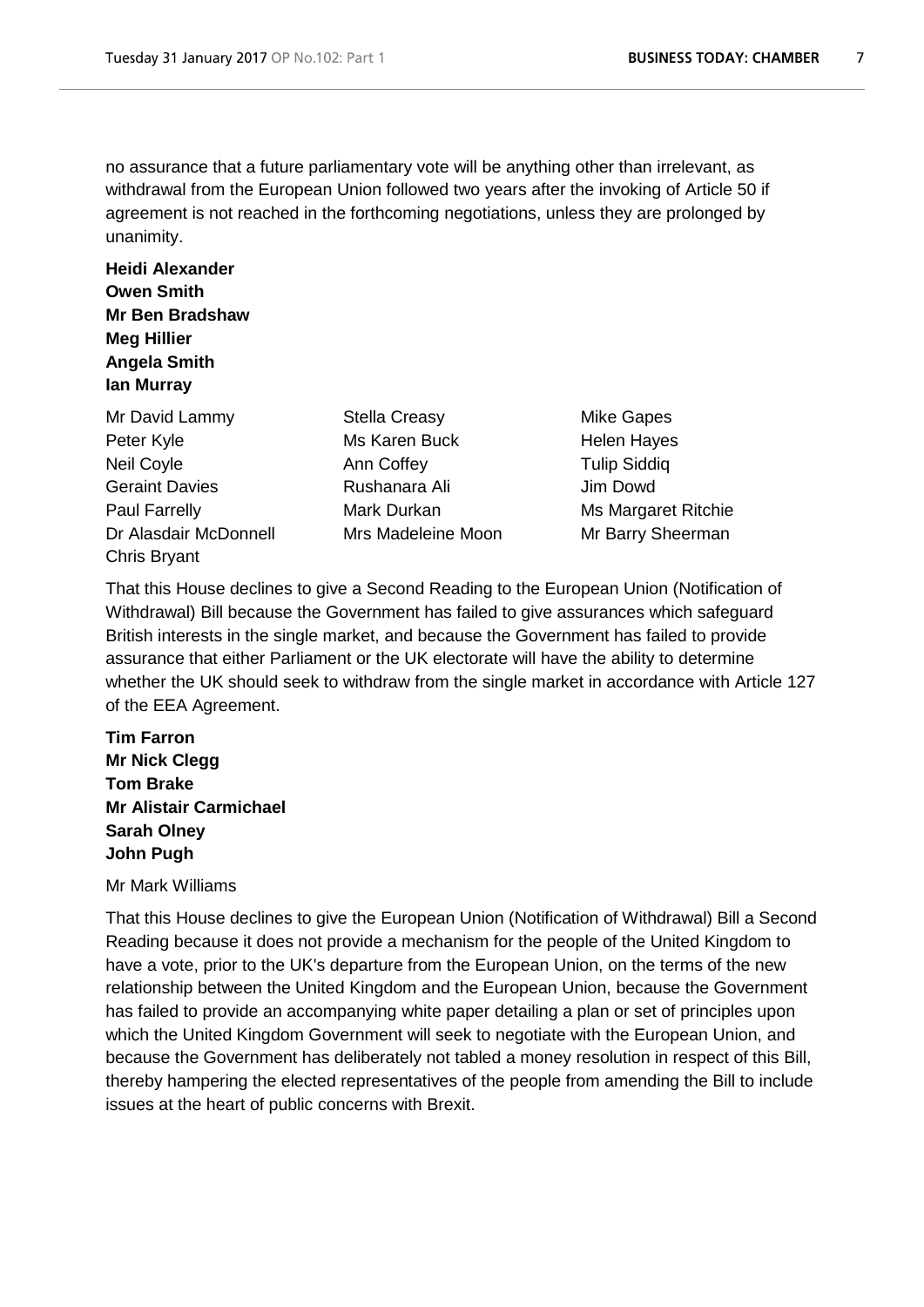**Hywel Williams Liz Saville Roberts Jonathan Edwards Peter Grant Caroline Lucas Mark Durkan**

Ms Margaret Ritchie Dr Alasdair McDonnell

That this House declines to give a Second Reading to the European Union (Notification of Withdrawal) Bill as the Government has failed to ensure continued full and unfettered access to the European single market, through participation in the EEA and membership of the EFTA, and has set out no requirement for the implementation of Article 50 to be endorsed by the devolved Parliaments.

#### **Relevant Documents:**

First Report from the Committee on Exiting the European Union, The process for exiting the European Union and the Government's negotiating objectives, [HC 815](http://www.publications.parliament.uk/pa/cm201617/cmselect/cmexeu/815/815.pdf)

# **MOTION TO BE TAKEN AT 7.00PM**

### **BUSINESS OF THE HOUSE**

**No debate** [\(Standing Order No. 15\)](http://www.publications.parliament.uk/pa/cm201516/cmstords/0002/body.htm#15)

### **The Prime Minister**

That, at this day's sitting, the Second Reading of the European Union (Notification of Withdrawal) Bill may be proceeded with, though opposed, until midnight.

# **BUSINESS OF THE DAY**

#### <span id="page-7-0"></span>**3. LOCAL GOVERNMENT**

**No debate** [\(Standing Order No. 118\(6\)\)](http://www.publications.parliament.uk/pa/cm201516/cmstords/0002/body.htm#118(6))

## **Gavin Barwell**

That the [draft West of England Combined Authority Order 2017,](http://www.legislation.gov.uk/ukdsi/2017/9780111153185/pdfs/ukdsi_9780111153185_en.pdf) which was laid before this House on 16 January, be approved.

#### **Notes:**

The Speaker has certified that the Instrument relates exclusively to England and is within devolved legislative competence [\(Standing Order No. 83P\).](http://www.publications.parliament.uk/pa/cm201516/cmstords/0002/body.htm#83P)

If this item is opposed after 7.00pm, the division will be deferred.

### **ADJOURNMENT DEBATE**

**Until 7.30pm or for half an hour (whichever is later)** [\(Standing Order No. 9\(7\)\)](http://www.publications.parliament.uk/pa/cm201516/cmstords/0002/body.htm#9(7))

<span id="page-7-1"></span>School funding in Greater London: **Ms Karen Buck**г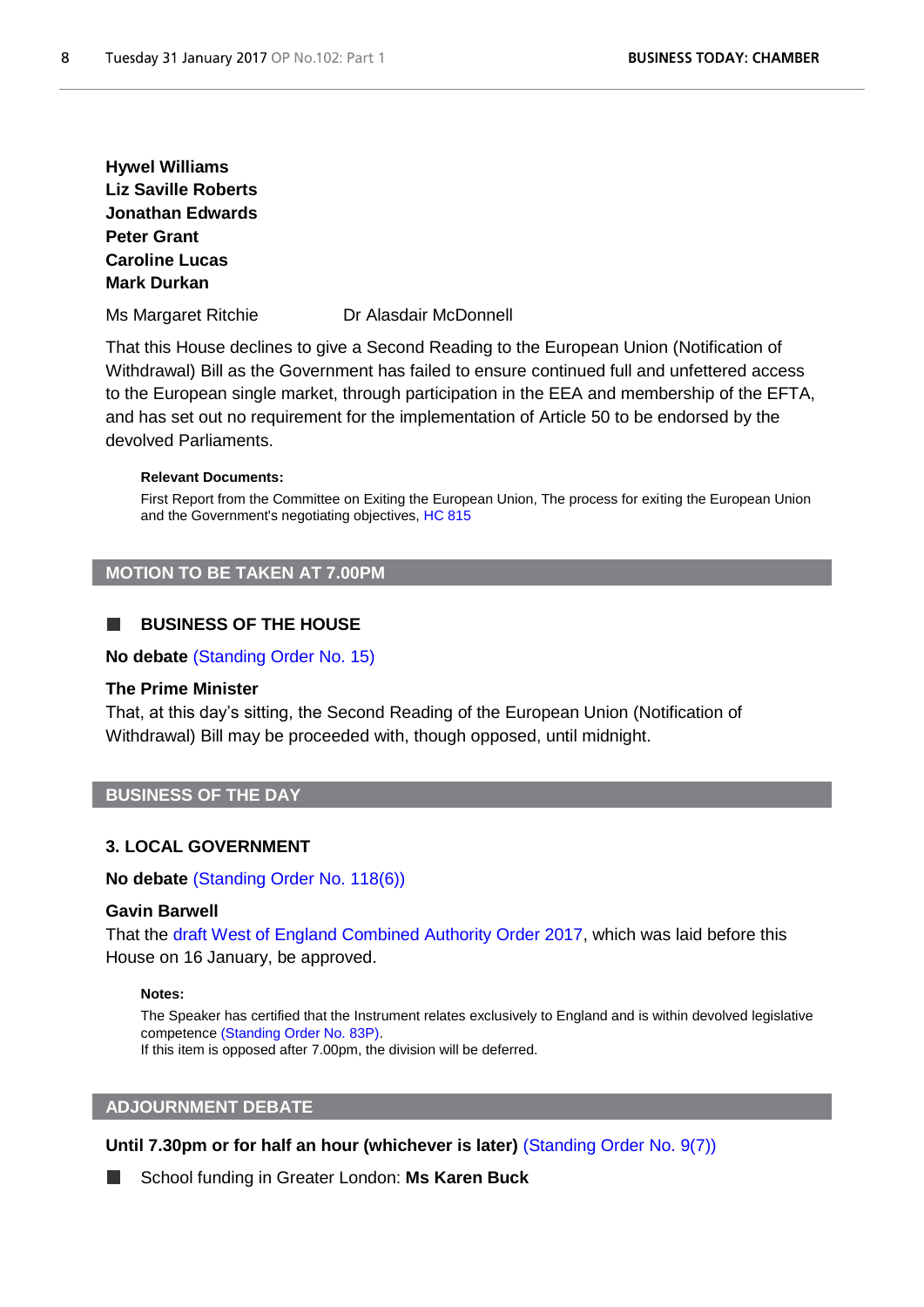# <span id="page-8-1"></span><span id="page-8-0"></span>**BUSINESS TODAY: WESTMINSTER HALL**

# **ORDER OF BUSINESS**

**The first part of the sitting will last for two hours. The second part of the sitting will last for three hours** [\(Standing Order No. 10\(1\)\)](http://www.publications.parliament.uk/pa/cm201516/cmstords/0002/body.htm#10(1))**.**

### **9.30am**

That this House has considered immigration rules for spouses and partners: **Stuart C.**   $\overline{\phantom{a}}$ **McDonald**

### **11.00am**

That this House has considered bus services in Solihull: **Julian Knight**

#### **Notes:**

The Chairman of Ways and Means appointed the first debate on the recommendation of the Backbench Business Committee. The sitting will be suspended from 11.30am to 2.30pm.

# **2.30pm**

ш That this House has considered future operation of the Severn Bridges: **Jessica Morden**

#### **Relevant Documents:**

Oral evidence taken before the Welsh Affairs Committee on 6 June, 13 June and 4 July 2016 on the future of the Severn River crossings, [HC 171](http://data.parliament.uk/writtenevidence/committeeevidence.svc/evidencedocument/welsh-affairs-committee/the-future-of-the-severn-river-crossings/oral/34438.pdf)

#### **4.00pm**

That this House has considered access to Duodopa: **Mr Virendra Sharma**

#### **4.30pm**

That this House has considered statutory sex and relationships education in all ш Government-funded schools: **Diana Johnson**

### **Notes:**

The second part of the sitting will be suspended and time added if divisions take place in the main Chamber [\(Standing Order No. 10\(3\)\).](http://www.publications.parliament.uk/pa/cm201516/cmstords/0002/body.htm#10(3)) The debate at 4.30pm will last for up to an hour.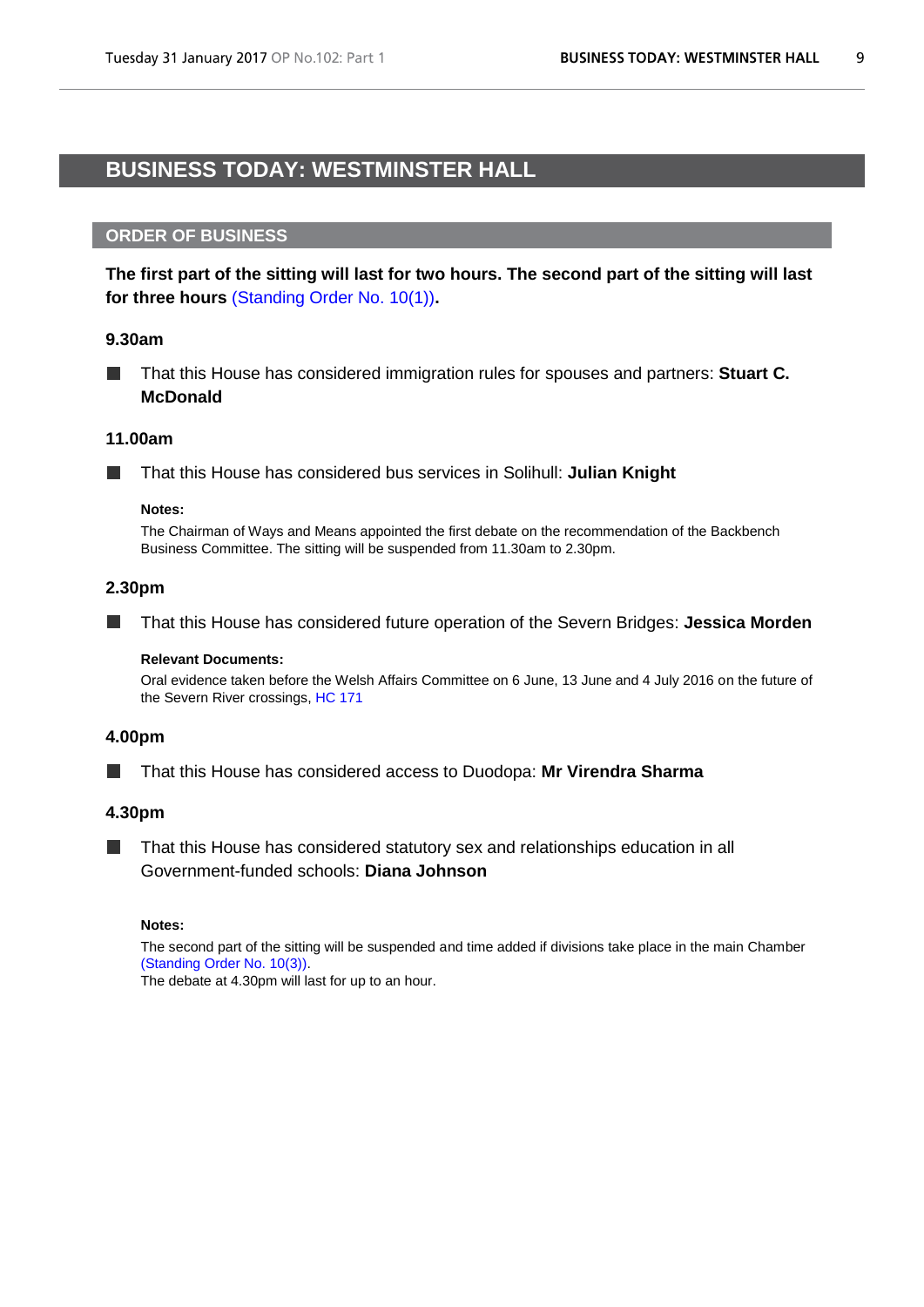# <span id="page-9-1"></span><span id="page-9-0"></span>**WRITTEN STATEMENTS**

# **STATEMENTS TO BE MADE TODAY**

# **Secretary of State for Environment, Food and Rural Affairs**

**1.** December Agriculture and Fisheries Council

# **Secretary of State for Justice**

**2.** Update on Courts and Tribunals

Texts of Written Statements are available from the Vote Office and on the internet at [http://www.parliament.uk/business/publications/written-questions-answers-statements/written-statements/.](http://www.parliament.uk/business/publications/written-questions-answers-statements/written-statements/)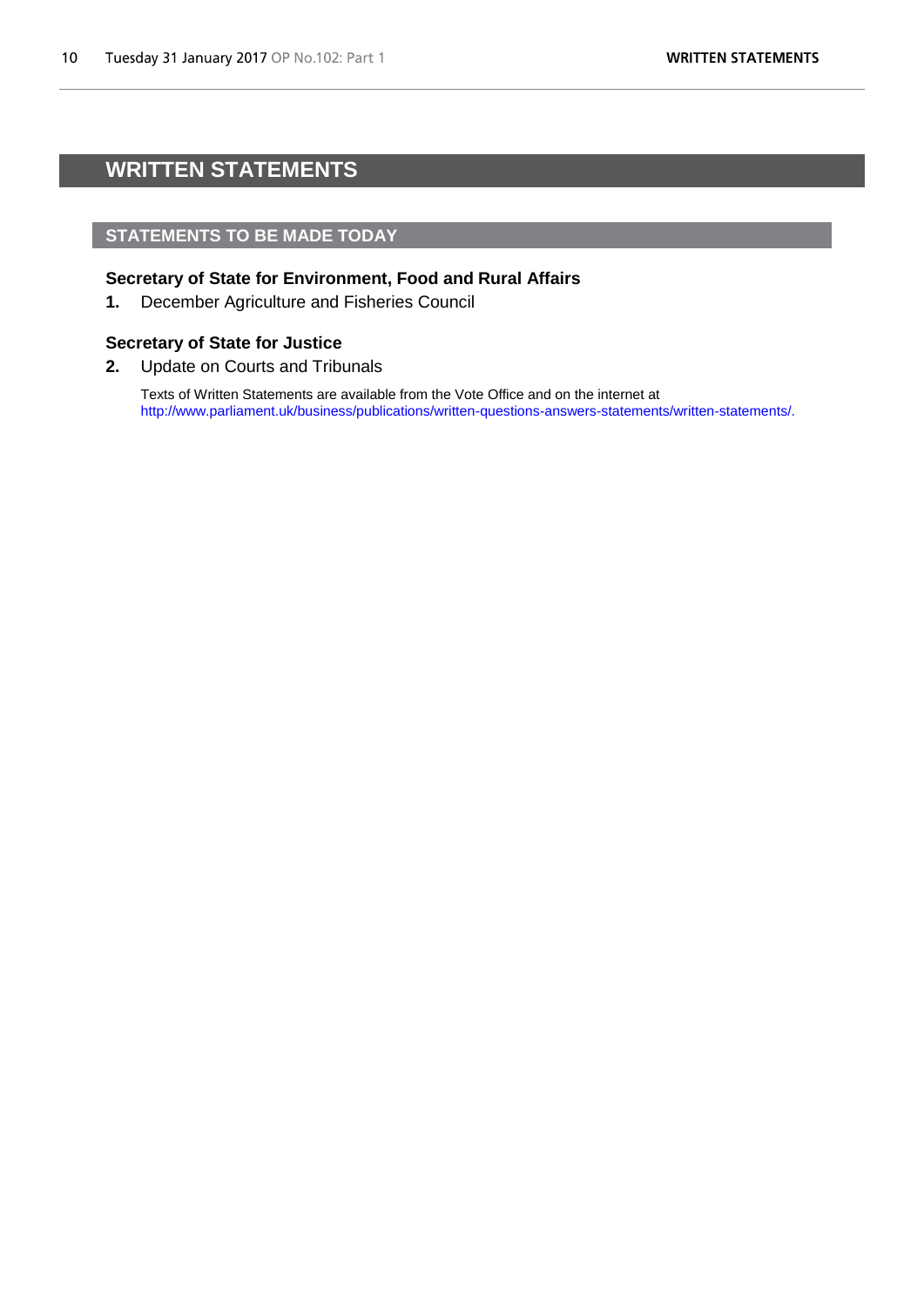# <span id="page-10-1"></span><span id="page-10-0"></span>**COMMITTEES MEETING TODAY**

The decision of a Committee to sit in public may be changed without notice.

# **PUBLIC BILL COMMITTEES**

#### **Local Government Finance Bill** a se

# **To consider the Bill**

**Witnesses:** Marcus Jones MP, Parliamentary Under-Secretary of State, Department for Communities and Local Government (until no later than 10.15am); Local Government Association and Core Cities (until no later than 10.45am); District Councils Network, County Councils Network, and London Councils (until no later than 11.25am)

The Boothroyd Room, Portcullis House 9.25am (public)

#### **Local Government Finance Bill**  $\Box$

# **Further to consider the Bill**

**Witnesses:** Chartered Institute of Public Finance and Accountancy, British Chambers of Commerce, Federation of Small Businesses, and Society of Local Authority Chief Executives (until no later than 3.00pm); Association of Convenience Stores, and Professor Tony Travers, London School of Economics (until no later than 3.45pm)

The Boothroyd Room, Portcullis House 2.00pm (public)

# **Parking Places (Variation of Charges) Bill**

# **To consider the Bill**

Room 9 9.30am (public)

#### **Broadcasting (Radio Multiplex Services) Bill**  $\Box$

# **To consider the Bill**

Room 8 4.00pm (public)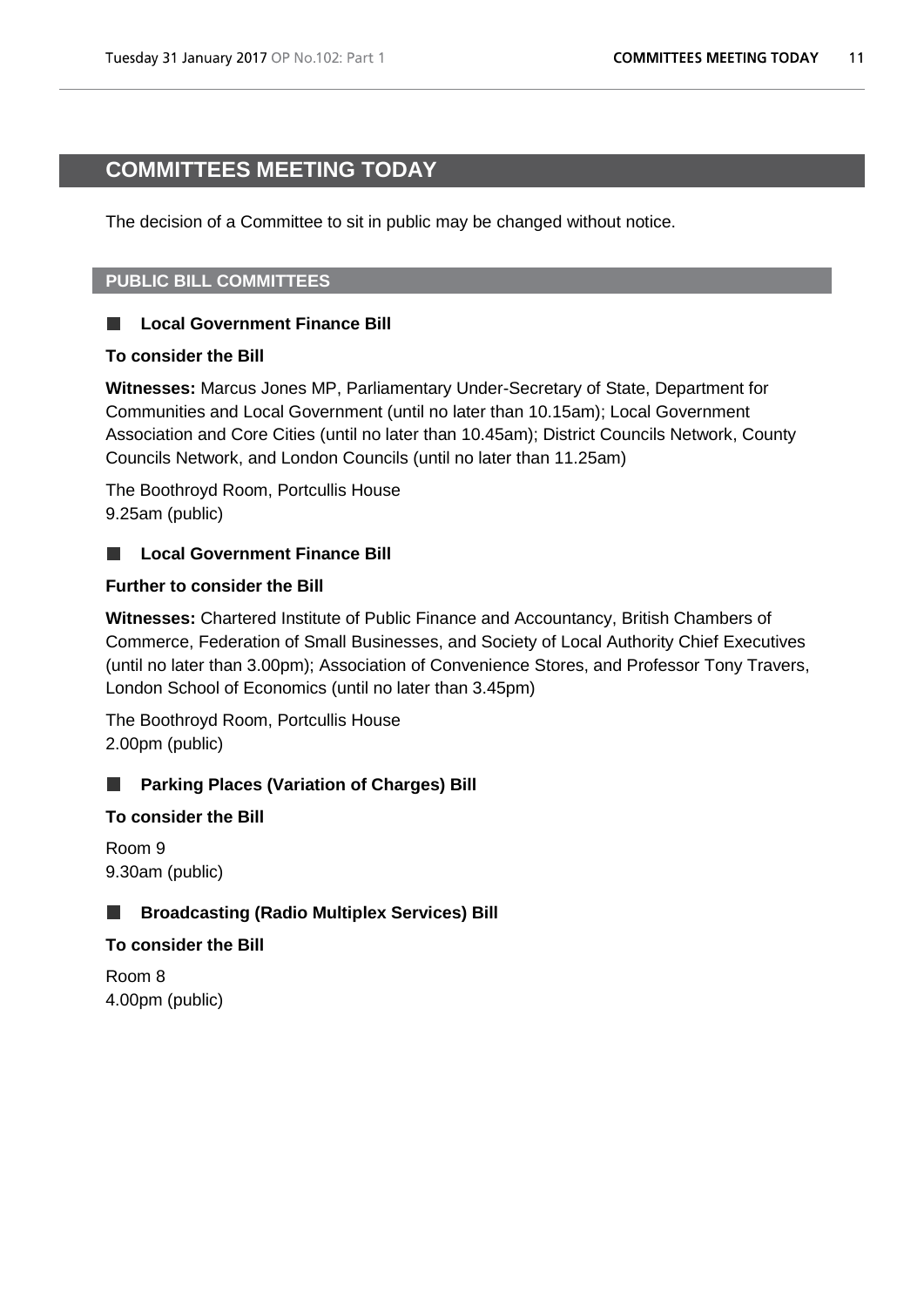# **DELEGATED LEGISLATION COMMITTEES**

#### **Second Delegated Legislation Committee** ш

**To consider the draft Scottish Fiscal Commission Act 2016 (Consequential Provisions and Modifications) Order 2017**

Room 9 2.30pm (public)

#### **Third Delegated Legislation Committee**  $\Box$

**To consider the draft Immigration (Health Charge) (Amendment) Order 2017**

Room 12 2.30pm (public)

#### **Fourth Delegated Legislation Committee** ш

**To consider the draft Important Public Services (Education) Regulations 2017 and the draft Important Public Services (Transport) Regulations 2017**

Room 10 2.30pm (public)

# **SELECT COMMITTEES**

#### ш **Business, Energy and Industrial Strategy**

# **Subject: CMA's investigation of the UK Energy Market**

**Witnesses:** Simeon Thornton, Project Director, and Susannah Meeke, Remedies Director, Competition and Markets Authority, Victoria MacGregor, Director of Energy, Citizens Advice Bureau, and Pete Moorey, Head of Campaigns, Which?; Greg Jackson, Chief Executive, Octopus Energy, Simon Stacey, Managing Director of Domestic Markets, Npower, Dan Hopcroft, Residential Sales Director, EDF, and Ed Kamm, UK Managing Director, First Utility (at 10.30am)

Room 6 9.00am (private), 9.30am (public)

# **Education**

# **Subject: School funding reform**

**Witnesses:** Luke Sibieta, Programme Director, Institute for Fiscal Studies, and Natalie Perera, Executive Director, Education Policy Institute; Nick Gibb MP, Minister of State, and Tom Goldman, Director, Education Funding, Department for Education (at 10.30am)

The Grimond Room, Portcullis House 9.15am (private), 9.45am (public)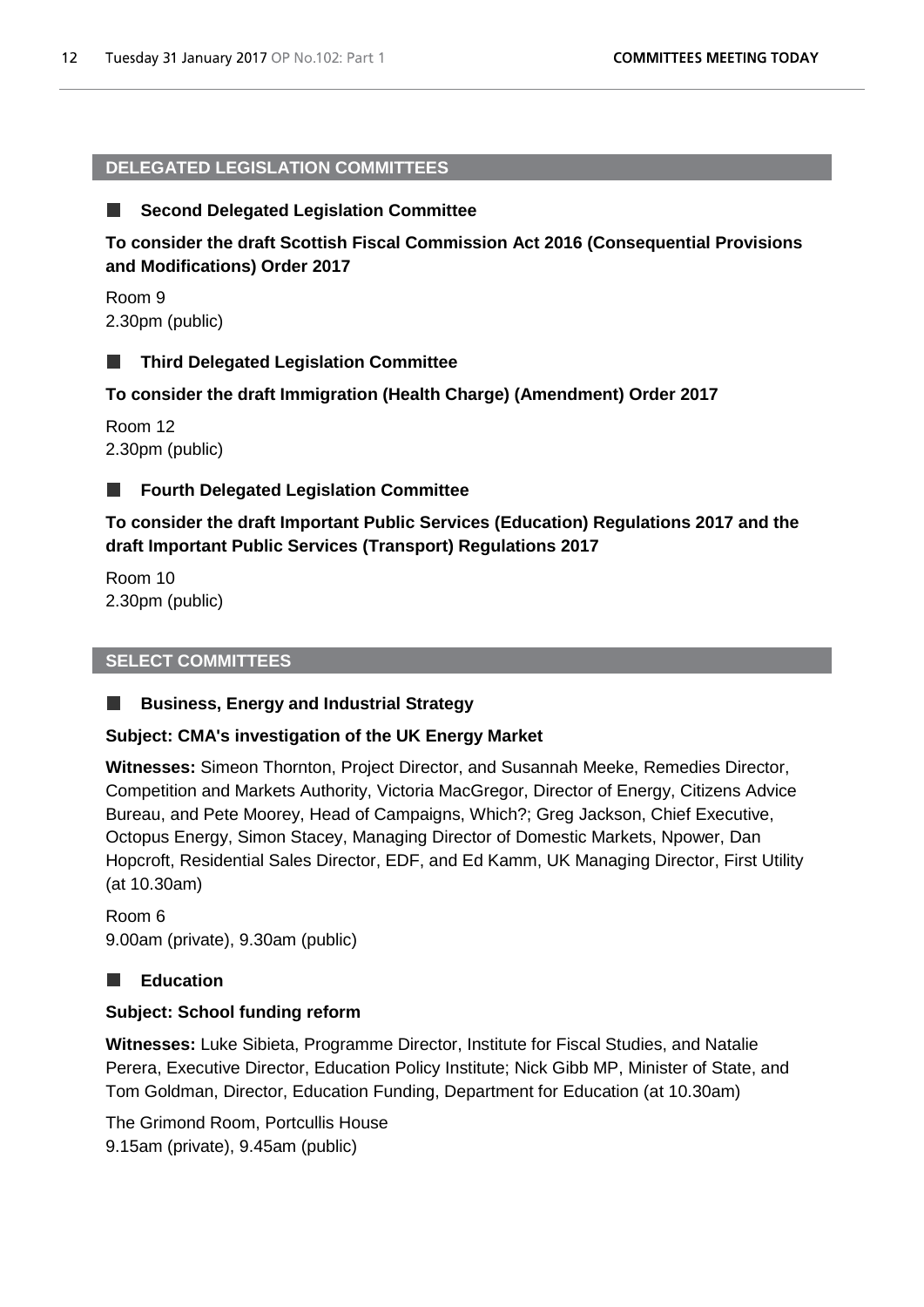#### **Justice**  $\Box$

# **Subject: Prison reform**

**Witnesses:** Helen Boothman, Secretary, Association of Members of Independent Monitoring Boards, John Thornhill, President, National Council of Independent Monitoring Boards, and Elizabeth Moody, Deputy Ombudsman, Prisons and Probation Ombudsman; Peter Clarke, HM Chief Inspector of Prisons, HM Inspectorate of Prisons, and John Wadham, Chair, National Preventive Mechanism (at 10.30am)

Room 8 9.15am (private), 9.45am (public)

#### **Public Administration and Constitutional Affairs** a se

# **Subject: An effective Second Chamber? The size and composition of the House of Lords**

**Witnesses:** Baroness D'Souza and Baroness Hayman, former Lord Speakers; Lord Norton of Louth and Lord Steel of Aikwood (at 10.45am)

The Thatcher Room, Portcullis House 9.15am (private), 9.45am (public)

# **Committee on Standards**

Room 17 9.30am (private)

#### **Culture, Media and Sport** a a

# **Subject: The impact of Brexit on the creative industries, tourism and the digital single market**

**Witnesses:** Sir Peter Bazalgette, Chair, Arts Council England, John Kampfner, Chief Executive, Creative Industries Federation, and Nicola Mendelsohn CBE, Vice President, Europe, Middle East and Africa, Facebook

Room 5 10.00am (private), 10.30am (public)

#### **Environmental Audit** ш

# **Subject: Marine Protection Areas Revisited**

**Witnesses:** John Tuckett, Chief Executive Officer, Marine Management Organisation, Dr Stephen Bolt, Chief Executive Officer, Association of Inshore Fisheries and Conservation Authorities, and Dr Jon Davies, MPA Programme Leader, Joint Nature Conservation Committee; Dr Thérèse Coffey MP, Parliamentary Under-Secretary of State, and Dr Gemma Harper, Deputy Director for Marine and Chief Social Scientist, Department for Environment, Food and Rural Affairs, and Rt Hon Baroness Anelay of St Johns DBE, Minister of State, and Jane Rumble, Head of Polar Regions Department, Foreign and Commonwealth Office (at 11.00am)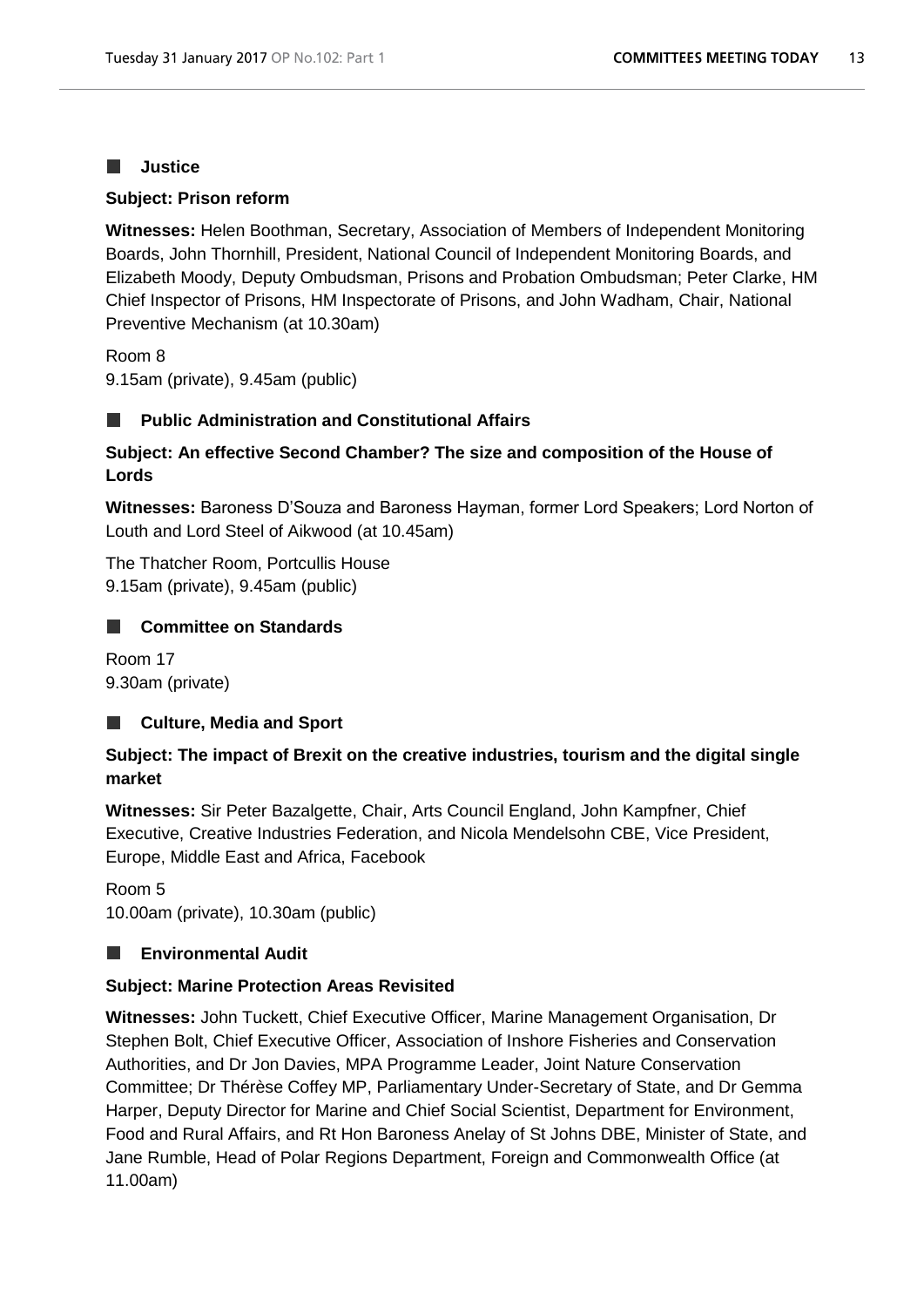The Wilson Room, Portcullis House 10.00am (private), 10.15am (public)

#### **International Trade**  $\overline{\phantom{a}}$

# **Subject: UK trade options beyond 2019**

**Witnesses:** Niamh Moloney, Professor of Financial Markets Law, LSE, and Allister Heath, Deputy Editor, The Telegraph; Anthony Browne, Chief Executive, British Bankers' Association, Chris Cummings, Chief Executive, The Investment Association, and Gary Campkin, Director of Policy and Strategy, TheCityUK (at 11.30am)

Room 16 10.15am (private), 10.30am (public)

# **Defence**

# **Subject: Defence Acquisition and Procurement**

**Witnesses:** Harriett Baldwin MP, Parliamentary Under-Secretary of State, Stephen Lovegrove, Permanent Secretary, Lieutenant General Mark Poffley OBE, Deputy Chief of Defence Staff for Military Capability, and Tony Douglas, Chief Executive Officer, Defence Equipment and Support, Ministry of Defence

Room 15 10.45am (private), 11.30am (public)

# **Health**

# **Subject: Suicide Prevention**

**Witnesses:** Ruth Sutherland, Chief Executive, Samaritans, Dr Peter Aitken, Chair of the Faculty of Liaison Psychiatry, Royal College of Psychiatrists, Hamish Elvidge, The Matthew Elvidge Trust, and Councillor Richard Kemp, Deputy Chair, Community Wellbeing Board, Local Government Association

The Wilson Room, Portcullis House 2.00pm (private), 2.30pm (public)

#### $\Box$ **Petitions**

Room 13 2.00pm (private)

# **Foreign Affairs**

# **Subject: UK's relations with Turkey**

**Witnesses:** Rt Hon Sir Alan Duncan MP, Minister of State, and Lindsay Appleby, Director, Europe, Foreign and Commonwealth Office

The Thatcher Room, Portcullis House 2.15pm (private), 3.00pm (public)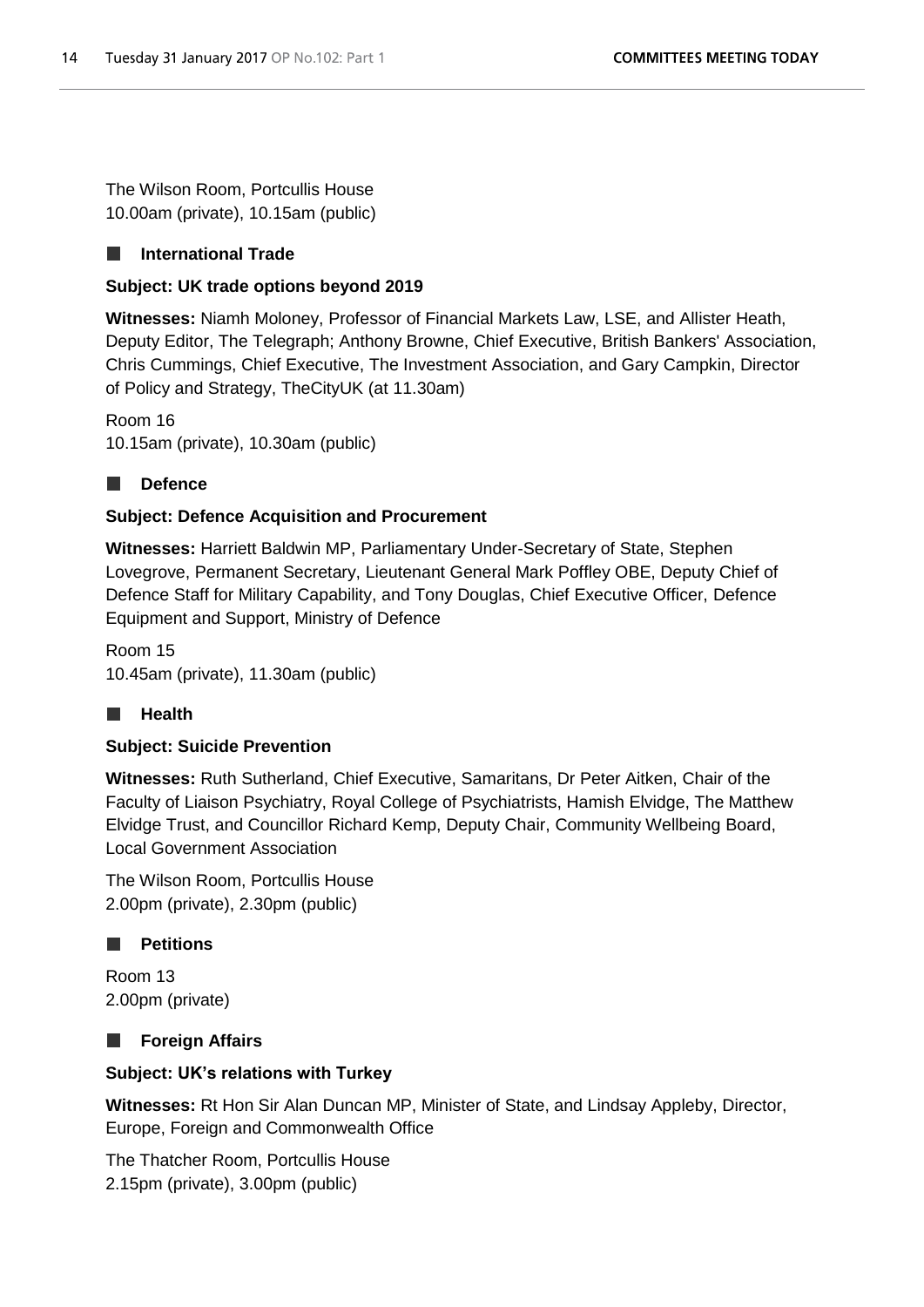#### **Backbench Business**  $\mathcal{L}_{\mathcal{A}}$

# **Subject: Proposals for backbench debates**

**Witnesses:** Members of Parliament

Room 16 2.20pm (private), 2.30pm (public)

#### **Home Affairs**  $\Box$

# **Subject: Implications of the UK's exit from the European Union**

**Witnesses:** Rt Hon Amber Rudd MP, Secretary of State, and Glyn Williams, Director, Immigration and Border Policy Directorate, Home Office

The Grimond Room, Portcullis House 3.45pm (private), 4.00pm (public)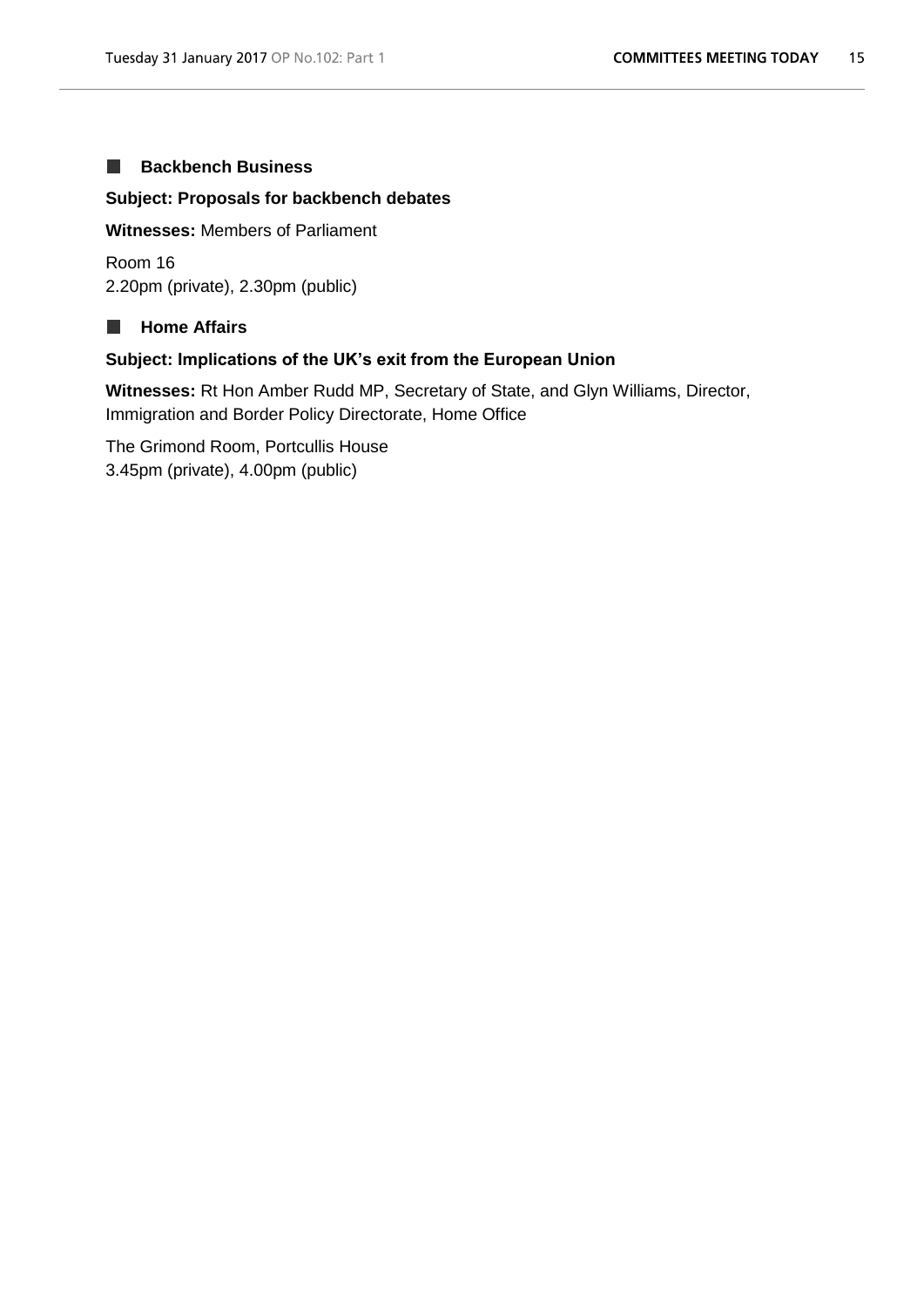# <span id="page-15-1"></span><span id="page-15-0"></span>**COMMITTEE REPORTS PUBLISHED TODAY**

# **HOME AFFAIRS**

П **12th Report: Asylum accommodation,** HC 637 Time of publication: **00.01am**

# **PUBLIC ADMINISTRATION AND CONSTITUTIONAL AFFAIRS**

 $\mathbb{R}^n$ **7th Report: Will the NHS never learn? Follow-up to PHSO report 'Learning from Mistakes' on the NHS in England,** HC 743 Time of publication: **00.01am**

### **WORK AND PENSIONS**

**7th Report: Disability employment gap,** HC 56 F. Time of publication: **00.01am**

# **EUROPEAN SCRUTINY**

- П **28th Report,** HC 71-xxvi Time of publication: **11.00am**
- 29th Report: EU Energy Policy, HC 71-xxvii ш Time of publication: **11.00am**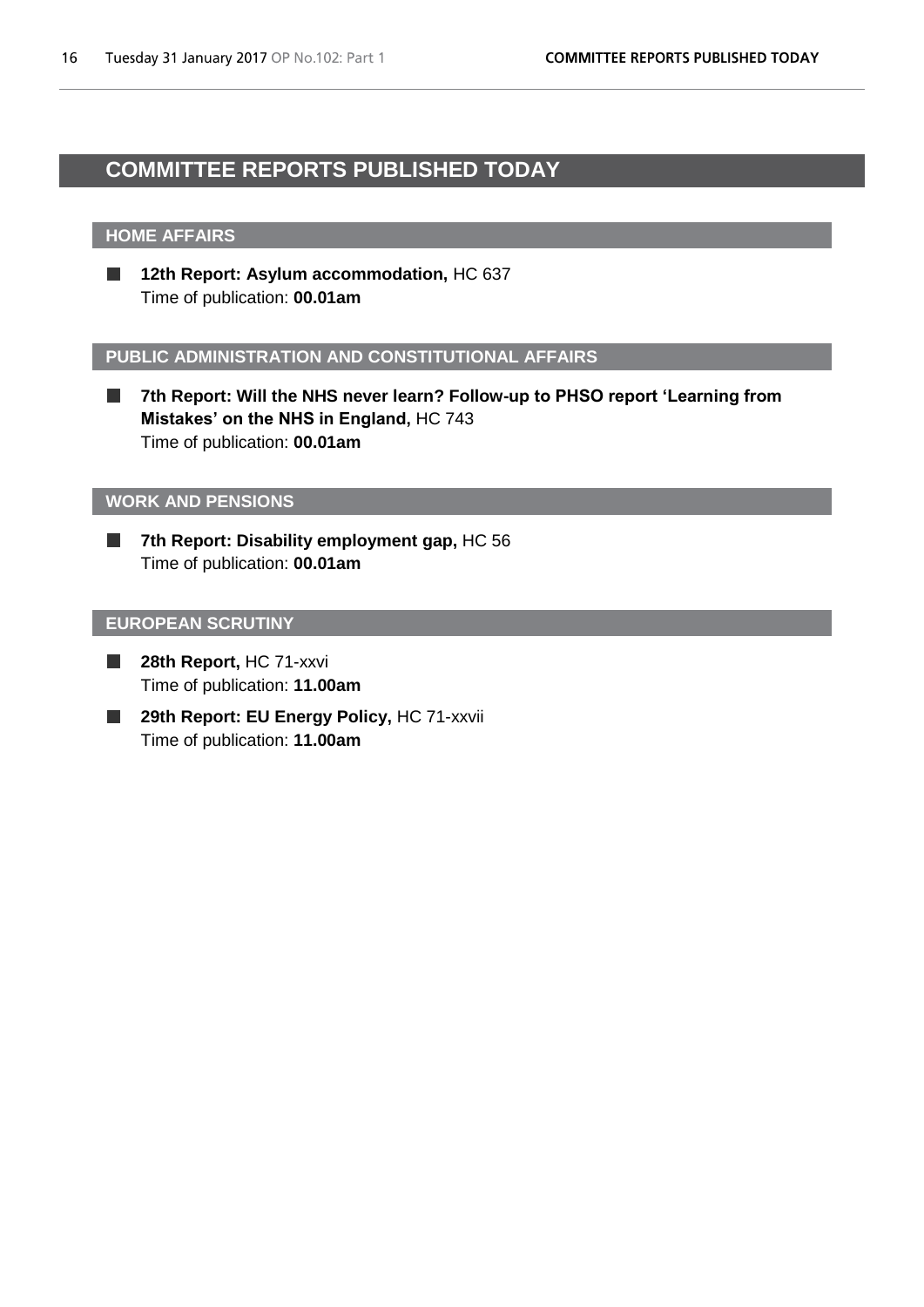# <span id="page-16-1"></span><span id="page-16-0"></span>**ANNOUNCEMENTS**

# **FORTHCOMING END OF DAY ADJOURNMENT DEBATES**

# **Tuesday 7 February to Thursday 9 February (deadline 1 February)**

Applications should be made in writing to the Table Office by 7.00pm or rise of the House, whichever is the earlier, on Wednesday 1 February. The ballot will take place on Thursday 2 February.

#### **Monday 20 February to Monday 27 February (deadline 8 February)** г

Applications should be made in writing to the Table Office by 7.00pm or rise of the House, whichever is the earlier, on Wednesday 8 February. The ballot will take place on Thursday 9 February.

# **FORTHCOMING WESTMINSTER HALL DEBATES**

Applications for 90, 60 and 30-minute debates should be made to the Table Office by 10.00pm or rise of the House, whichever is the earlier, on the deadline dates listed below. Members may submit applications to the Table Office in person, or from their own email account, or send a signed application through the post. Application forms are available from the Table Office or through the intranet at http://intranet.parliament.uk/tableoffice/.

The ballot takes place on the day following the deadline. Members will be informed of the outcome by the Speaker's Office.

# **Tuesday 7 and Wednesday 8 February (ballot closed)**

The ballot for 7 and 8 February will take place today. Applications for this ballot have now closed.

# **Tuesday 21 February and Wednesday 22 February (deadline 6 February)**

The following Departments will answer:

Cabinet Office; Communities and Local Government; Culture, Media and Sport; Defence; Education; Environment, Food and Rural Affairs; Health; International Trade; Leader of the House; Scotland; Treasury

# **Tuesday 28 February and Wednesday 1 March (deadline 20 February)**

The following Departments will answer:

Attorney General; Business, Energy and Industrial Strategy; Exiting the European Union; Foreign and Commonwealth Office; Home Office; International Development; Justice; Northern Ireland; Transport; Wales; Women and Equalities, Work and Pensions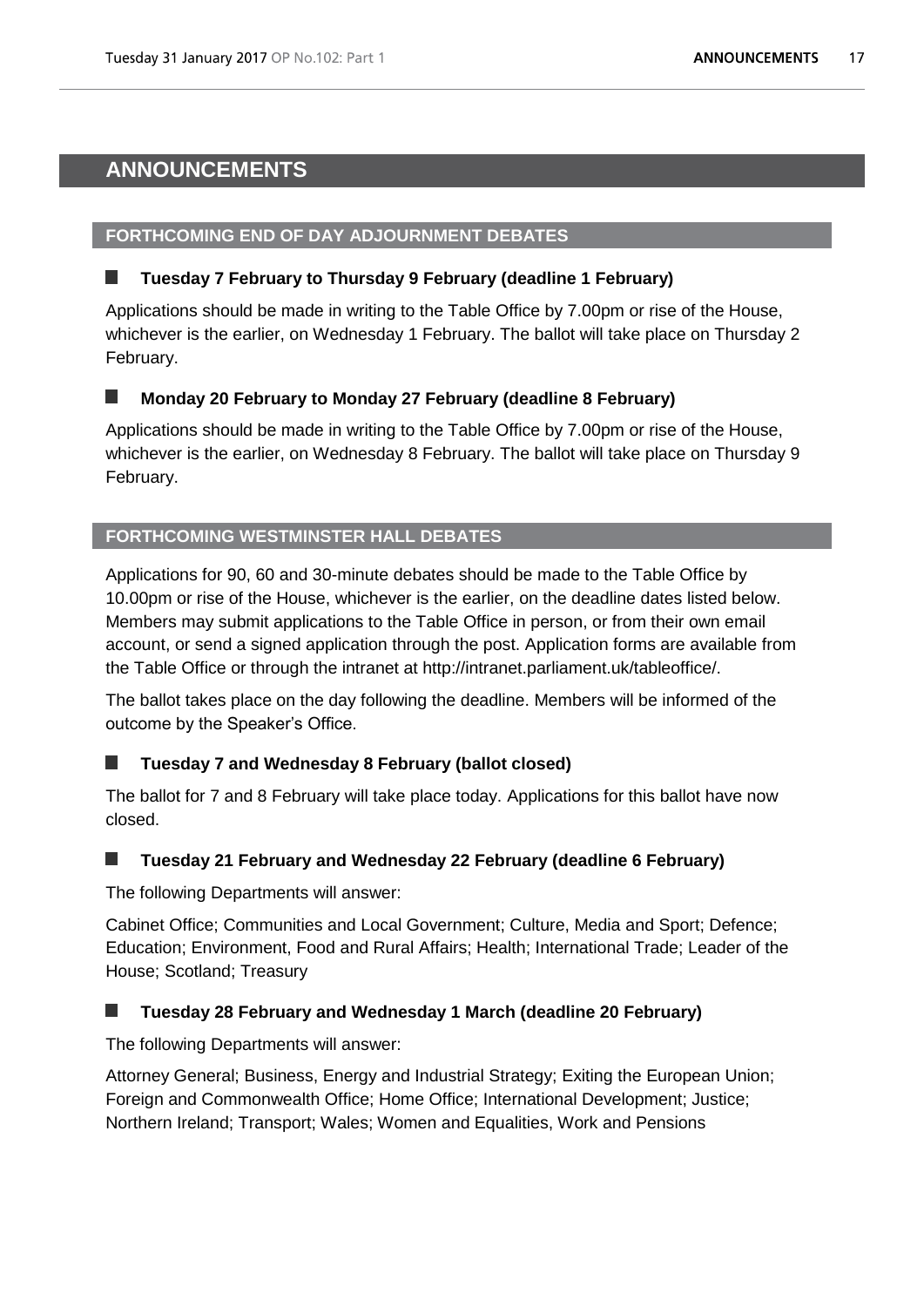# **Tuesday 7 March and Wednesday 8 March (deadline 27 February)**

The following Departments will answer:

Cabinet Office; Communities and Local Government; Culture, Media and Sport; Defence; Education; Environment, Food and Rural Affairs; Health; International Trade; Leader of the House; Scotland; Treasury

# **FEBRUARY ADJOURNMENT - TABLING OF PARLIAMENTARY QUESTIONS**

Members wishing to table questions in person may do so in the usual way through the Table Office until 5.30pm or the rising of the House, whichever is earlier, on Thursday 9 February. Thereafter, Members may table questions for oral and written answer electronically or by post. Questions for written answer received after 9 February and before 4.30pm on Friday 17 February will be treated as having been tabled on 17 February.

# **Questions for oral answer**

Under [Standing Order No. 22\(6\),](http://www.publications.parliament.uk/pa/cm201516/cmstords/0002/body.htm#22(6)) the Speaker has made the following arrangements for tabling Questions for oral answer when the House returns:

| Last date of tabling* | Date for answer       | <b>Departments etc.</b>                |
|-----------------------|-----------------------|----------------------------------------|
| Thursday 9 February   | Monday 20 February    | Work and Pensions (T)***               |
| Thursday 9 February   | Tuesday 21 February   | Foreign and Commonwealth<br>Office (T) |
| Thursday 9 February   | Wednesday 22 February | International Development (T)          |
|                       |                       | <b>Prime Minister</b>                  |
| Monday 20 February ** | Thursday 23 February  | Transport (T)                          |

The results of the shuffles on 9 February will be published on 10 February. They will be available from the Vote Office and on the internet at <http://www.publications.parliament.uk/pa/cm/cmfutoral/futoral.pdf>

For further details of last tabling days for other departments and answering bodies, see the Order of Questions rota available from the Vote Office and on the internet at <http://www.parliament.uk/documents/commons-table-office/Oral-questions-rota.pdf>

#### **Notes:**

\* The latest time for tabling is 12.30pm on each of these days.

\*\* First sitting day after adjournment.

\*\*\* (T) denotes that there are Topical questions for this Department.

#### **Questions for written answer on a named day**

The latest time for tabling a Question for written answer on a named day before the February Adjournment is 10.30pm or the rise of the House, whichever is earlier, on Monday 6 February (for answer on Thursday 9 February).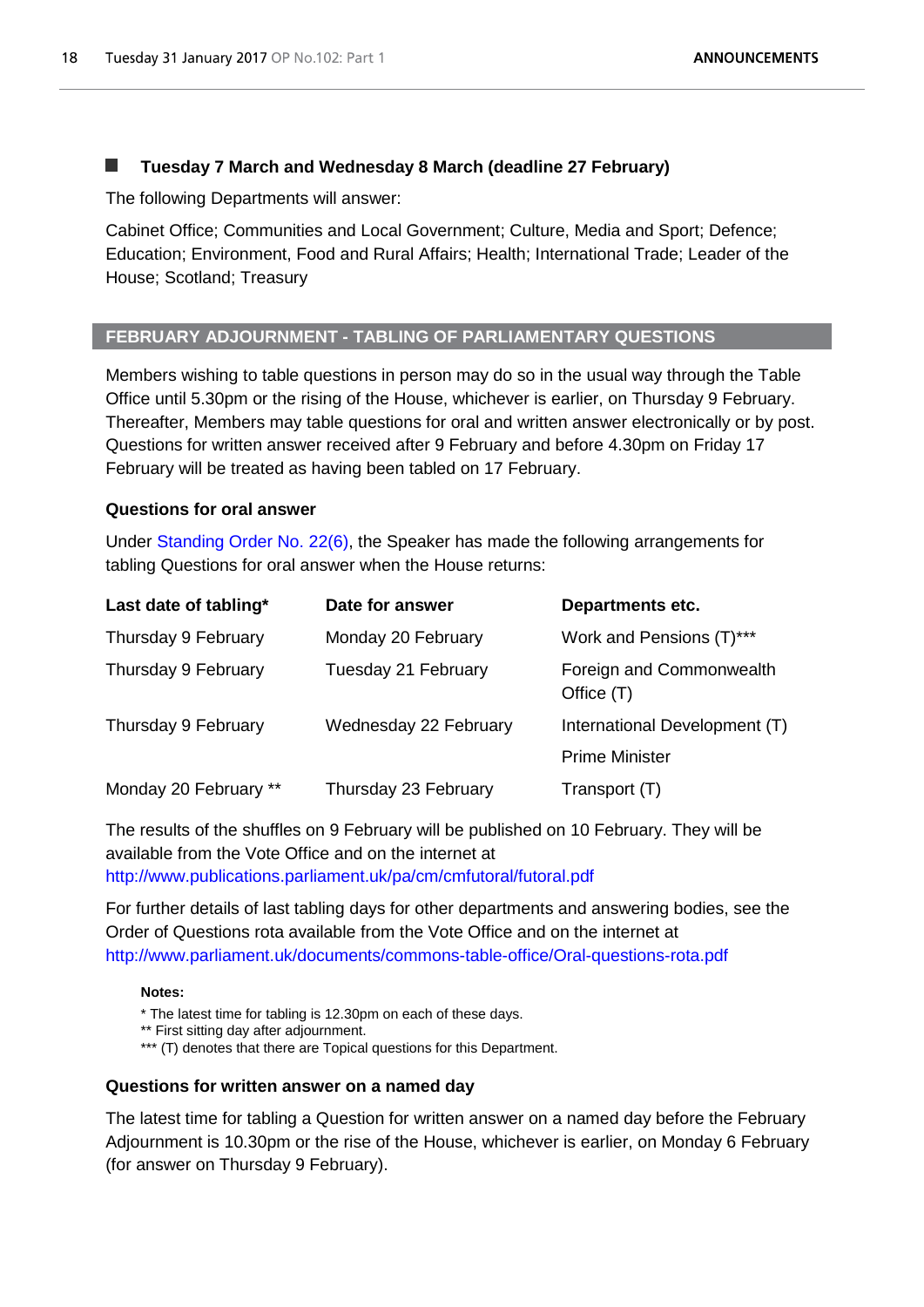| Time of tabling                                                                    | Earliest date for named day answer                                                                     |
|------------------------------------------------------------------------------------|--------------------------------------------------------------------------------------------------------|
| Monday 6 February before 10.30pm or<br>rise of House                               | Thursday 9 February                                                                                    |
| From Tuesday 7 February until 5.30pm<br>or rise of House on Thursday 9<br>February | Monday 20 February                                                                                     |
| From rise of House on Thursday 9<br>February until 4.30pm on Friday 17<br>February | Wednesday 22 February (Each Member may<br>table up to five named day questions during this<br>period.) |
| Monday 20 February                                                                 | Thursday 23 February                                                                                   |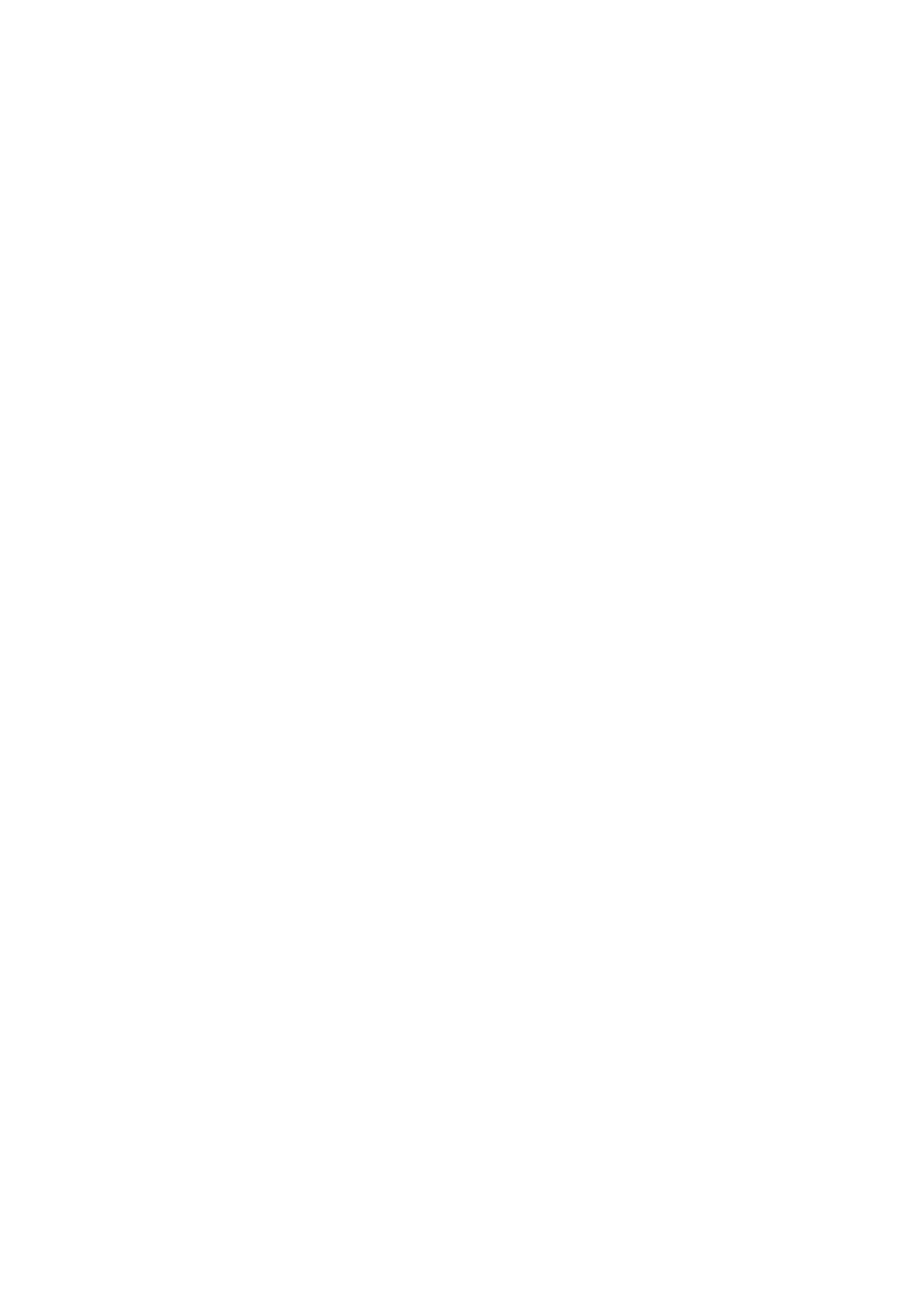# <span id="page-20-0"></span>**FURTHER INFORMATION**

# **BUSINESS OF THE DAY**

Documents and reports relating to the business being held in the Chamber are available on the [Commons Business Briefings](http://www.parliament.uk/business/publications/research/commons-business-briefings/) webpage

# **WRITTEN STATEMENTS**

Text of today's [Written Statements](http://www.parliament.uk/business/publications/written-questions-answers-statements/written-statements/)

# **SELECT COMMITTEES**

[Select Committees Webpage](http://www.parliament.uk/business/committees/committees-a-z/commons-select/)

[Recent Select Committee Reports](http://www.parliament.uk/business/publications/committees/recent-reports/)

# **STANDING ORDERS RELATING TO PUBLIC BUSINESS**

Text of [Standing Orders](http://www.publications.parliament.uk/pa/cm201516/cmstords/0002/body.htm) relating to public business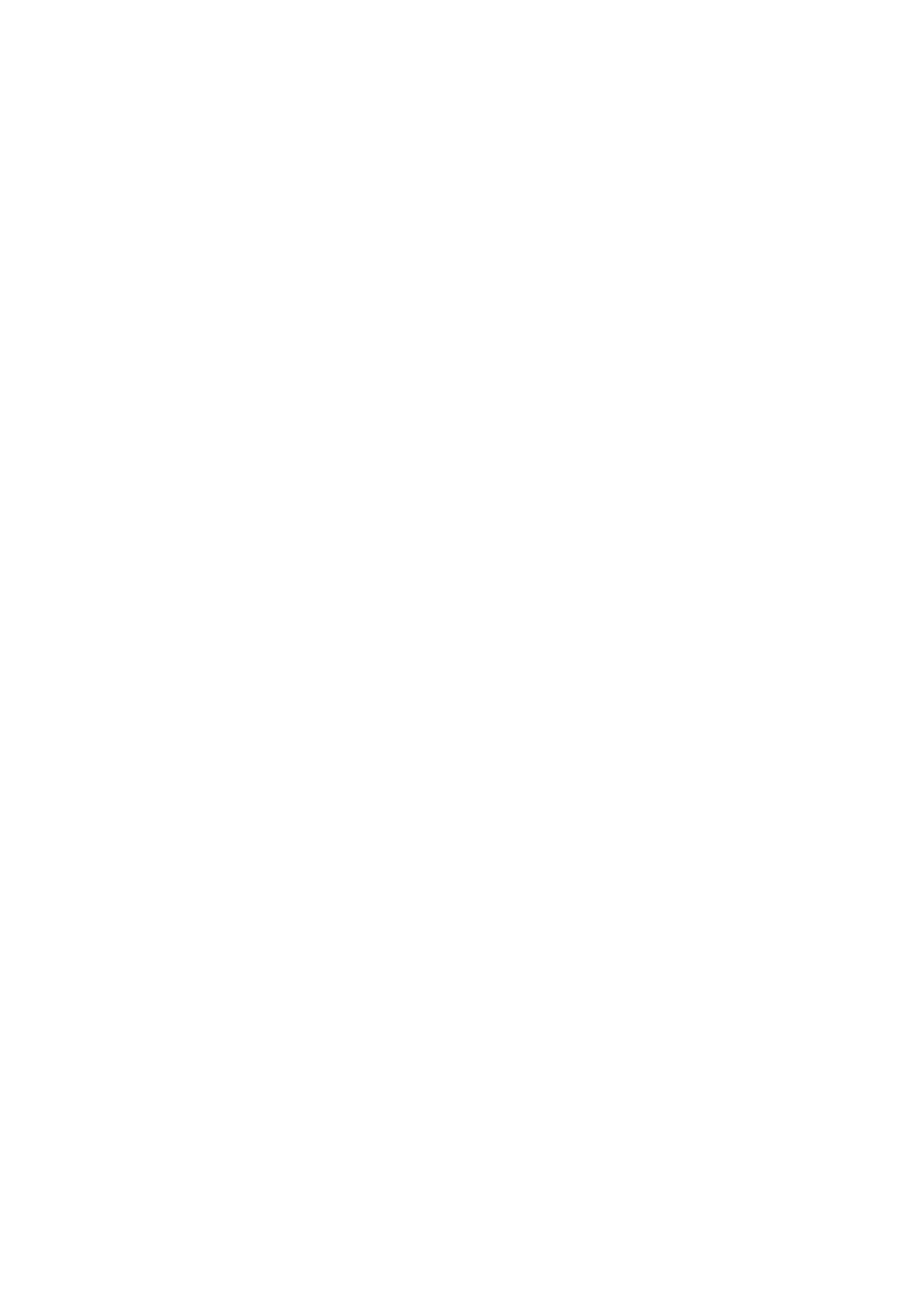

# **Tuesday 31 January 2017** Order Paper No.102: Part 2

# **FUTURE BUSINESS**

# **A. CALENDAR OF BUSINESS**

Business in either Chamber may be changed, and further business added, up to the rising of the House on the day before it is to be taken, and is therefore provisional.

Government items of business in this section have nominally been set down for today, but are expected to be taken on the dates stated.

# **B. REMAINING ORDERS AND NOTICES**

Business in this section has not yet been scheduled for a specific date. It has been nominally set down for today but is not expected to be taken today.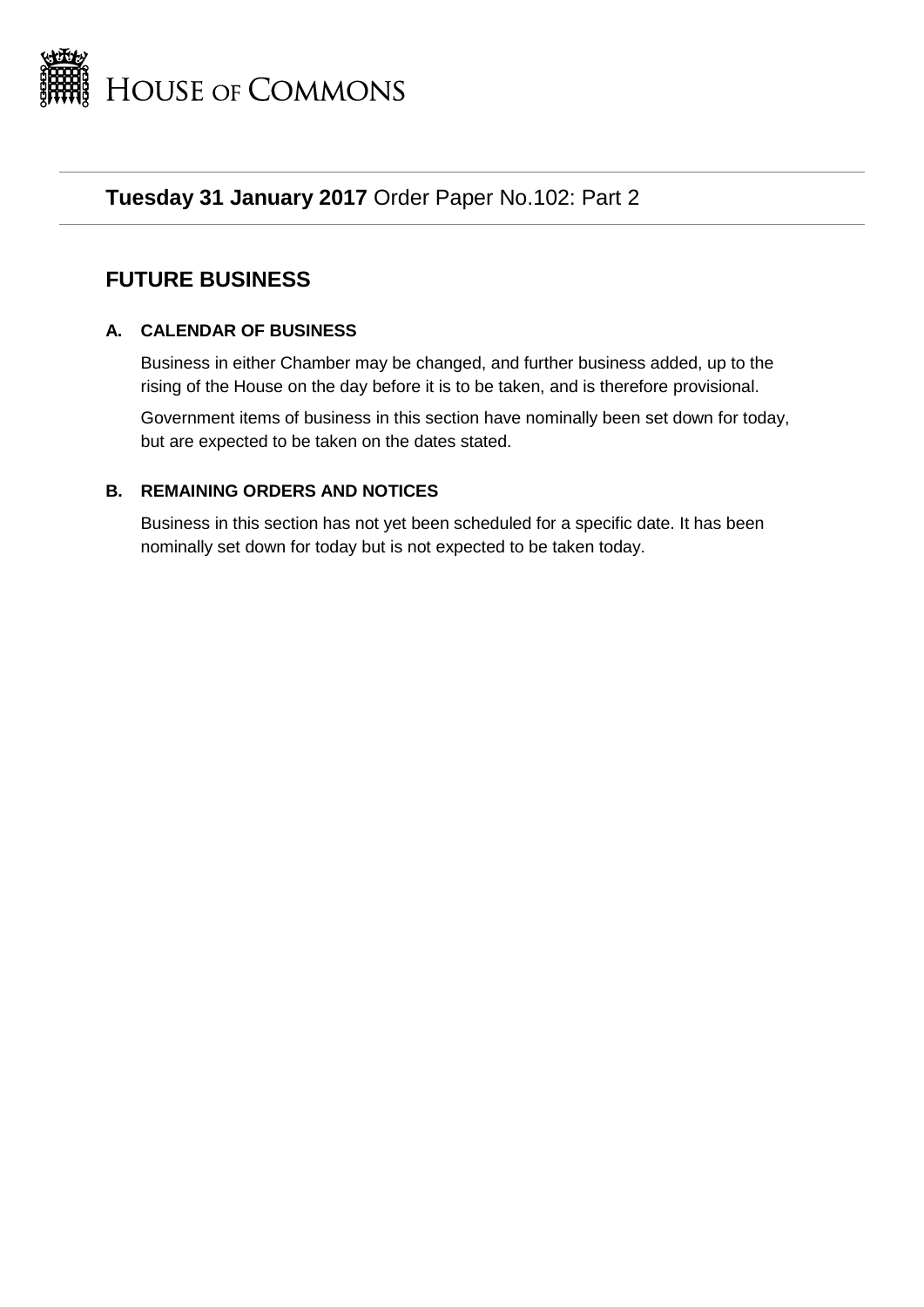# <span id="page-23-1"></span><span id="page-23-0"></span>**A. CALENDAR OF BUSINESS**

Business in either Chamber may be changed, and further business added, up to the rising of the House on the day before it is to be taken, and is therefore provisional.

# **WEDNESDAY 1 FEBRUARY**

# **CHAMBER**

**Private Business**

# **[MIDDLE LEVEL BILL:](http://www.publications.parliament.uk/pa/bills/lbill/2016-2017/middlelevel/middle-level-bill-as-deposited.pdf) SECOND READING**

**11.30am [Questions to the Secretary of State for Northern Ireland](http://www.publications.parliament.uk/pa/cm/cmfutoral/futoral.htm#fdo1)**

**12 noon [Questions to the Prime Minister](http://www.publications.parliament.uk/pa/cm/cmfutoral/futoral.htm#fdo2)**

Afterwards

#### **Vehicle Fuel (Publication of Tax Information): Ten Minute Rule Motion** ш

# **Peter Aldous**

That leave be given to bring in a bill to require the inclusion on vehicle fuel receipts of the amounts of each tax paid; to require all retail fuel pumps to display the amounts of taxes paid when dispensing fuel; and for connected purposes.

# **Notes:**

The Member moving and a Member opposing this Motion may each speak for up to 10 minutes.

# **[European Union \(Notification of Withdrawal\) Bill](http://www.publications.parliament.uk/pa/bills/cbill/2016-2017/0132/17132.pdf)**

# **EUROPEAN UNION (NOTIFICATION OF WITHDRAWAL) BILL: SECOND READING (DAY 2)**

# **EUROPEAN UNION (NOTIFICATION OF WITHDRAWAL) BILL: PROGRAMME**

# **Secretary David Davis**

That the following provisions shall apply to the European Union (Notification of Withdrawal) Bill:

# **Committal**

(1) The Bill shall be committed to a Committee of the whole House.

# **Proceedings in Committee and up to and including Third Reading**

(2) Proceedings in Committee, any proceedings on Consideration, any proceedings in legislative grand committee and proceedings on Third Reading shall be taken in three days.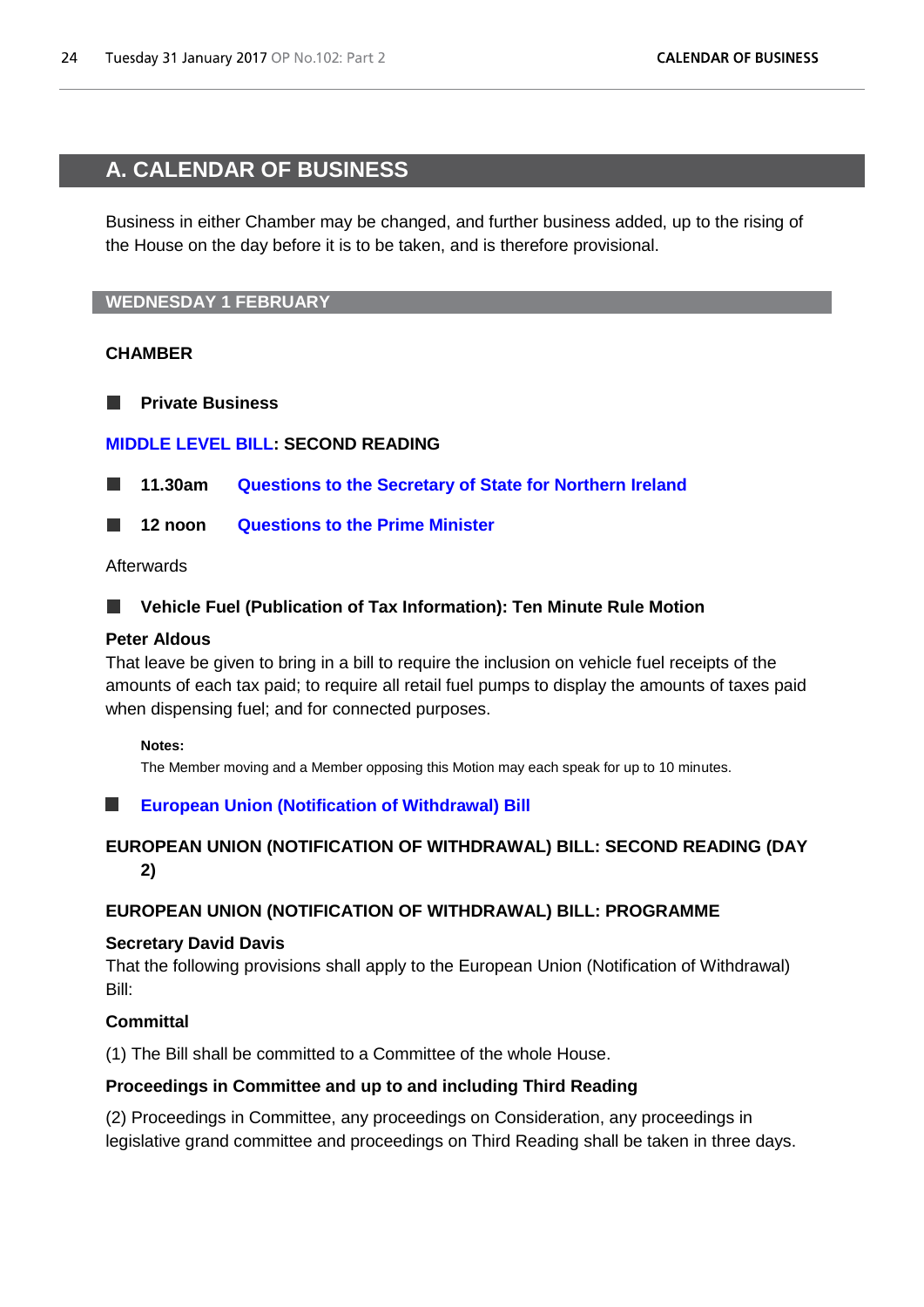(3) The proceedings shall be taken on each of those days as shown in the first column of the following Table and in the order so shown.

(4) The proceedings shall (so far as not previously concluded) be brought to a conclusion at the times specified in the second column of the Table.

# **Table**

| <b>Proceedings</b>                                                                                                                                                                                                                                                                                                                                     | Time for conclusion of proceedings                                                |
|--------------------------------------------------------------------------------------------------------------------------------------------------------------------------------------------------------------------------------------------------------------------------------------------------------------------------------------------------------|-----------------------------------------------------------------------------------|
| First day                                                                                                                                                                                                                                                                                                                                              |                                                                                   |
| New Clauses and new Schedules<br>relating to parliamentary scrutiny of<br>the process for the United Kingdom's<br>withdrawal from the European Union                                                                                                                                                                                                   | Four hours from the commencement of<br>proceedings on the Bill on the first day   |
| New Clauses and new Schedules<br>relating to devolved administrations or<br>legislatures                                                                                                                                                                                                                                                               | Seven hours from the commencement of<br>proceedings on the Bill on the first day. |
| Second day                                                                                                                                                                                                                                                                                                                                             |                                                                                   |
| New Clauses and new Schedules<br>relating to a vote on the final terms of<br>the United Kingdom's withdrawal from<br>the European Union                                                                                                                                                                                                                | Four hours from the commencement of<br>proceedings on the Bill on the second day  |
| New Clauses and new Schedules<br>relating to impact assessments                                                                                                                                                                                                                                                                                        | Seven hours from the commencement of<br>proceedings on the Bill on the second day |
| Third day                                                                                                                                                                                                                                                                                                                                              |                                                                                   |
| New Clauses and new Schedules<br>relating to the priorities in negotiations<br>for the United Kingdom's withdrawal<br>from the European Union; clauses 1<br>and 2; remaining new Clauses;<br>remaining new Schedules; remaining<br>proceedings in Committee; any<br>proceedings on Consideration; any<br>proceedings in legislative grand<br>committee | Five hours from the commencement of<br>proceedings on the Bill on the third day   |

Proceedings on Third Reading Seven hours from the commencement of

proceedings on the Bill on the third day

# **Programming committee**

(5) [Standing Order No. 83B](http://www.publications.parliament.uk/pa/cm201516/cmstords/0002/body.htm#83B) (Programming committees) shall not apply to proceedings in Committee of the whole House, to any proceedings on Consideration or to other proceedings up to and including Third Reading.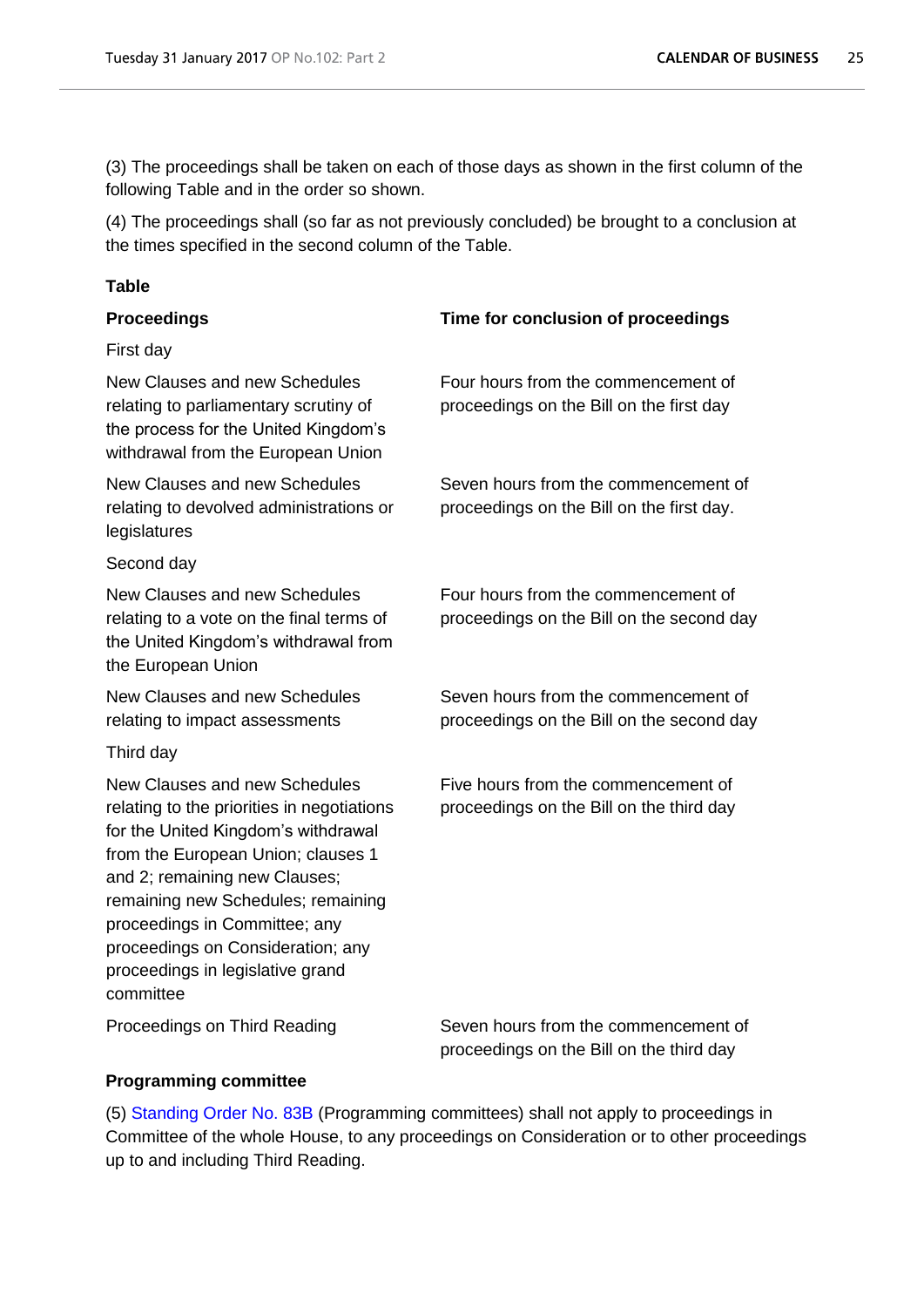# **Other proceedings**

(6) Any other proceedings on the Bill (including any proceedings on consideration of Lords Amendments or on any further messages from the Lords) may be programmed.

#### **Adjournment Debate** ш

World Hijab Day: **Ms Tasmina Ahmed-Sheikh**

# **WESTMINSTER HALL**

- **9.30am** That this House has considered funding for maintained nursery schools:  $\Box$ **Helen Jones**
- **11.00am** That this House has considered outcomes for Gypsies and Travellers in the youth justice system: **Kate Green**

**Notes:**

The sitting will be suspended from 11.30am to 2.30pm.

- **2.30pm** That this House has considered implementation of the Prevent Strategy:  $\blacksquare$ **Lucy Allan**
- ш **4.00pm** That this House has considered Marriage Week: **Mr David Burrowes**
- **4.30pm** That this House has considered ultra-low emission vehicles: **Andrew Selous**

#### **Notes:**

The first part of the sitting will last for two hours. The second part of the sitting will last for three hours. The second part of the sitting will be suspended and time added if divisions take place in the main Chamber [\(Standing Order No. 10\(3\)\).](http://www.publications.parliament.uk/pa/cm201516/cmstords/0002/body.htm#10(3))

The debate at 4.30pm will last for up to an hour.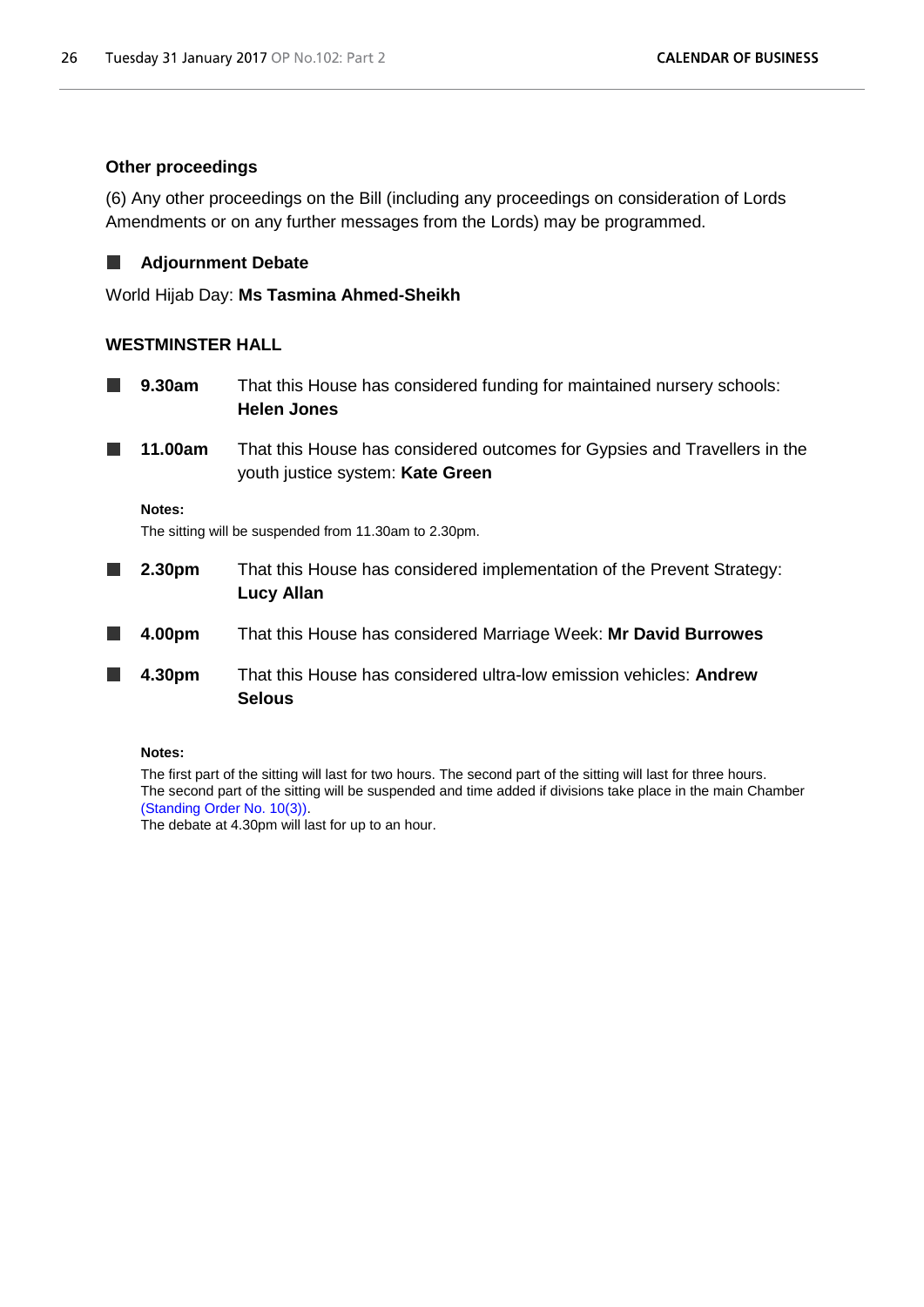# **THURSDAY 2 FEBRUARY**

# **CHAMBER**

| <b>The Contract of the Contract of the Contract of the Contract of the Contract of the Contract of the Contract o</b> | 9.30am  | <b>Questions to the Attorney General</b>                          |
|-----------------------------------------------------------------------------------------------------------------------|---------|-------------------------------------------------------------------|
| $\mathbb{R}^n$                                                                                                        | 9.50am  | <b>Questions to the Minister for Women and Equalities</b>         |
| a ka                                                                                                                  | 10.13am | <b>Topical Questions to the Minister for Women and Equalities</b> |
|                                                                                                                       | 10.20am | <b>Questions to the Leader of the House</b>                       |

### Afterwards

- **Select Committee Statement on the publication of the Seventh Report of the Public**  ш **Administration and Constitution Committee, Will the NHS Never Learn?: Follow up to PHSO report 'Learning from Mistakes' on the NHS in England, HC 743: Mr Bernard Jenkin**
- **College Backbench Business**

# **ARMED FORCES COVENANT REPORT 2016**

# **Mrs Anne-Marie Trevelyan**

That this House has considered the [Armed Forces Covenant Report 2016](https://www.gov.uk/government/uploads/system/uploads/attachment_data/file/577760/AFC_Report_FINAL_WEB.pd)

**Notes:**

The subjects for this debate were determined by the Backbench Business Committee.

# **Adjournment Debate**

Raising awareness of colostomy irrigation: **Glyn Davies**

# **WESTMINSTER HALL**

**1.30pm** That this House has considered tackling alcohol harm: **Fiona Bruce, Bill Esterson, Liam Byrne**

**Notes:**

The sitting will be suspended and time added if divisions take place in the main Chamber [\(Standing Order](http://www.publications.parliament.uk/pa/cm201516/cmstords/0002/body.htm#10(3))  [No. 10\(3\)\)](http://www.publications.parliament.uk/pa/cm201516/cmstords/0002/body.htm#10(3)).

The subject for this debate was determined by the Backbench Business Committee.

# **FRIDAY 3 FEBRUARY**

# **CHAMBER**

**[Child Poverty in the UK \(Target for Reduction\) Bill:](http://www.publications.parliament.uk/pa/bills/cbill/2016-2017/0025/17025.pdf) Second Reading** ш

Member in Charge: **Dan Jarvis**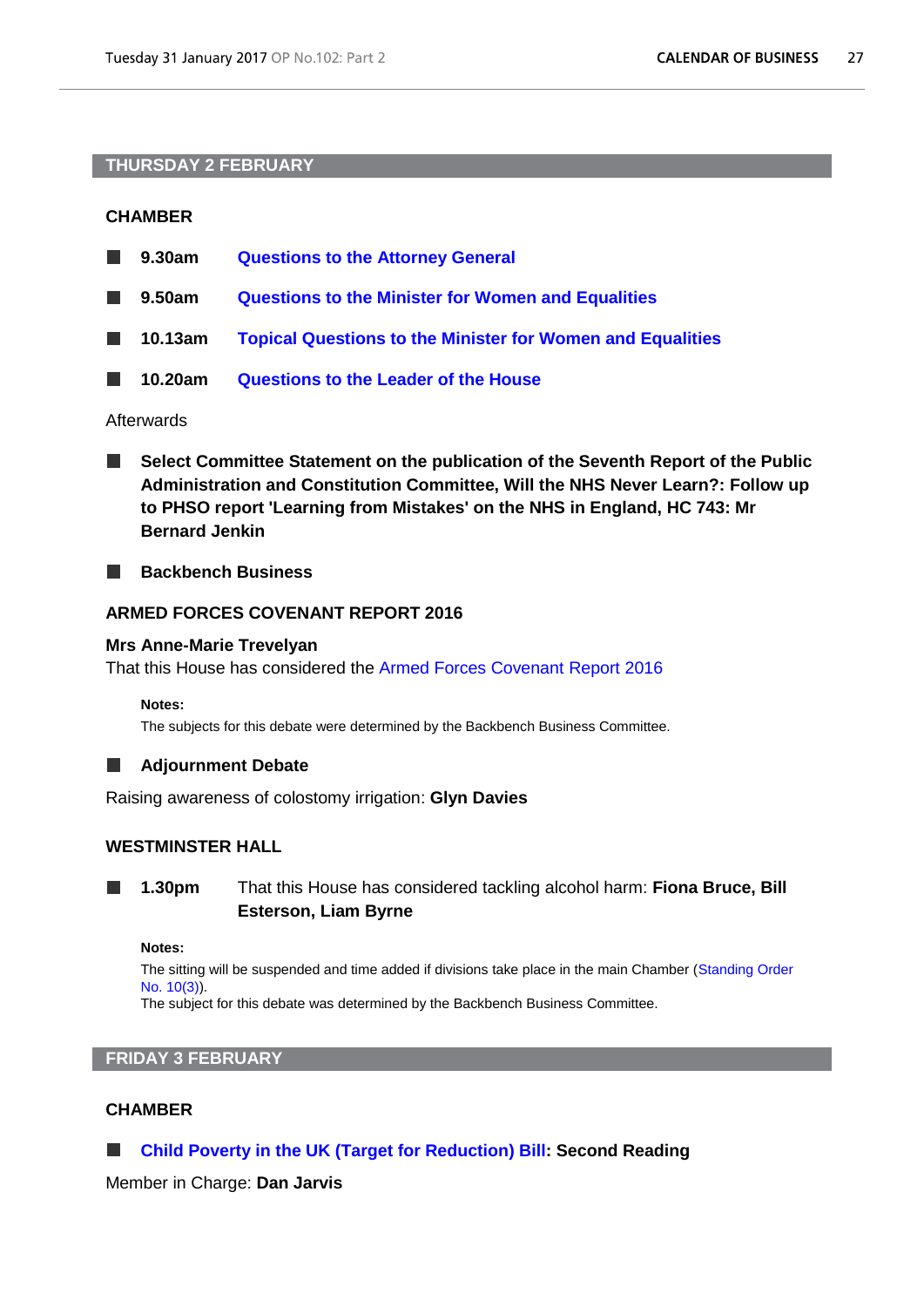**[Local Authority Roads \(Wildlife Protection\) Bill:](http://www.publications.parliament.uk/pa/bills/cbill/2016-2017/0034/17034.pdf) Second Reading** a se

Member in Charge: **Wendy Morton**



Member in Charge: **Conor McGinn**

**Notes**: Bill not yet printed.

**[Guardianship \(Missing Persons\) Bill:](http://www.publications.parliament.uk/pa/bills/cbill/2016-2017/0120/17120.pdf) Second Reading** a se

Member in Charge: **Kevin Hollinrake**



**Clean Air Bill: Second Reading**

Member in Charge: **Geraint Davies**

**Notes**: Bill not yet printed.

**[Protection of Family Homes \(Enforcement and Permitted Development\) Bill:](http://www.publications.parliament.uk/pa/bills/cbill/2016-2017/0039/17039.pdf) Adjourned debate on Second Reading [25 November]**

Member in Charge: **Steve McCabe**

**Housing Standards (Preparation and Storage of Food by Tenants in Receipt of**  ш **Universal Credit or Housing Benefit) Bill: Second Reading**

Member in Charge: **Frank Field**

**Notes**: Bill not yet printed.

# **[Crown Tenancies Bill:](http://www.publications.parliament.uk/pa/bills/cbill/2016-2017/0032/17032.pdf) Second Reading**

Member in Charge: **Wendy Morton**

```
Notes:
```
Queen's consent to be signified on Third Reading.

#### **[Terms of withdrawal from EU \(Referendum\) Bill:](http://www.publications.parliament.uk/pa/bills/cbill/2016-2017/0046/17046.pdf) Second Reading** a se

Member in Charge: **Geraint Davies**

#### **Adjournment Debate** ш

Case of Jane Harrison: **Siobhain McDonagh**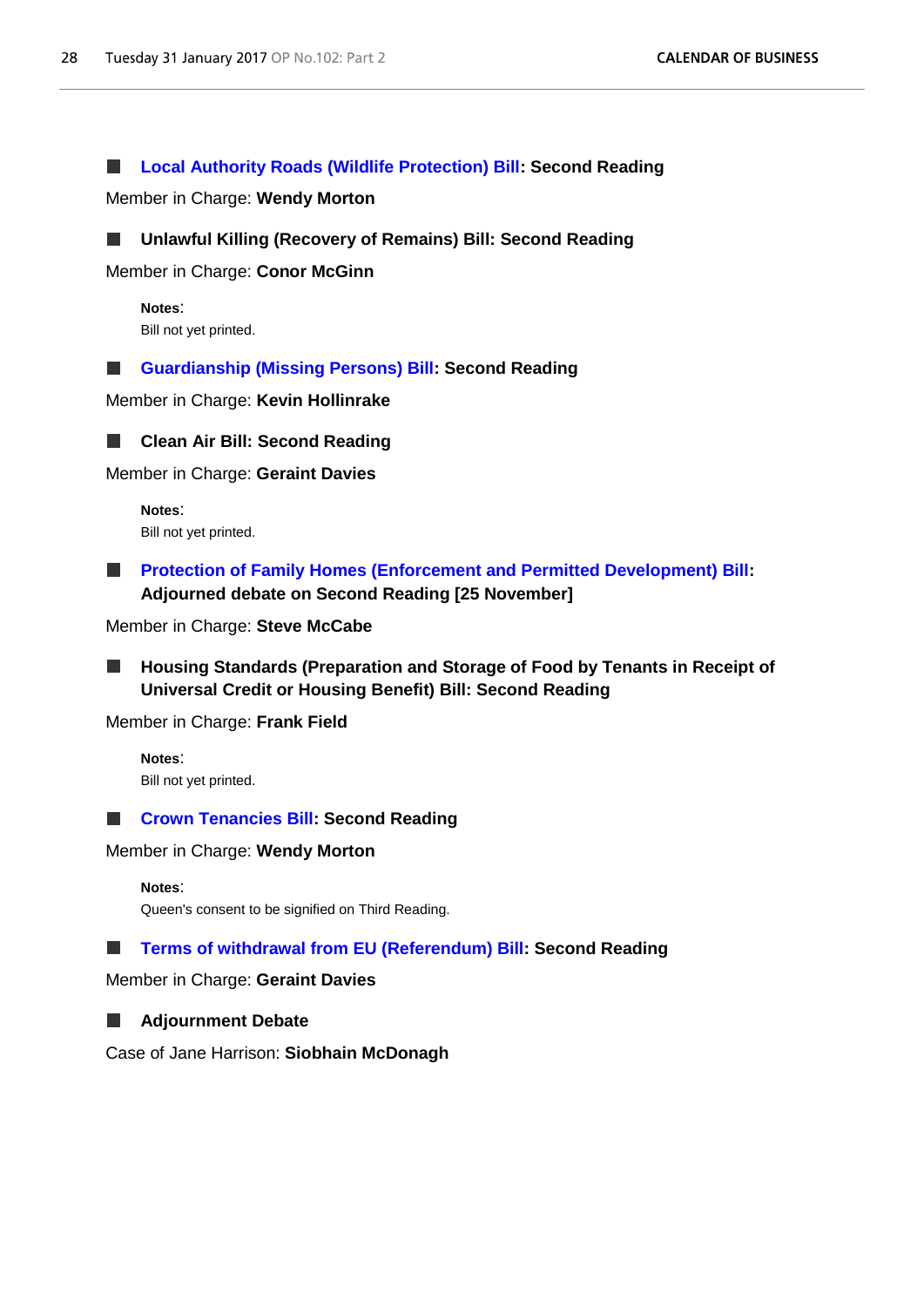## **MONDAY 6 FEBRUARY**

# **CHAMBER**

- **2.30pm Questions to the Secretary of State for Education**
- **3.15pm Topical Questions to the Secretary of State for Education** ш

Afterwards

**[European Union \(Notification of Withdrawal\) Bill](http://www.publications.parliament.uk/pa/bills/cbill/2016-2017/0132/17132.pdf)**

**EUROPEAN UNION (NOTIFICATION OF WITHDRAWAL) BILL: COMMITTEE (DAY 1)**

**Adjournment Debate**

HS2 in Yorkshire: **Edward Miliband**

# **WESTMINSTER HALL**

**4.30pm** That this House has considered [e-petition 165905](https://petition.parliament.uk/petitions/165905) relating to the domestic ivory market in the UK: **Luke Hall**

#### **Notes:**

The subject for this debate was determined by the Petitions Committee. The sitting will last for up to three hours. The sitting will be suspended and time added if divisions take place in the main Chamber [\(Standing Order No. 10\(3\)\)](http://www.publications.parliament.uk/pa/cm201516/cmstords/0002/body.htm#10(3)).

# **TUESDAY 7 FEBRUARY**

## **CHAMBER**

**11.30am Questions to the Secretary of State for Health** ш

 $\Box$ **12.15pm Topical Questions to the Secretary of State for Health**

### Afterwards

**Crime (Assaults on Emergency Services Staff): Ten Minute Rule Motion** l a

# **Holly Lynch**

That leave be given to bring in a Bill to make certain offences including malicious wounding, grievous or actual bodily harm and common assault aggravated when perpetrated against a constable, firefighter, doctor, paramedic or nurse in the execution of his or her duty or against a person assisting these persons in the execution of their duty; to make provision to require those suspected of certain assaults that may pose a health risk, including spitting, to be required to undergo blood tests and to make it an offence, without reasonable excuse, to refuse to undergo such tests; to make provision about the sentences for those convicted of the offences; and for connected purposes.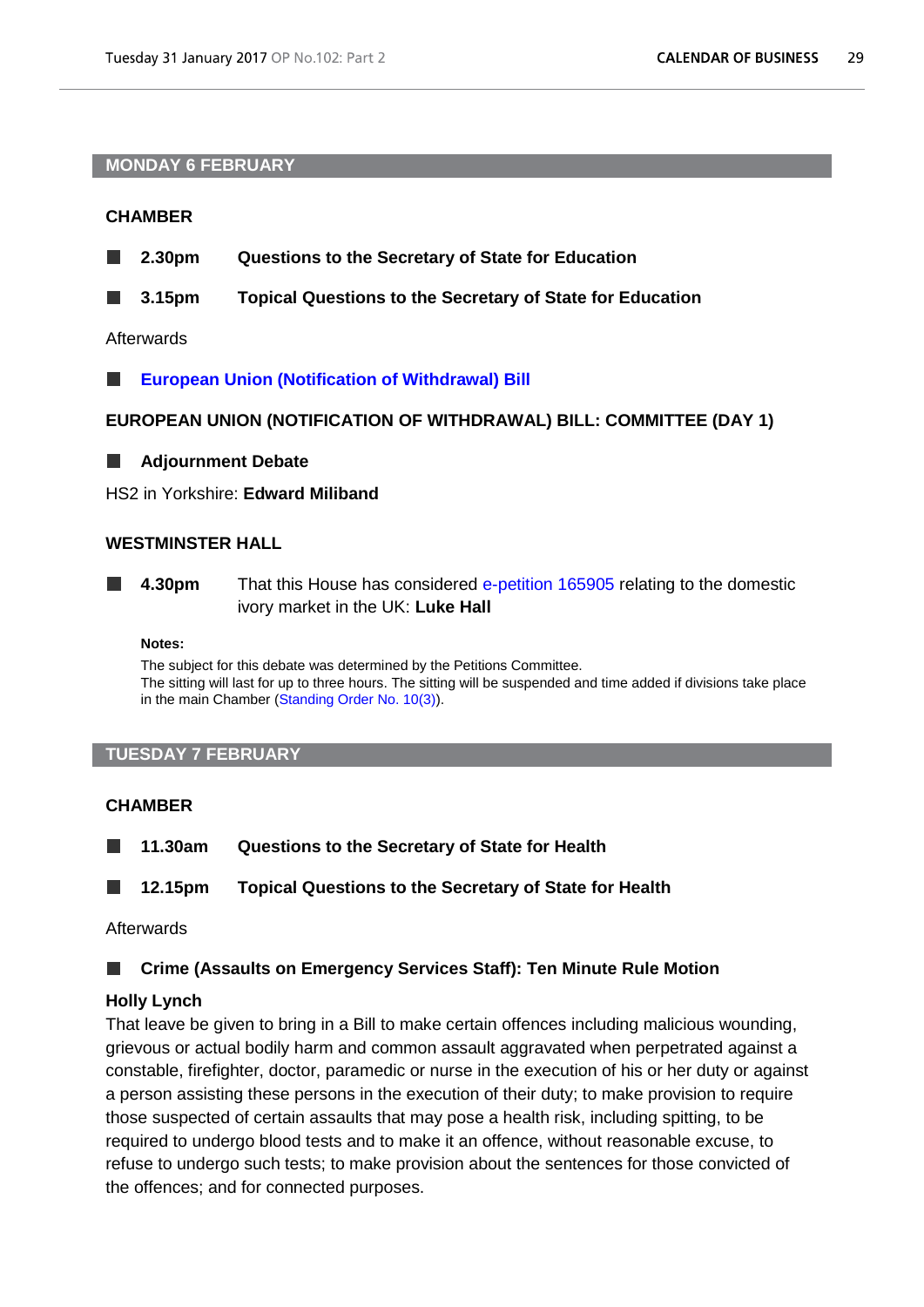#### **Notes:**

The Member moving and a Member opposing this Motion may each speak for up to 10 minutes.

# **[European Union \(Notification of Withdrawal\) Bill](http://www.publications.parliament.uk/pa/bills/cbill/2016-2017/0132/17132.pdf)**

# **EUROPEAN UNION (NOTIFICATION OF WITHDRAWAL) BILL: COMMITTEE (DAY 2)**

### **WEDNESDAY 8 FEBRUARY**

# **CHAMBER**

| 11.30am | Questions to the Minister for the Cabinet Office and the Chancellor of |
|---------|------------------------------------------------------------------------|
|         | the Duchy of Lancaster                                                 |
|         |                                                                        |

- **11.53am Topical Questions to the Minister for the Cabinet Office and the Chancellor of the Duchy of Lancaster**
- **12 noon Questions to the Prime Minister**

### Afterwards

# **Sexual Offences (Amendment): Ten Minute Rule Motion**

# **Liz Saville Roberts**

That leave be given to bring in a Bill to make provision for the circumstances in which the sexual history of a victim of rape or attempted rape may be introduced at a trial; to prohibit in certain circumstances the disclosure by the police of a victim's identity to an alleged perpetrator of a serious sexual crime; to extend the range of serious offences which may be referred to the Court of Appeal on the grounds of undue leniency of the sentence; to amend the requirements for ground rules hearings; to make provision for the issuing in certain circumstances of guidance on safeguarding to schools; to make provision for training about serious sexual offences; to place a duty on the Secretary of State to provide guidelines for the courts in dealing with cases of serious sexual offences;

to require the Secretary of State to report annually on the operation of the Act; and for connected purposes.

#### **Notes:**

The Member moving and a Member opposing this Motion may each speak for up to 10 minutes.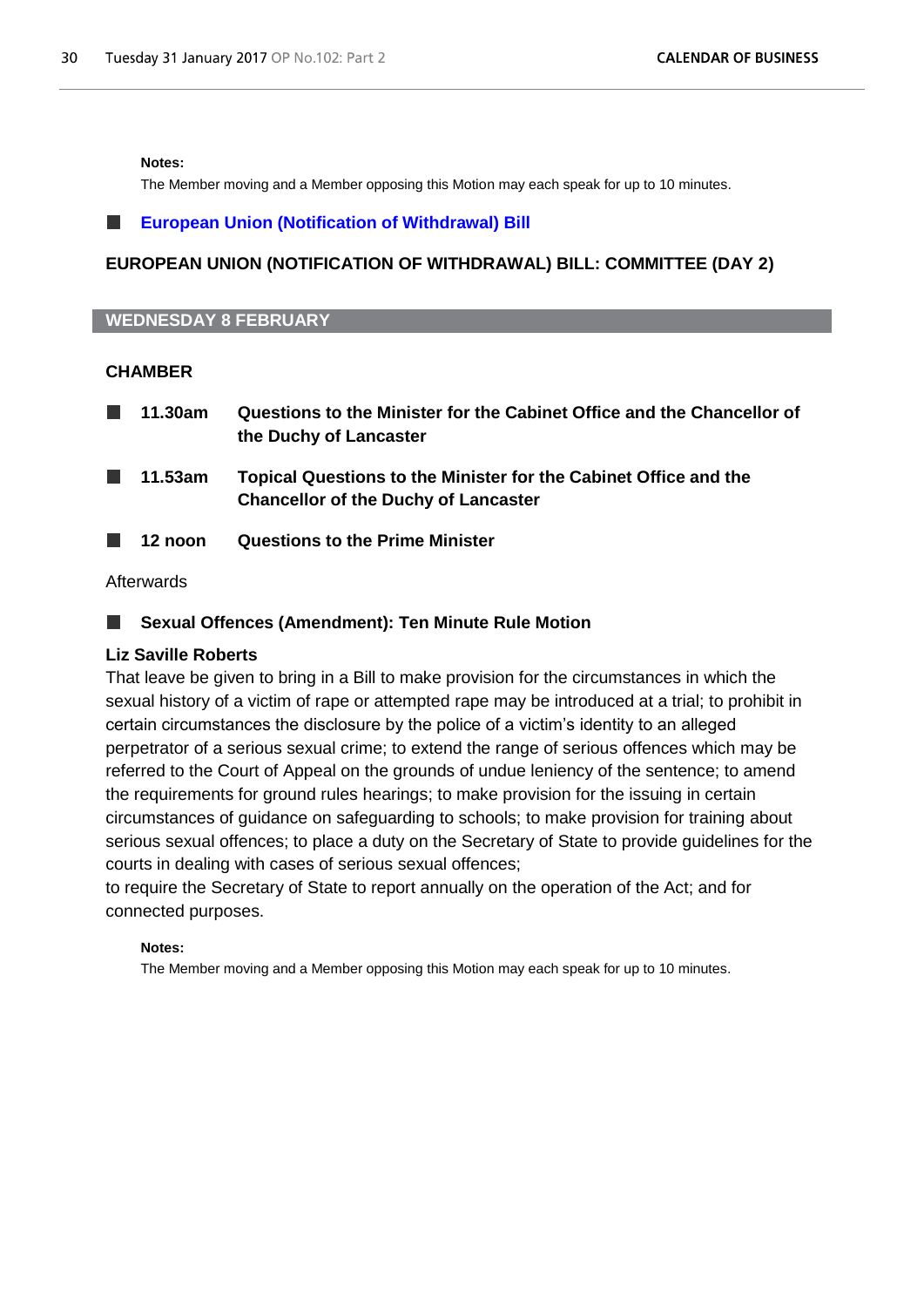#### **[European Union \(Notification of Withdrawal\) Bill](http://www.publications.parliament.uk/pa/bills/cbill/2016-2017/0132/17132.pdf)** ш

# **EUROPEAN UNION (NOTIFICATION OF WITHDRAWAL) BILL: COMMITTEE (DAY 3)**

# **EUROPEAN UNION (NOTIFICATION OF WITHDRAWAL) BILL: REMAINING STAGES**

# **THURSDAY 9 FEBRUARY**

### **CHAMBER**

| 9.30am  | Questions to the Secretary of State for Culture, Media and Sport                   |
|---------|------------------------------------------------------------------------------------|
| 9.53am  | Topical Questions to the Secretary of State for Culture, Media and<br><b>Sport</b> |
| 10.00am | Questions to the Secretary of State for International Trade                        |
| 10.23am | <b>Topical Questions to the Secretary of State for International Trade</b>         |
|         |                                                                                    |

# Afterwards

**Backbench Business: subjects to be determined** г

#### **Notes:**

The subjects for these debates will be determined by the Backbench Business Committee.

# **WESTMINSTER HALL**

**1.30pm** That this House has considered the Sixth Report from the Science and Technology Committee of Session 2016-17, Evidence Check: Smart metering of electricity and gas, [HC 161,](http://www.publications.parliament.uk/pa/cm201617/cmselect/cmsctech/161/161.pdf) and the Government Response, [HC](http://www.publications.parliament.uk/pa/cm201617/cmselect/cmsctech/846/846.pdf)  [846:](http://www.publications.parliament.uk/pa/cm201617/cmselect/cmsctech/846/846.pdf) **Stephen Metcalfe**

#### **Notes:**

The sitting will be suspended and time added if divisions take place in the main Chamber [\(Standing Order](http://www.publications.parliament.uk/pa/cm201516/cmstords/0002/body.htm#10(3))  [No. 10\(3\)\)](http://www.publications.parliament.uk/pa/cm201516/cmstords/0002/body.htm#10(3)).

The subject for this debate was determined by the Liaison Committee.

#### **WEDNESDAY 22 FEBRUARY**

# **CHAMBER**

# **Ten Minute Rule Motion**

#### **James Berry**

That leave be given to bring in a Bill under [S.O. No. 23](http://www.publications.parliament.uk/pa/cm201516/cmstords/0002/body.htm#23) [details to be provided].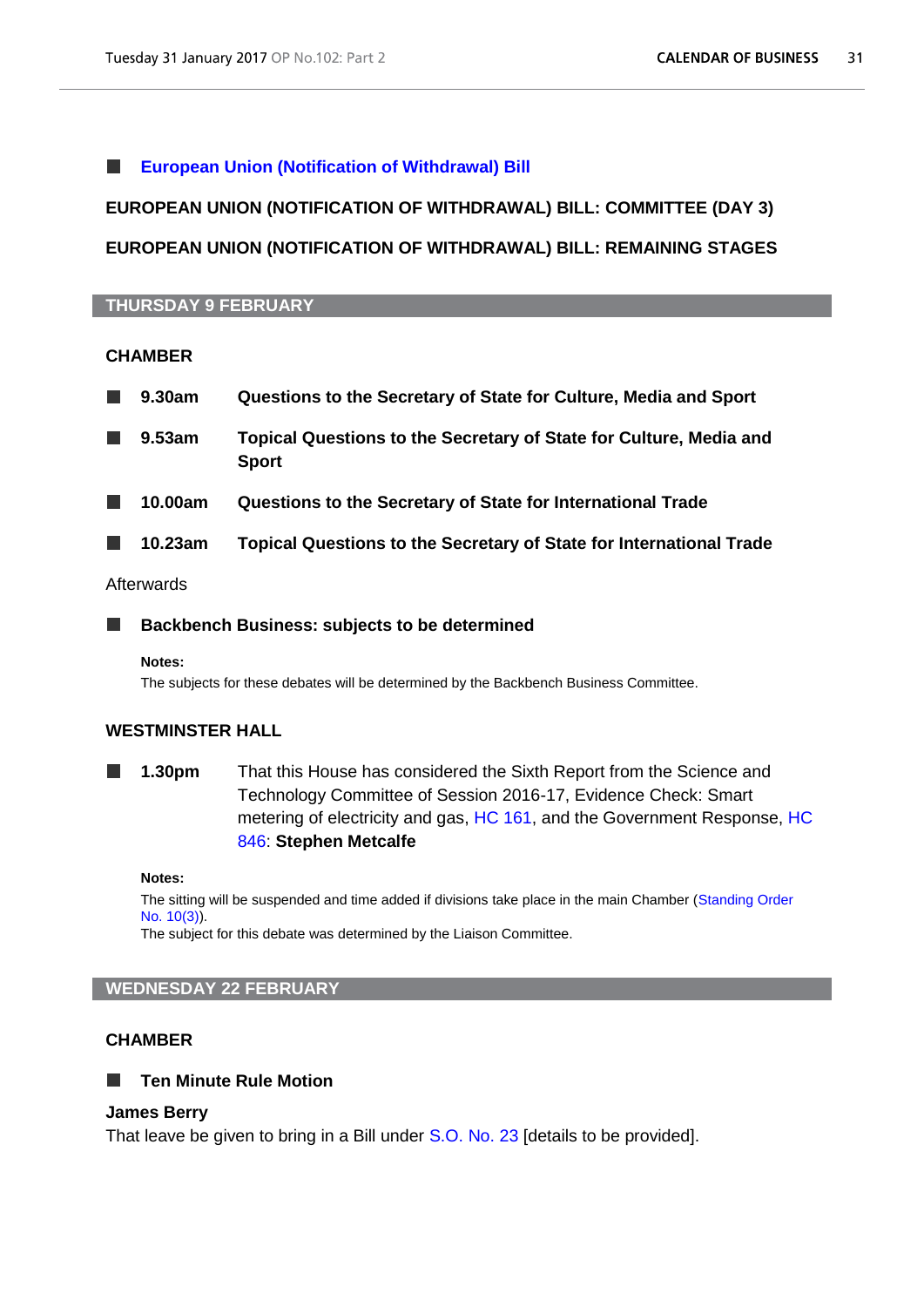#### **Notes:**

The Member moving and a Member opposing this Motion may each speak for up to 10 minutes.

# **FRIDAY 24 FEBRUARY**

## **CHAMBER**

**Wild Animals in Circuses (Prohibition) Bill: Second Reading**

Member in Charge: **Kevin Foster**

**Notes**: Bill not yet printed.

**[Animal Fighting \(Sentencing\) Bill:](http://www.publications.parliament.uk/pa/bills/cbill/2016-2017/0030/1730.pdf) Second Reading**  $\Box$ 

Member in Charge: **Kevin Foster**

**[Animal Cruelty \(Sentencing\) Bill:](http://www.publications.parliament.uk/pa/bills/cbill/2016-2017/0043/17043.pdf) Second Reading** ш

Member in Charge: **Anna Turley**

**British Victims of Terrorism (Asset-Freezing and Compensation) Bill: Second**  ш **Reading**

Member in Charge: **Andrew Rosindell**

**Notes**: Bill not yet printed.

**[National Minimum Wage \(Workplace Internships\) Bill:](http://www.publications.parliament.uk/pa/bills/cbill/2016-2017/0008/17008.pdf) Adjourned debate on Second Reading [4 November]**

Member in Charge: **Alec Shelbrooke**

**[National Health Service Bill:](http://www.publications.parliament.uk/pa/bills/cbill/2016-2017/0051/17051.pdf) Second Reading**

Member in Charge: **Margaret Greenwood**

**Feeding Products for Babies and Children (Advertising and Promotion) Bill:**  ш **Second Reading**

Member in Charge: **Alison Thewliss**

**Notes**: Bill not yet printed.

# **Perinatal Mental Illness (NHS Family Services) Bill: Second Reading**

Member in Charge: **Rehman Chishti**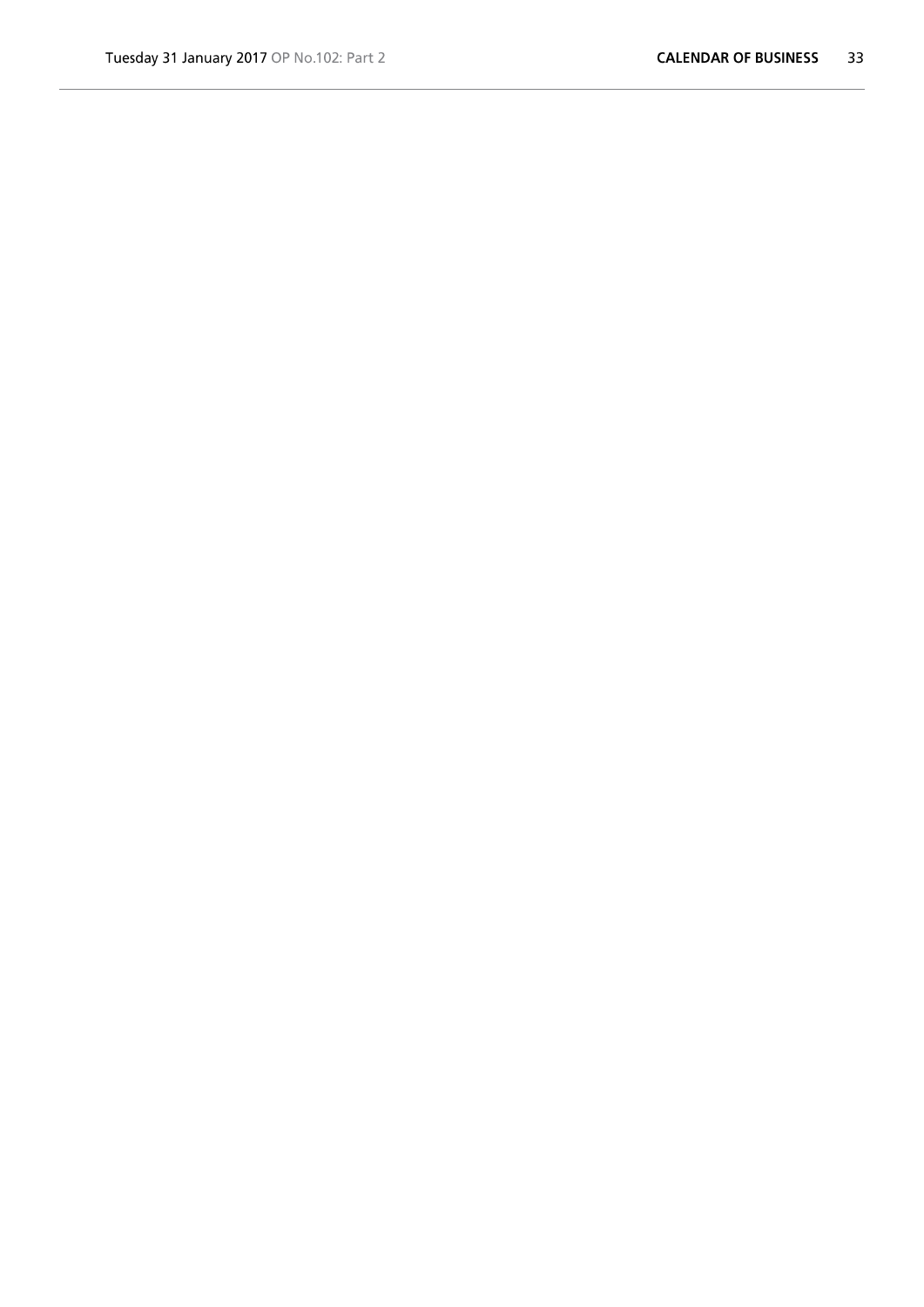#### **Laser Pens (Regulation of Sale, Ownership and Usage) Bill: Second Reading** ш

Member in Charge: **Rehman Chishti**

**Notes**: Bill not yet printed.

#### **Health Services Commissioning (Equality and Accountability) Bill: Second Reading**  $\Box$

Member in Charge: **Rehman Chishti**

**Notes**: Bill not yet printed.



# **Football Supporters (Access) Bill: Second Reading**

Member in Charge: **Justin Madders**

**Notes**: Bill not yet printed.

# **Gender Identity (Protected Characteristic) Bill: Second Reading**

Member in Charge: **Mrs Maria Miller**

**Notes**: Bill not yet printed.

ш **[Benefit Claimants Sanctions \(Required Assessment\) Bill:](http://www.publications.parliament.uk/pa/bills/cbill/2016-2017/0011/17011.pdf) Adjourned debate on Second Reading [2 December]**

Member in Charge: **Mhairi Black**

#### **Financial Regulation of Funeral Services Bill: Second Reading**  $\overline{\phantom{a}}$

Member in Charge: **Neil Gray**

**Notes**: Bill not yet printed.



# Member in Charge: **Keith Vaz**

**Notes**: Bill not yet printed.

# **Electoral Reform (Local Elections and Miscellaneous Provisions) Bill: Second Reading**

Member in Charge: **Mr Ranil Jayawardena**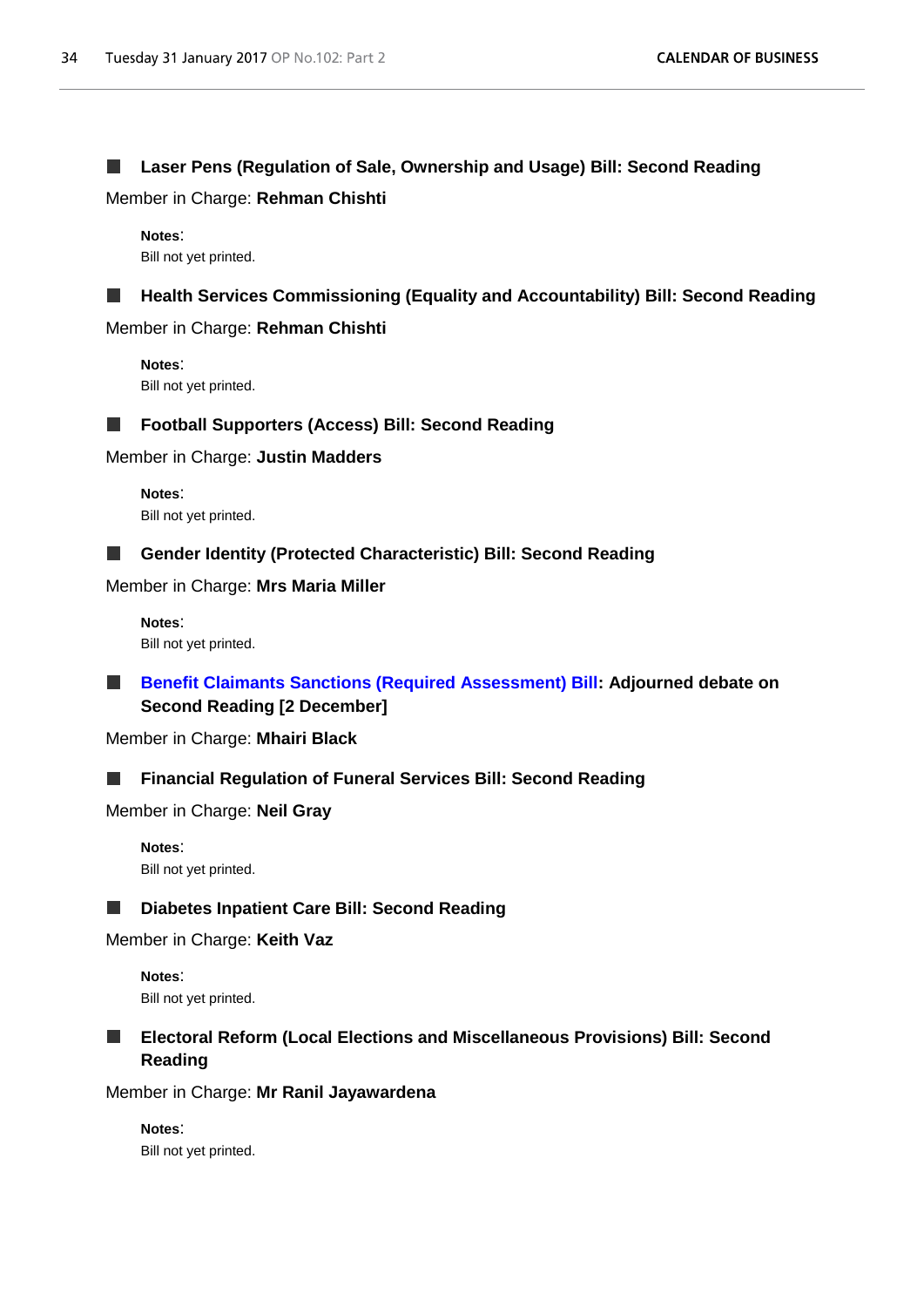#### **[Asset Freezing \(Compensation\) Bill \[Lords\]:](http://www.publications.parliament.uk/pa/bills/cbill/2016-2017/0107/17107.pdf) Second Reading** ш

Member in Charge: **James Cartlidge**

### **Mutual Guarantee Societies Bill: Second Reading**

Member in Charge: **Christina Rees**

**Notes**: Bill not yet printed.

**Parthenon Sculptures [\(Return to Greece\) Bill:](http://www.publications.parliament.uk/pa/bills/cbill/2016-2017/0048/17048.pdf) Second Reading** a se

Member in Charge: **Mr Mark Williams**

**UK Environmental Protection (Maintenance of EU Standards) Bill: Second Reading** ш

Member in Charge: **Geraint Davies**

**Notes**: Bill not yet printed.

# **UK International Trade and Investment Agreements (Ratification) Bill: Second Reading**

Member in Charge: **Geraint Davies**

**Notes**: Bill not yet printed.

**[Workers' Rights \(Maintenance of EU Standards\) Bill:](http://www.publications.parliament.uk/pa/bills/cbill/2016-2017/0062/17062.pdf) Second Reading**

Member in Charge: **Melanie Onn**

**Notes**: Queen's Consent to be signified on Third Reading.

# **[Vehicle Noise Limits \(Enforcement\) Bill:](http://www.publications.parliament.uk/pa/bills/cbill/2016-2017/0027/17027.pdf) Second Reading**

Member in Charge: **Kevin Foster**

#### **Organ Donors (Leave) Bill: Second Reading** ш

Member in Charge: **Louise Haigh**

**Notes**: Bill not yet printed.

#### **Children of Armed Services Personnel (Schools Admission) Bill: Second Reading** ш

Member in Charge: **Mrs Anne-Marie Trevelyan**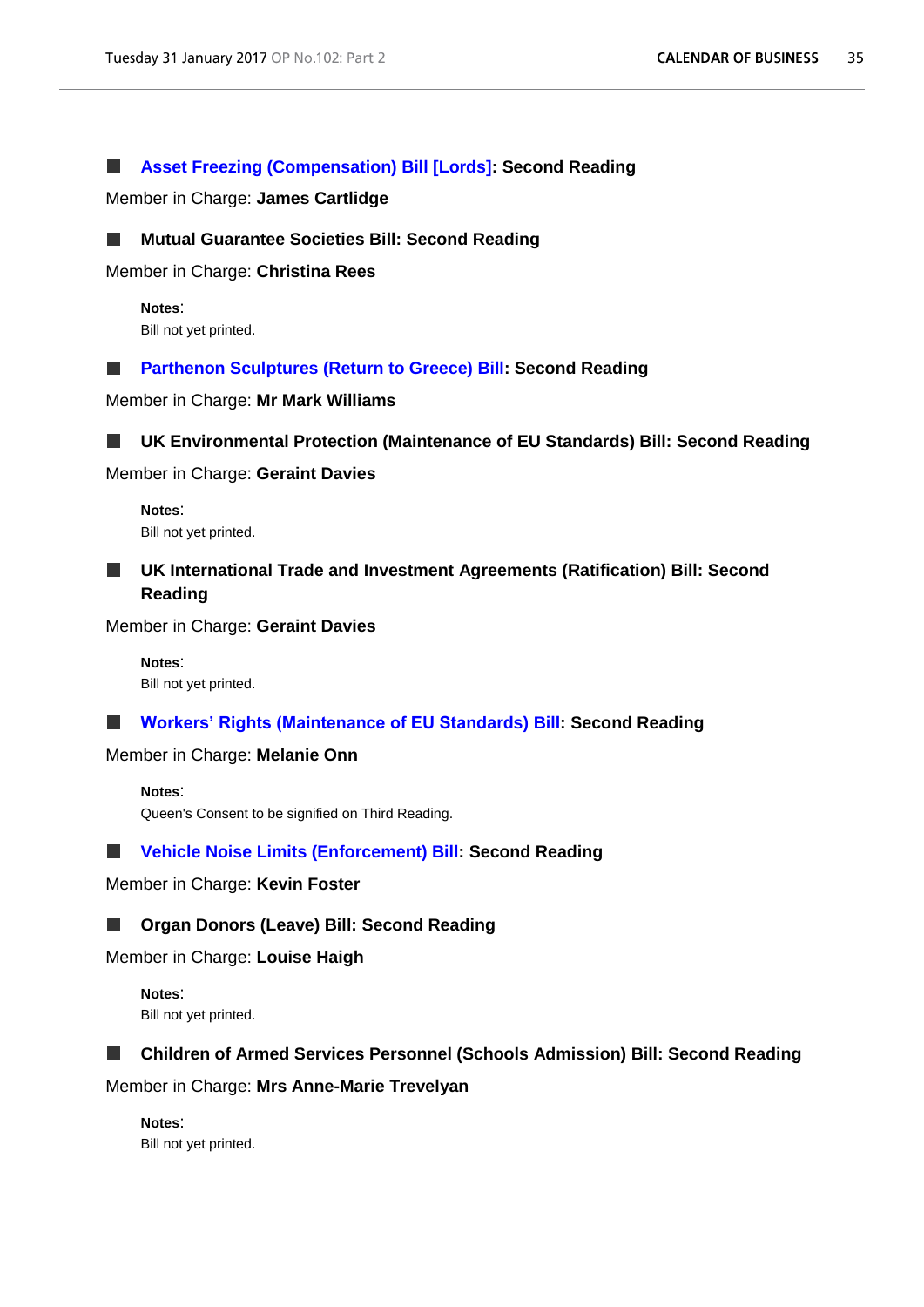#### **[Withdrawal from the European Union \(Article 50\) Bill:](http://www.publications.parliament.uk/pa/bills/cbill/2016-2017/0104/170104.pdf) Second Reading** ш

Member in Charge: **Mr Peter Bone**

# **Families with Children and Young People in Debt (Respite) Bill: Second Reading**

Member in Charge: **Kelly Tolhurst**

**Notes**: Bill not yet printed.

#### **[Defibrillators \(Availability\) Bill:](http://www.publications.parliament.uk/pa/bills/cbill/2016-2017/0091/17091.pdf) Second Reading** ш

Member in Charge: **Maria Caulfield**



Member in Charge: **Mr Peter Lilley**

**Notes**: Bill not yet printed.

# **MONDAY 27 FEBRUARY**

# **WESTMINSTER HALL**

**4.30pm** That this House has considered e-petition [176138](https://petition.parliament.uk/petitions/176138) relating to attacks on NHS medical staff: **Oliver Dowden**

#### **Notes:**

The subject for this debate was determined by the Petitions Committee. The sitting will last for up to three hours. The sitting will be suspended and time added if divisions take place in the main Chamber [\(Standing Order No. 10\(3\)\)](http://www.publications.parliament.uk/pa/cm201516/cmstords/0002/body.htm#10(3)).

#### **TUESDAY 28 FEBRUARY**

### **CHAMBER**

#### **Ten Minute Rule Motion**  $\blacksquare$

#### **Nic Dakin**

That leave be given to bring in a Bill under [S.O. No. 23](http://www.publications.parliament.uk/pa/cm201516/cmstords/0002/body.htm#23) [details to be provided].

#### **Notes:**

The Member moving and a Member opposing this Motion may each speak for up to 10 minutes.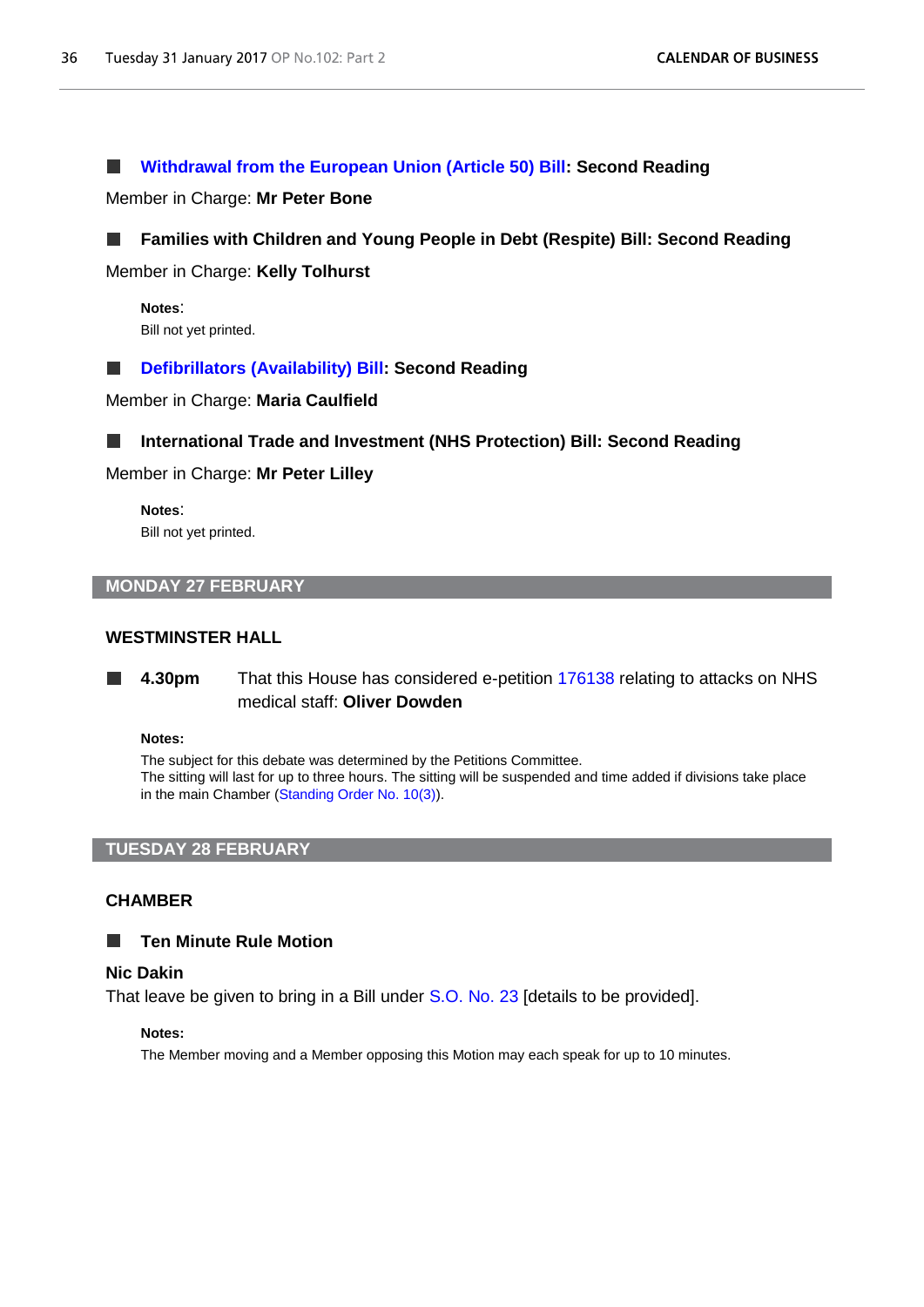### **THURSDAY 2 MARCH**

### **WESTMINSTER HALL**

**1.30pm** That this House has considered the Ninth Report from the Work and Pensions Committee of Session 2015-16, Support for the bereaved, [HC 551,](http://www.publications.parliament.uk/pa/cm201516/cmselect/cmworpen/551/551.pdf) and the Government Response, [HC 230:](http://www.publications.parliament.uk/pa/cm201617/cmselect/cmworpen/230/230.pdf) **Frank Field**

#### **Notes:**

The sitting will be suspended and time added if divisions take place in the main Chamber [\(Standing Order](http://www.publications.parliament.uk/pa/cm201516/cmstords/0002/body.htm#10(3))  [No. 10\(3\)\)](http://www.publications.parliament.uk/pa/cm201516/cmstords/0002/body.htm#10(3)).

The subject for this debate was determined by the Liaison Committee.

**MONDAY 6 MARCH**

### **WESTMINSTER HALL**

**4.30pm** That this House has considered [e-petition 129823](https://petition.parliament.uk/petitions/129823) relating to high heels and **The Co** workplace dress codes: **Helen Jones**

#### **Notes:**

The subject for this debate was determined by the Petitions Committee. The sitting will last for up to three hours. The sitting will be suspended and time added if divisions take place

#### **THURSDAY 23 MARCH**

in the main Chamber [\(Standing Order No. 10\(3\)\)](http://www.publications.parliament.uk/pa/cm201516/cmstords/0002/body.htm#10(3)).

#### **WESTMINSTER HALL**

**1.30pm** That this House has considered the First Report from the International Development Committee of Session 2015-16, Syrian refugee crisis, [HC 463,](http://www.publications.parliament.uk/pa/cm201516/cmselect/cmintdev/463/463.pdf) and the Government Response, [HC 902,](http://www.publications.parliament.uk/pa/cm201516/cmselect/cmintdev/902/902.pdf) and the Second Report from the International Development Committee of Session 2016-17, [HC 110,](http://www.publications.parliament.uk/pa/cm201617/cmselect/cmintdev/110/110.pdf) and the Government Response, [HC 735:](http://www.publications.parliament.uk/pa/cm201617/cmselect/cmintdev/735/735.pdf) **Stephen Twigg**

#### **Notes:**

The sitting will be suspended and time added if divisions take place in the main Chamber [\(Standing Order](http://www.publications.parliament.uk/pa/cm201516/cmstords/0002/body.htm#10(3))  [No. 10\(3\)\)](http://www.publications.parliament.uk/pa/cm201516/cmstords/0002/body.htm#10(3)).

The subjects for this debate were determined by the Liaison Committee.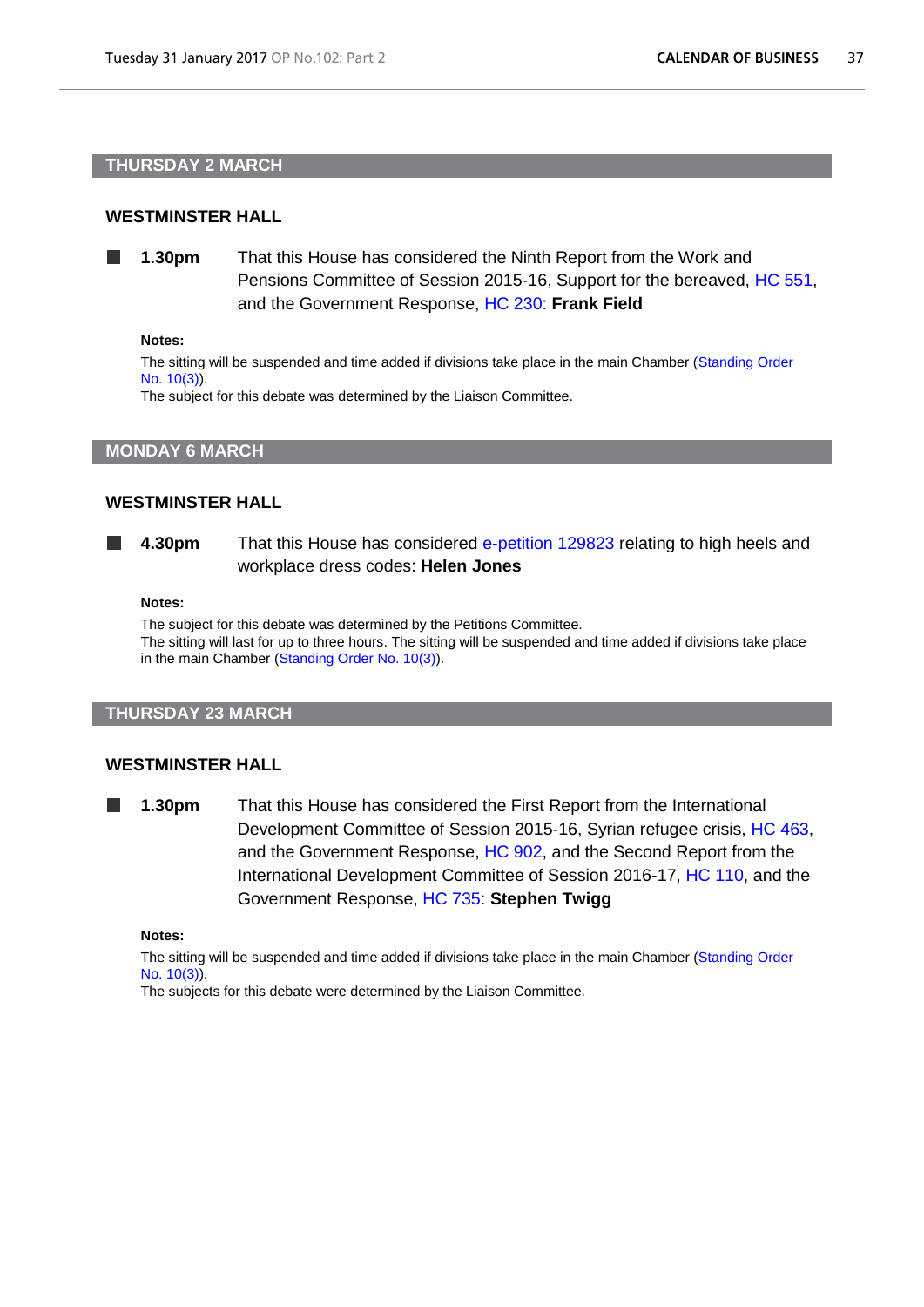# **FRIDAY 24 MARCH**

# **CHAMBER**

**Providers of Health and Social Care (Schemes under Section 71 of the National Health Service Act 2006) Bill: Second Reading**

Member in Charge: **Michael Tomlinson**

**Notes**: Bill not yet printed.

**Carbon Monoxide Poisoning (Safety Abroad) Bill: Second Reading**

Member in Charge: **Michael Tomlinson**

**Notes**: Bill not yet printed.

**In Malicious Communications (Social Media) Bill: Second Reading**

Member in Charge: **Anna Turley**

**Notes**: Bill not yet printed.

**EU Citizens Resident in the United Kingdom (Right to Stay) Bill: Second Reading**

Member in Charge: **Tom Brake**

**Notes**: Bill not yet printed.

# **Arms Export Controls (Countries of Concern) Bill: Second Reading**

Member in Charge: **Tom Brake**

**Notes**: Bill not yet printed.

**National Health Service Staff (Reporting and Registration) Bill: Second Reading** ш

Member in Charge: **Bill Wiggin**

**Notes**: Bill not yet printed.



**Cosmetic Surgery (Standards of Practice) Bill: Second Reading**

Member in Charge: **Mr Kevan Jones**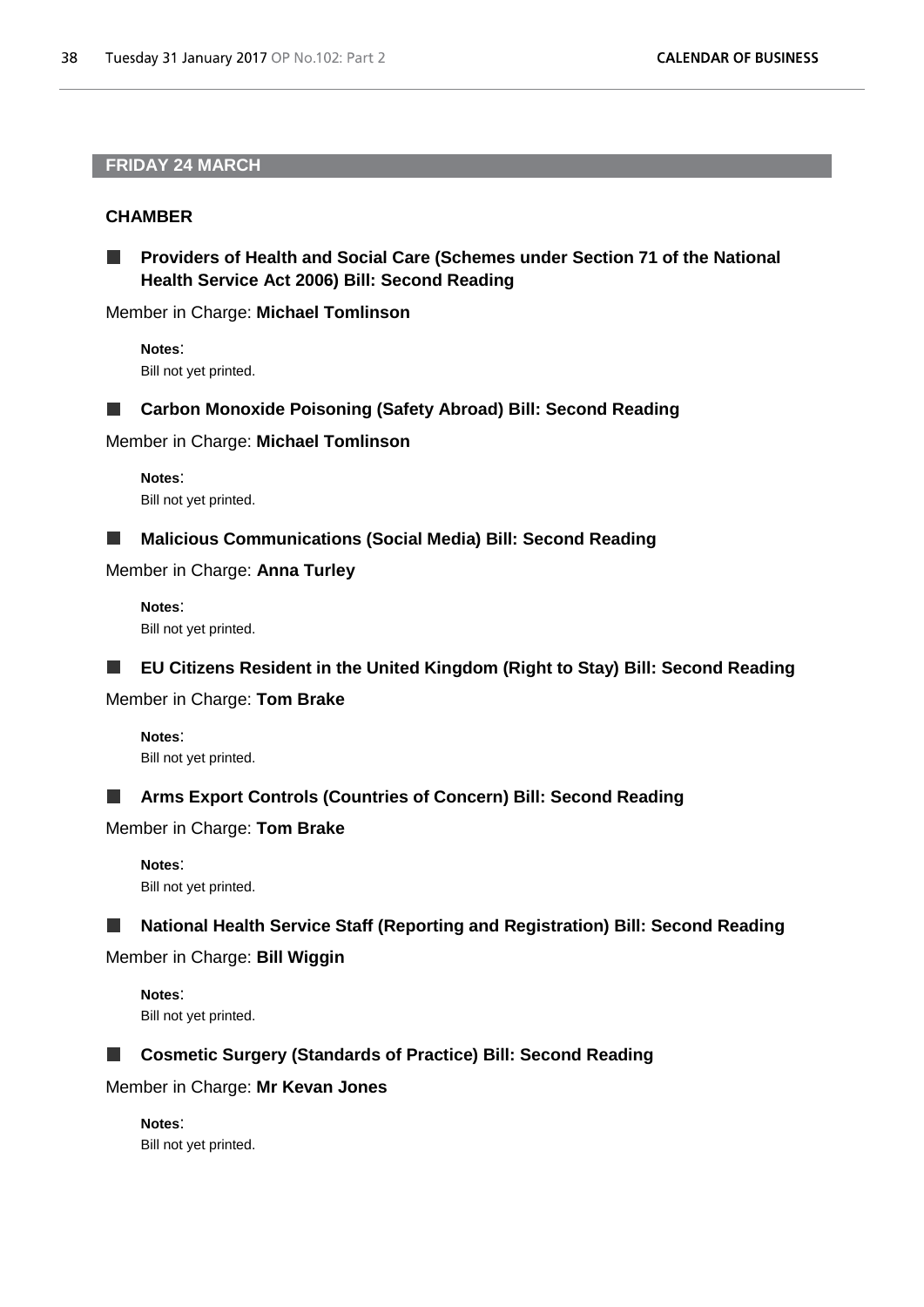#### **Income Tax (Non-Military Expenditure) Bill: Second Reading** ш

Member in Charge: **Ruth Cadbury**

**Notes**: Bill not yet printed.

**[Harbours, Docks and Piers Clauses Act 1847 \(Amendment\) Bill:](http://www.publications.parliament.uk/pa/bills/cbill/2016-2017/0052/17052.pdf) Second Reading**

Member in Charge: **Craig Mackinlay**



Member in Charge: **Tim Farron**

**Notes**: Bill not yet printed.

**Maternity and Paternity Leave (Premature Birth) Bill: Second Reading** ш

Member in Charge: **Mr Steve Reed**

**Notes**: Bill not yet printed.

### **Housing (Tenants' Rights) Bill: Second Reading**

Member in Charge: **Caroline Lucas**

**Notes**: Bill not yet printed.

#### **Mutualisation of the Royal Bank of Scotland Bill: Second Reading** ш

Member in Charge: **Gareth Thomas**

**Notes**: Bill not yet printed.

# **[Double Taxation Treaties \(Developing Countries\) Bill:](http://www.publications.parliament.uk/pa/bills/cbill/2016-2017/0016/17016.pdf) Adjourned debate on Second Reading [16 December]**

Member in Charge: **Roger Mullin**

#### **[House of Lords \(Exclusion of Hereditary Peers\) Bill:](http://www.publications.parliament.uk/pa/bills/cbill/2016-2017/0116/17116.pdf) Second Reading** ш

Member in Charge: **Mr David Hanson**

**Notes**:

Queen's consent to be signified on Third Reading.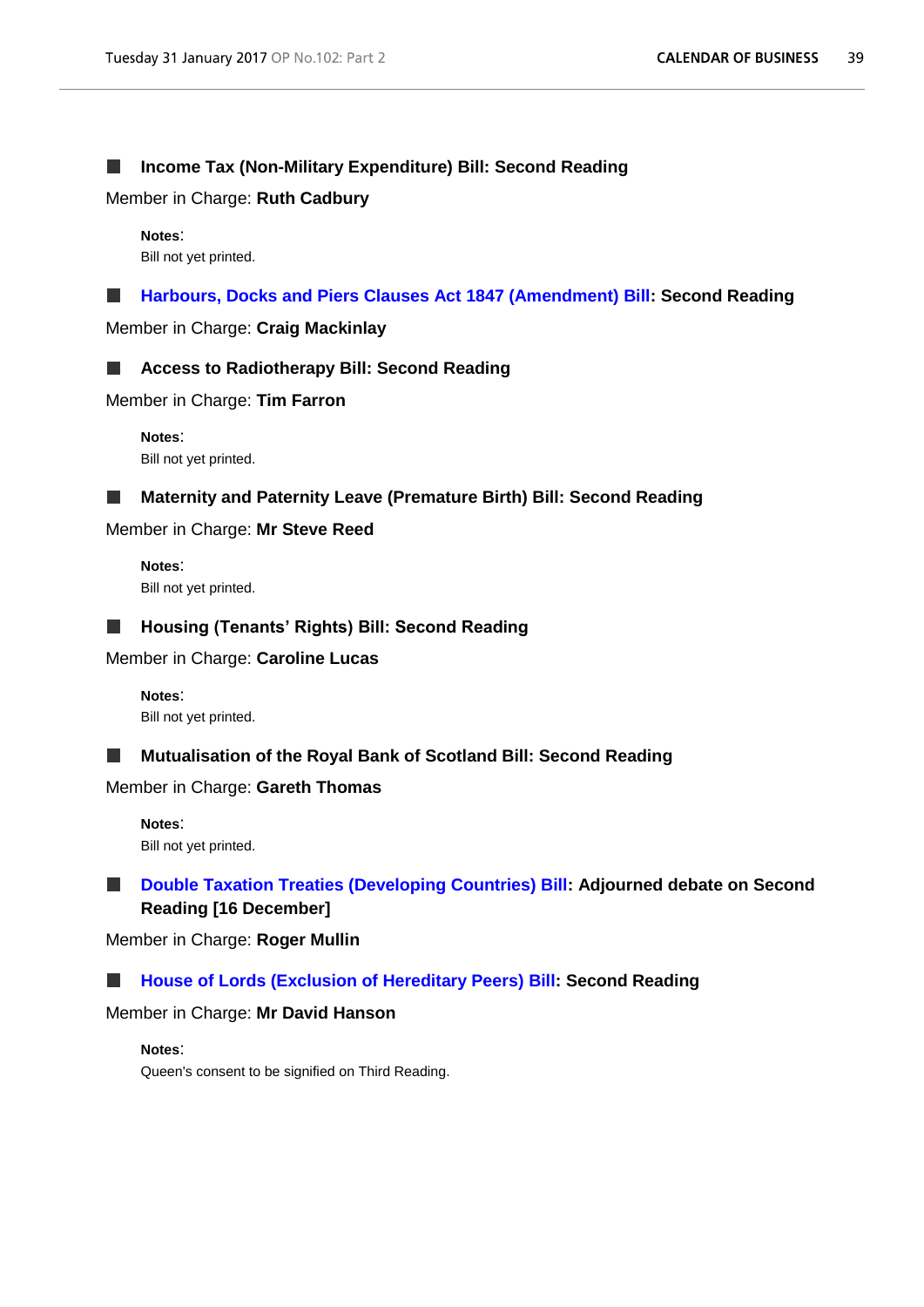#### **Rail Ombudsman Bill: Second Reading**  $\Box$

Member in Charge: **Tim Loughton**

**Notes**: Bill not yet printed.

**[Sugar in Food and Drinks \(Targets, Labelling and Advertising\) Bill:](http://www.publications.parliament.uk/pa/bills/cbill/2016-2017/0070/17070.pdf) Second Reading**

Member in Charge: **Geraint Davies**

**[Civil Partnership Act 2004 \(Amendment\) Bill:](http://www.publications.parliament.uk/pa/bills/cbill/2016-2017/0058/17058.pdf) Adjourned debate on Second Reading [13 January]**

Member in Charge: **Tim Loughton**

**[Modern Slavery \(Transparency in Supply Chains\) Bill \[Lords\]:](http://www.publications.parliament.uk/pa/bills/cbill/2016-2017/0105/17105.pdf) Second Reading** .

Member in Charge: **Maggie Throup**

#### **Organ Donation (Deemed Consent) Bill: Second Reading**

Member in Charge: **Paul Flynn**

**Notes**: Bill not yet printed.

**[Unsolicited Marketing Communications \(Company Directors\) Bill:](http://www.publications.parliament.uk/pa/bills/cbill/2016-2017/0065/17065.pdf) Second Reading** a se

Member in Charge: **Patricia Gibson**

### **Burial Rights Reform Bill: Second Reading**

Member in Charge: **Mr David Burrowes**

**Notes**: Bill not yet printed.

#### **Promotion of Israeli-Palestinian Peace (United Kingdom Participation) Bill: Second The State Reading**

Member in Charge: **Joan Ryan**

**Notes**: Bill not yet printed.

#### **[Personal, Social, Health and Economic Education \(Statutory Requirement\) Bill:](http://www.publications.parliament.uk/pa/bills/cbill/2016-2017/0040/17040.pdf)**   $\Box$ **Second Reading**

Member in Charge: **Caroline Lucas**

```
Railways Bill: Second Reading
```
Member in Charge: **Caroline Lucas**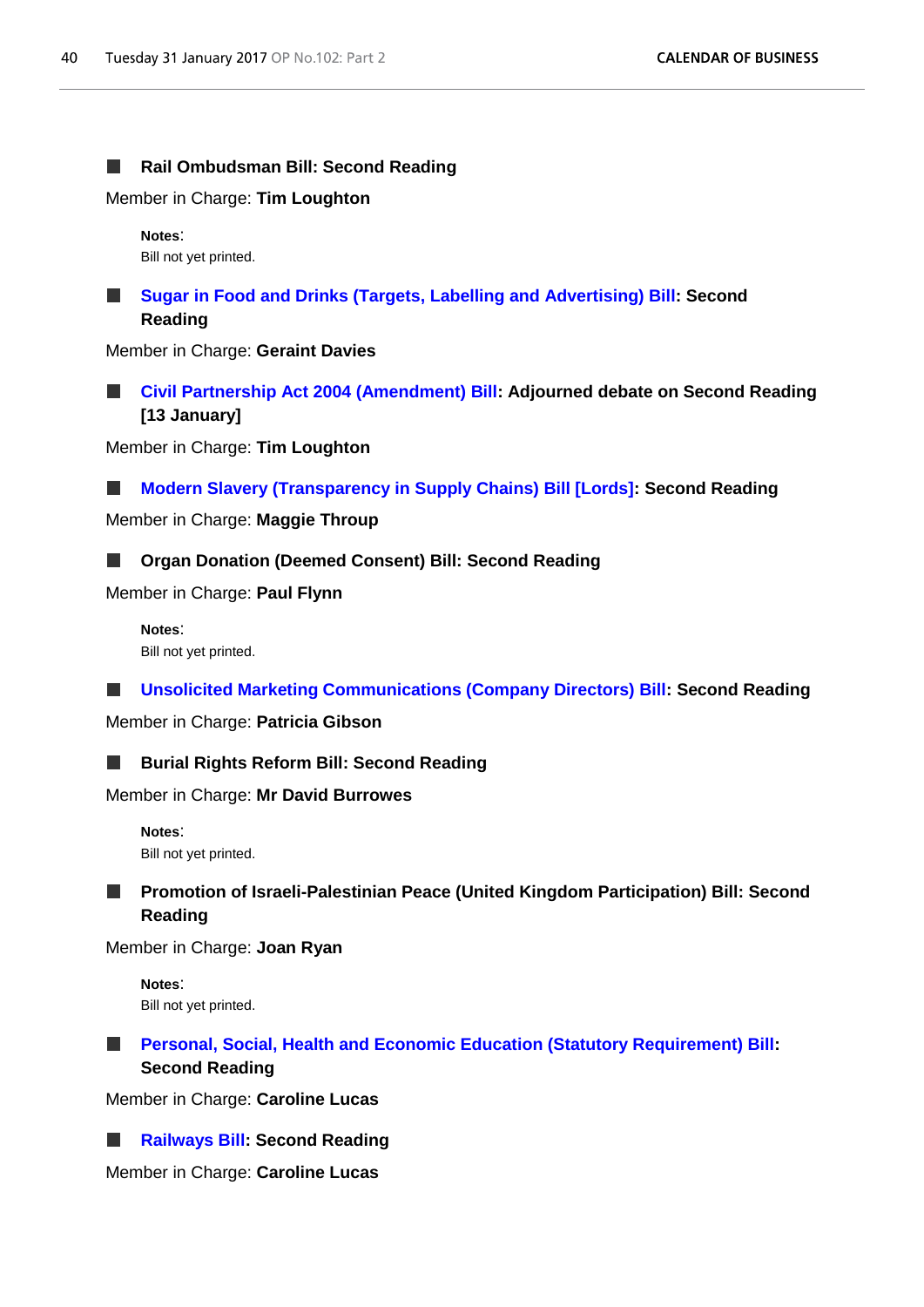#### **Town and Country Planning (Electricity Generating Consent): Second Reading I**

Member in Charge: **Tom Blenkinsop**

**Notes**: Bill not yet printed.

п **[Counter-Terrorism and Security Act 2015 \(Amendment\) Bill:](http://www.publications.parliament.uk/pa/bills/cbill/2016-2017/0024/17024.pdf) Second Reading**

Member in Charge: **Lucy Allan**

**[Statutory Nuisance \(Aircraft Noise\) Bill:](http://www.publications.parliament.uk/pa/bills/cbill/2016-2017/0101/17101.pdf) Second Reading** ш

Member in Charge: **Dr Tania Mathias**



Member in Charge: **Martin Vickers**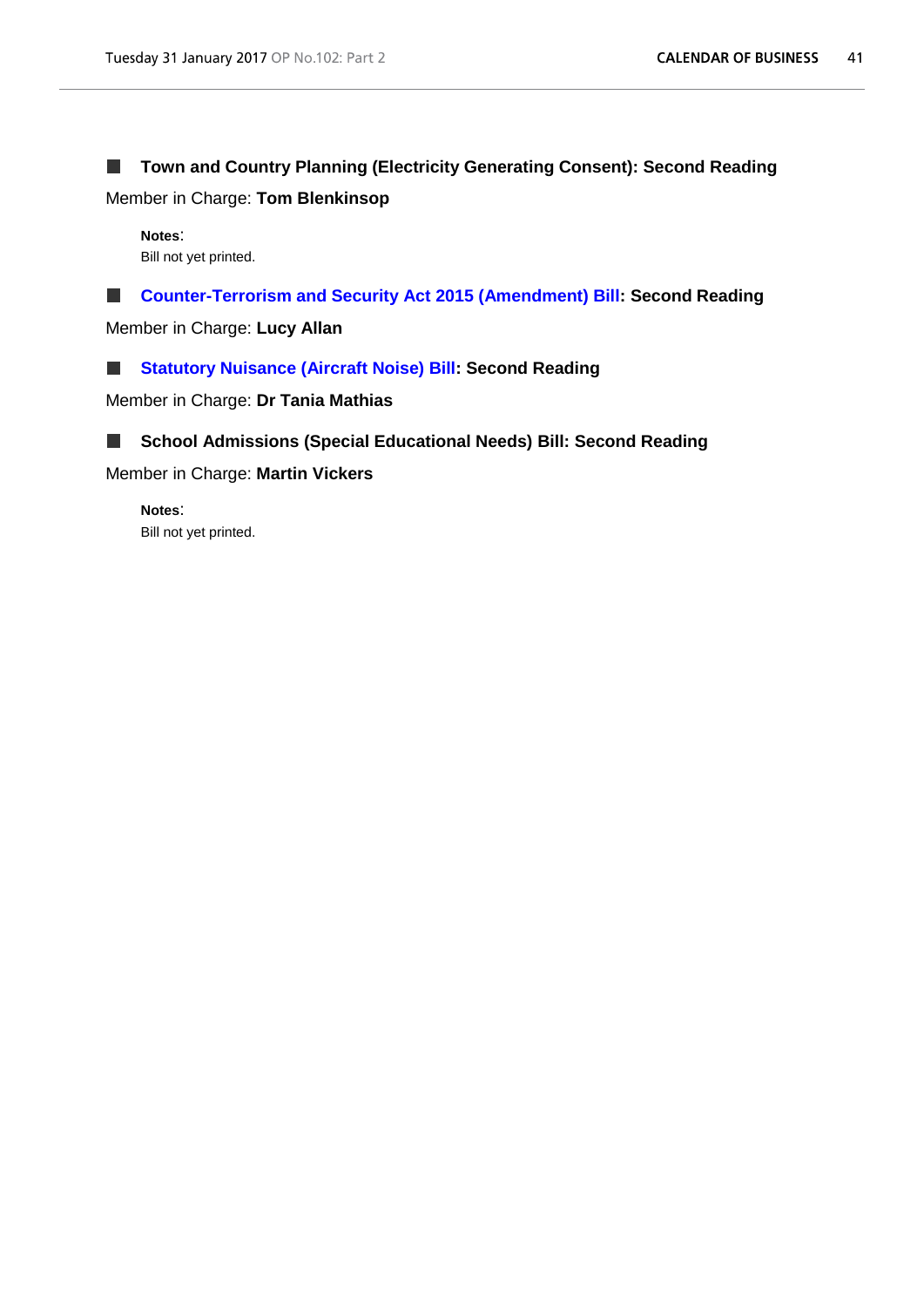# <span id="page-41-1"></span><span id="page-41-0"></span>**B. REMAINING ORDERS AND NOTICES**

Business in this section has not yet been scheduled for a specific date. It has therefore been set down formally to be taken in the Chamber today but is not expected to be taken today.

# **1. [CULTURAL PROPERTY \(ARMED CONFLICTS\) BILL](http://www.publications.parliament.uk/pa/bills/cbill/2016-2017/0066/17066.pdf) [LORDS]: REPORT STAGE AND THIRD READING**

Not amended in the Public Bill Committee, to be considered.

#### **Notes:**

The National Assembly for Wales, Northern Ireland Assembly and Scottish Parliament have approved Legislative Consent Resolutions relating to this Bill. Copies of the Resolutions are available in the Vote Office (also on the [documents webpage for the Bill\)](http://services.parliament.uk/bills/2016-17/culturalpropertyarmedconflicts/documents.html). Queen's consent to be signified on Third Reading.

# **2. [CRIMINAL FINANCES BILL:](http://www.publications.parliament.uk/pa/bills/cbill/2016-2017/0097/17097.pdf) REPORT STAGE AND THIRD READING**

As amended in Public Bill Committee, to be considered.

#### **Notes:**

For amendments see separate paper (also available on the [documents webpage for the Bill\)](http://services.parliament.uk/bills/2016-17/criminalfinances/documents.html). The National Assembly for Wales has approved a Legislative Consent Resolution relating to this Bill. Copies of the Resolution are available in the Vote Office (also available on the [documents webpage for](http://services.parliament.uk/bills/2016-17/criminalfinances/documents.html)  [the Bill\)](http://services.parliament.uk/bills/2016-17/criminalfinances/documents.html).

# **3. TRADE UNIONS**

#### **Secretary Greg Clark**

That the draft Important [Public Services \(Transport\) Regulations 2017,](http://www.legislation.gov.uk/ukdsi/2017/9780111151976/pdfs/ukdsi_9780111151976_en.pdf) which were laid before this House on 5 December, be approved.

# **4. TRADE UNIONS**

# **Secretary Greg Clark**

That the draft [Important Public Services \(Fire\) Regulations 2017,](http://www.legislation.gov.uk/ukdsi/2017/9780111151952/pdfs/ukdsi_9780111151952_en.pdf) which were laid before this House on 5 December, be approved.

# **5. TRADE UNIONS**

# **Secretary Greg Clark**

That the draft [Important Public Services \(Border Security\) Regulations 2017,](http://www.legislation.gov.uk/ukdsi/2017/9780111151938/pdfs/ukdsi_9780111151938_en.pdf) which were laid before this House on 5 December, be approved.

# **6. TRADE UNIONS**

# **Secretary Greg Clark**

That the draft [Important Public Services \(Education\) Regulations 2017,](http://www.legislation.gov.uk/ukdsi/2017/9780111151945/pdfs/ukdsi_9780111151945_en.pdf) which were laid before this House on 5 December, be approved.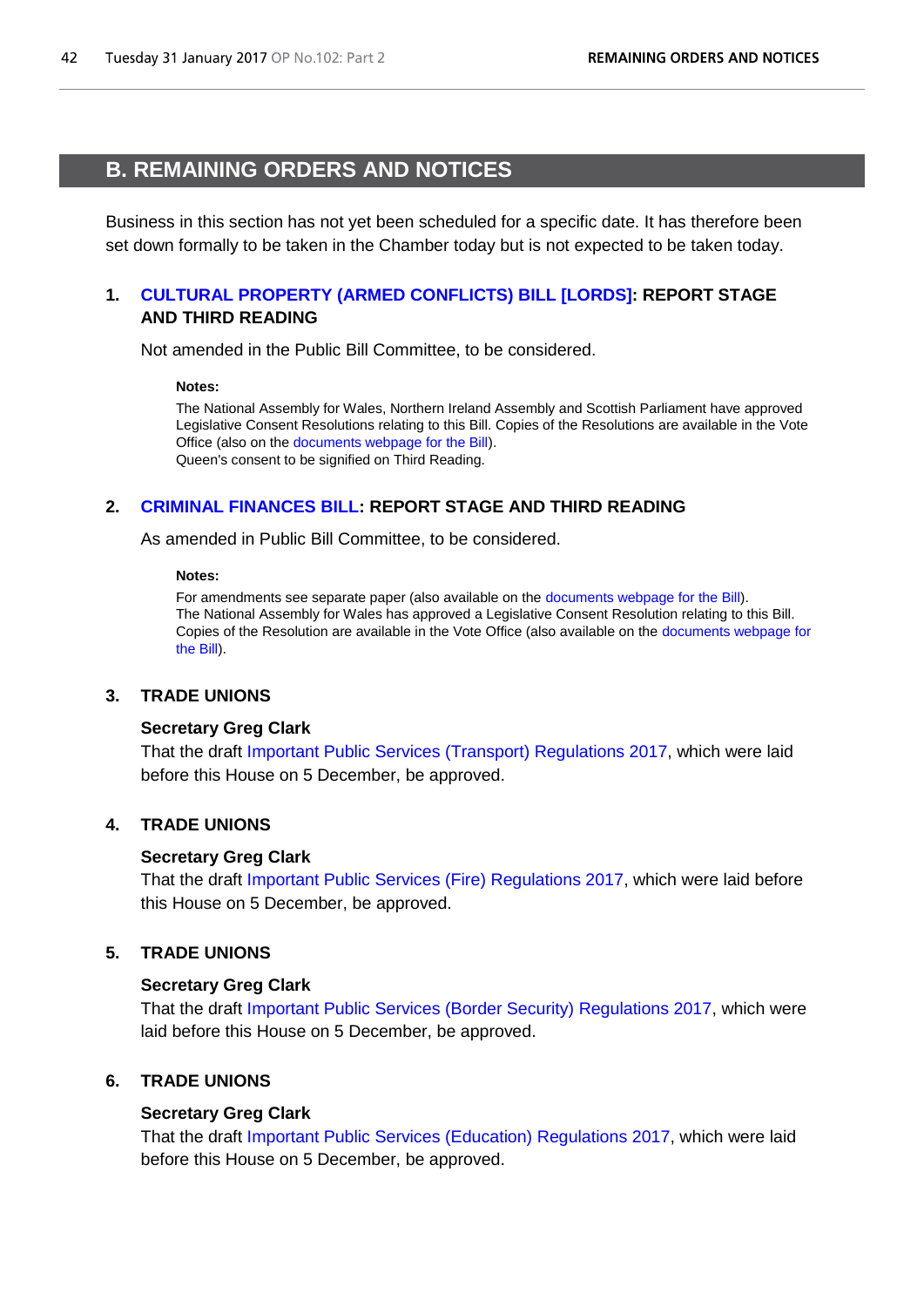### **7. TRADE UNIONS**

#### **Secretary Greg Clark**

That the draft [Important Public Services \(Health\) Regulations 2017,](http://www.legislation.gov.uk/ukdsi/2017/9780111151969/pdfs/ukdsi_9780111151969_en.pdf) which were laid before this House on 5 December, be approved.

# **8. REGULATORY REFORM**

#### **Secretary Greg Clark**

That the draft [Economic Growth \(Regulatory Functions\) Order 2017,](http://www.legislation.gov.uk/ukdsi/2017/9780111151822/pdfs/ukdsi_9780111151822_en.pdf) which was laid before this House on 6 December, be approved.

# **9. REGULATORY REFORM**

#### **Secretary Greg Clark**

That the draft [Business Impact Target \(Relevant Regulators\) Regulations 2017,](http://www.legislation.gov.uk/ukdsi/2017/9780111151846/pdfs/ukdsi_9780111151846_en.pdf) which were laid before this House on 6 December, be approved.

# **10. DEREGULATION**

#### **Secretary Greg Clark**

That the [Draft Growth Duty Statutory Guidance,](https://www.gov.uk/government/uploads/system/uploads/attachment_data/file/574499/growth-duty-statutory-guidance.pdf) a copy of which was laid before this House on 12 December, be approved.

# **11. CONSTITUTIONAL LAW**

#### **Secretary David Mundell**

That the draft [Scottish Fiscal Commission Act 2016 \(Consequential Provisions and](http://www.legislation.gov.uk/ukdsi/2017/9780111152669/pdfs/ukdsi_9780111152669_en.pdf)  [Modifications\) Order 2017,](http://www.legislation.gov.uk/ukdsi/2017/9780111152669/pdfs/ukdsi_9780111152669_en.pdf) which was laid before this House on 19 December, be approved.

## **12. TOWN AND COUNTRY PLANNING**

# **Gavin Barwell**

That the draft [Housing and Planning Act 2016 \(Permission in Principle etc\)](http://www.legislation.gov.uk/ukdsi/2017/9780111152812/pdfs/ukdsi_9780111152812_en.pdf)  [\(Miscellaneous Amendments\) \(England\) Regulations 2017,](http://www.legislation.gov.uk/ukdsi/2017/9780111152812/pdfs/ukdsi_9780111152812_en.pdf) which were laid before this House on 20 December, be approved.

#### **Notes:**

The Speaker has certified that the Instrument relates exclusively to England and is within devolved legislative competence [\(Standing Order No. 83P\)](http://www.publications.parliament.uk/pa/cm201516/cmstords/0002/body.htm#83P).

# **13. COMPETITION**

#### **Secretary Greg Clark**

That the draft [Claims in respect of Loss or Damage arising from Competition](http://www.legislation.gov.uk/ukdsi/2017/9780111152805/pdfs/ukdsi_9780111152805_en.pdf)  [Infringements \(Competition Act 1998 and Other Enactments \(Amendment\)\) Regulations](http://www.legislation.gov.uk/ukdsi/2017/9780111152805/pdfs/ukdsi_9780111152805_en.pdf)  [2017,](http://www.legislation.gov.uk/ukdsi/2017/9780111152805/pdfs/ukdsi_9780111152805_en.pdf) which were laid before this House on 20 December, be approved.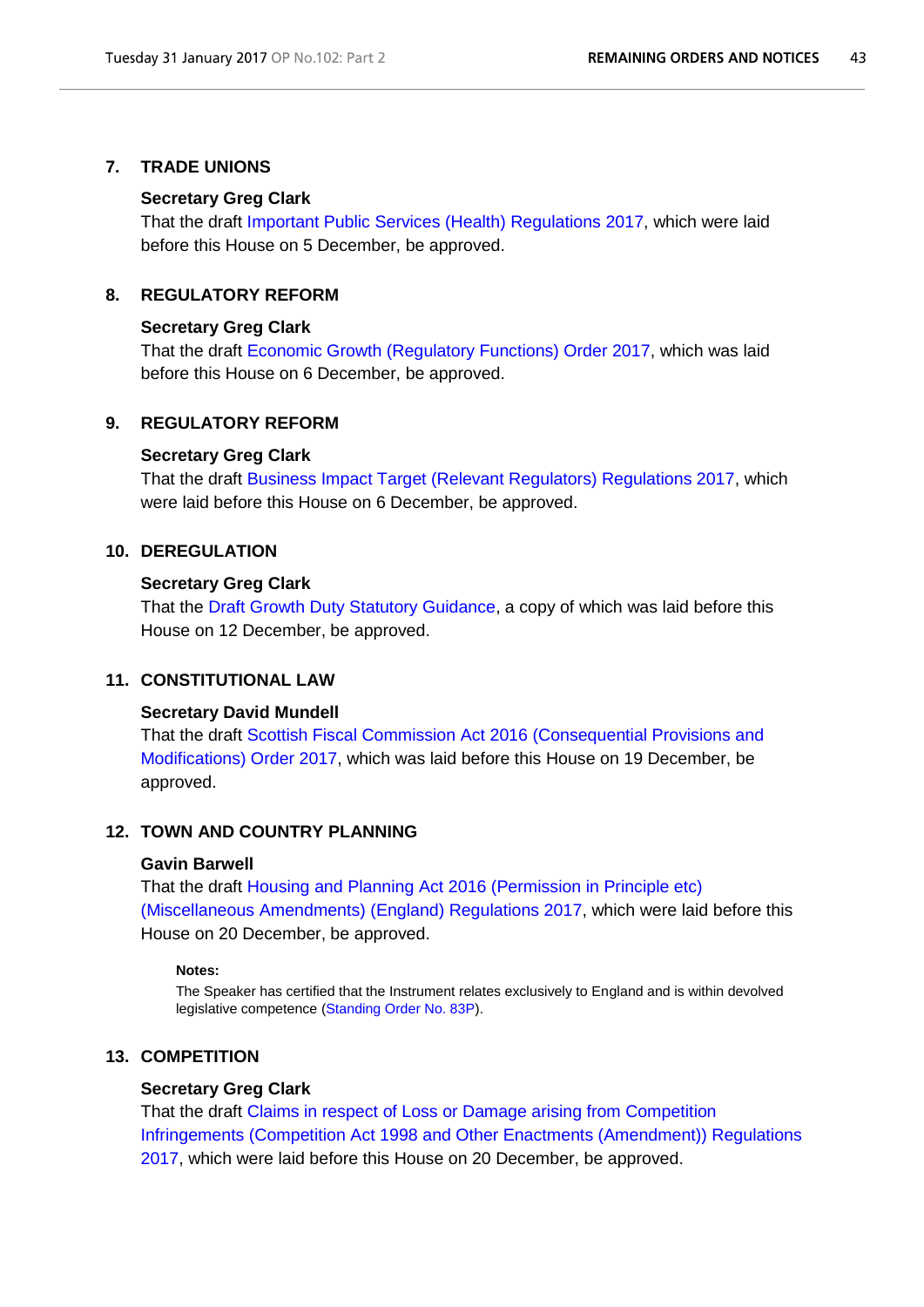# **14. NATIONAL HEALTH SERVICE**

### **David Mowat**

That the draft [National Health Service Commissioning Board \(Additional Functions\)](http://www.legislation.gov.uk/ukdsi/2017/9780111152928/pdfs/ukdsi_9780111152928_en.pdf)  [Regulations 2017,](http://www.legislation.gov.uk/ukdsi/2017/9780111152928/pdfs/ukdsi_9780111152928_en.pdf) which were laid before this House on 9 January, be approved.

#### **Notes:**

The Speaker has certified that the Instrument relates exclusively to England and is within devolved legislative competence [\(Standing Order No. 83P\)](http://www.publications.parliament.uk/pa/cm201516/cmstords/0002/body.htm#83P).

### **15. [CHILDREN AND SOCIAL WORK BILL \[LORDS\]:](http://www.publications.parliament.uk/pa/bills/cbill/2016-2017/0121/17121.pdf) REMAINING STAGES**

As amended in Public Bill Committee, to be considered.

#### **Notes:**

At Second Reading the Speaker certified that Clauses 8, 9 and 58 of the Bill relate exclusively to England and Wales and are within devolved legislative competence and that Clauses 1 to 7, 10 to 30 and 32 to 57 of, and Schedules 1 to 3 to, the Bill relate exclusively to England and are within devolved legislative competence.

The National Assembly for Wales has approved a Legislative Consent Resolution relating to this Bill. Copies of the Resolution are available in the Vote Office (also available on th[e documents webpage](http://services.parliament.uk/bills/2016-17/childrenandsocialwork/documents.html) for the Bill).

# **16. IMMIGRATION**

#### **Secretary Amber Rudd**

That the draft [Immigration and Nationality \(Fees\) \(Amendment\) Order 2017,](http://www.legislation.gov.uk/ukdsi/2017/9780111153017/pdfs/ukdsi_9780111153017_en.pdf) which was laid before this House on 11 January, be approved.

#### **17. PUBLIC SERVICE PENSIONS**

#### **Secretary Elizabeth Truss**

That the draft [Pension Schemes Act 2015 \(Judicial Pensions\) \(Consequential Provision\)](http://www.legislation.gov.uk/ukdsi/2017/9780111153147/pdfs/ukdsi_9780111153147_en.pdf)  [Regulations 2017,](http://www.legislation.gov.uk/ukdsi/2017/9780111153147/pdfs/ukdsi_9780111153147_en.pdf) which were laid before this House on 16 January, be approved.

# **18. SOCIAL SECURITY**

#### **Jane Ellison**

That the draft [Social Security \(Contributions\) \(Rates, Limits and Thresholds Amendments](http://www.legislation.gov.uk/ukdsi/2017/9780111153215/pdfs/ukdsi_9780111153215_en.pdf)  [and National Insurance Funds Payments\)](http://www.legislation.gov.uk/ukdsi/2017/9780111153215/pdfs/ukdsi_9780111153215_en.pdf) Regulations 2017, which were laid before this House on 16 January, be approved.

# **19. FINANCIAL SERVICES AND MARKETS**

#### **Simon Kirby**

That the draft Investment [Bank \(Amendment of Definition\) and Special Administration](http://www.legislation.gov.uk/ukdsi/2017/9780111152980/pdfs/ukdsi_9780111152980_en.pdf)  [\(Amendment\) Regulations 2017,](http://www.legislation.gov.uk/ukdsi/2017/9780111152980/pdfs/ukdsi_9780111152980_en.pdf) which were laid before this House on 16 January, be approved.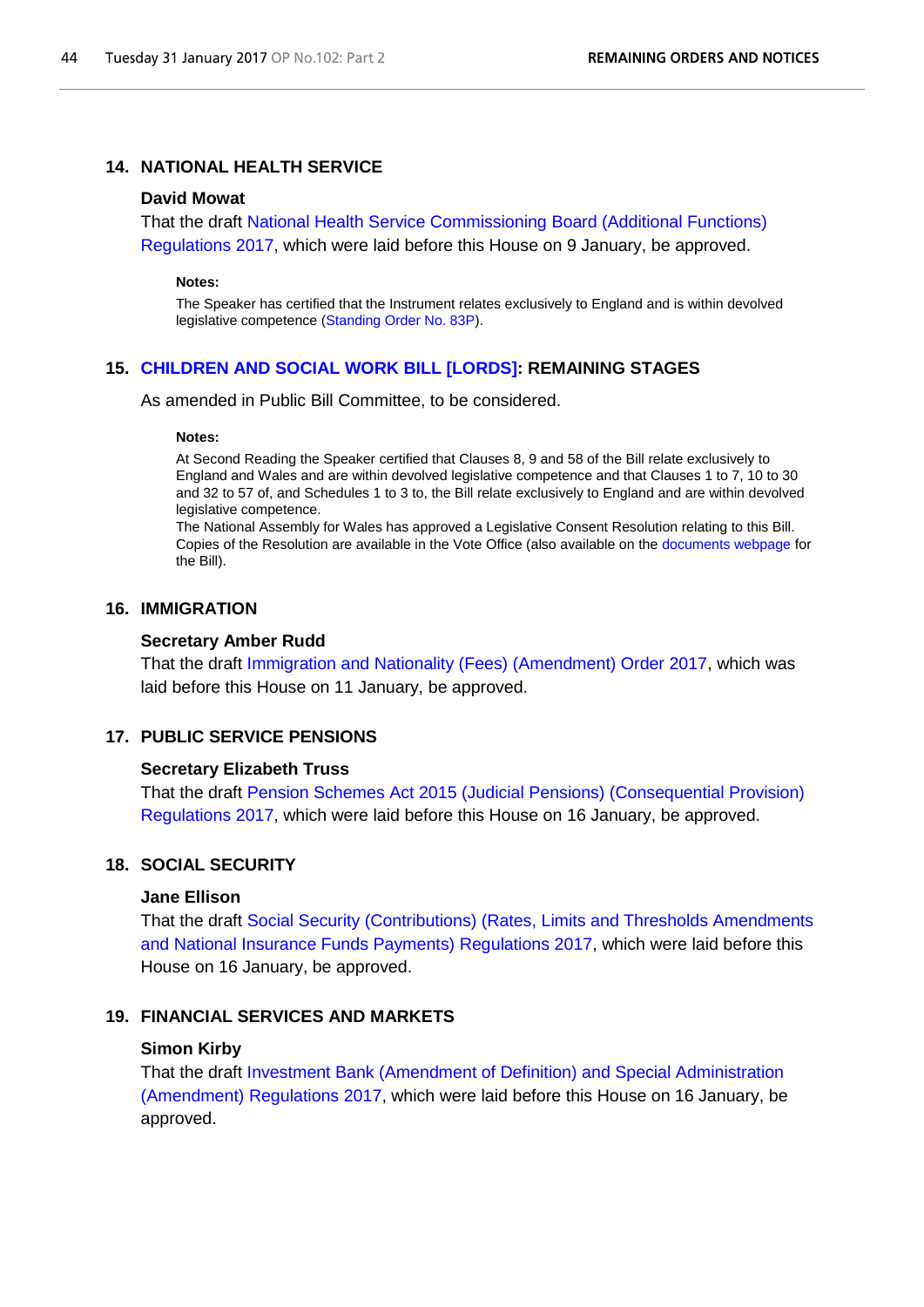### **20. IMMIGRATION**

#### **Secretary Amber Rudd**

That the draft [Immigration \(Health Charge\) \(Amendment\) Order 2017,](http://www.legislation.gov.uk/ukdsi/2017/9780111152829/pdfs/ukdsi_9780111152829_en.pdf) which was laid before this House on 20 December, be approved.

## **21. INSOLVENCY**

#### **Secretary Greg Clark**

That the draft [Deregulation Act 2015, the Small Business, Enterprise and Employment](http://www.legislation.gov.uk/ukdsi/2017/9780111153246/pdfs/ukdsi_9780111153246_en.pdf)  [Act 2015 and the Insolvency \(Amendment\) Act \(Northern Ireland\) 2016 \(Consequential](http://www.legislation.gov.uk/ukdsi/2017/9780111153246/pdfs/ukdsi_9780111153246_en.pdf)  [Amendments and Transitional Provisions\) Regulations 2017,](http://www.legislation.gov.uk/ukdsi/2017/9780111153246/pdfs/ukdsi_9780111153246_en.pdf) which were laid before this House on 18 January, be approved.

#### **Notes:**

The Instrument has not yet been considered by the Joint Committee on Statutory Instruments.

### **22. [BROADCASTING \(RADIO MULTIPLEX SERVICES\) BILL](http://www.publications.parliament.uk/pa/bills/cbill/2016-2017/0028/17028.pdf)**

#### **Mr David Lidington**

That the Committee of Selection do nominate a Public Bill Committee to consider the Broadcasting (Radio Multiplex Services) Bill, pursuant to paragraph (5) of [Standing Order](http://www.publications.parliament.uk/pa/cm201516/cmstords/0002/body.htm#84A)  [No. 84A](http://www.publications.parliament.uk/pa/cm201516/cmstords/0002/body.htm#84A) (Public Bill Committees).

#### **23. [AWARDS FOR VALOUR \(PROTECTION\) BILL](http://www.publications.parliament.uk/pa/bills/cbill/2016-2017/0010/17010.pdf)**

#### **Mr David Lidington**

That the Committee of Selection do nominate a Public Bill Committee to consider the Awards for Valour (Protection) Bill, pursuant to paragraph (5) of [Standing Order No. 84A](http://www.publications.parliament.uk/pa/cm201516/cmstords/0002/body.htm#84A) (Public Bill Committees).

# **24. [PARKING PLACES \(VARIATION OF CHARGES\) BILL](http://www.publications.parliament.uk/pa/bills/cbill/2016-2017/0018/17018.pdf)**

#### **Mr David Lidington**

That the Committee of Selection do nominate a Public Bill Committee to consider the Parking Places (Variation of Charges) Bill, pursuant to paragraph (5) of Standing Order [No. 84A](http://www.publications.parliament.uk/pa/cm201516/cmstords/0002/body.htm#84A) (Public Bill Committees).

# **25. [LOCAL AUDIT \(PUBLIC ACCESS TO DOCUMENTS\)](http://www.publications.parliament.uk/pa/bills/cbill/2016-2017/0031/17031.pdf) BILL**

#### **Mr David Lidington**

That the Committee of Selection do nominate a Public Bill Committee to consider the Local Audit (Public Access to Documents) Bill, pursuant to paragraph (5) of [Standing](http://www.publications.parliament.uk/pa/cm201516/cmstords/0002/body.htm#84A)  [Order No. 84A](http://www.publications.parliament.uk/pa/cm201516/cmstords/0002/body.htm#84A) (Public Bill Committees).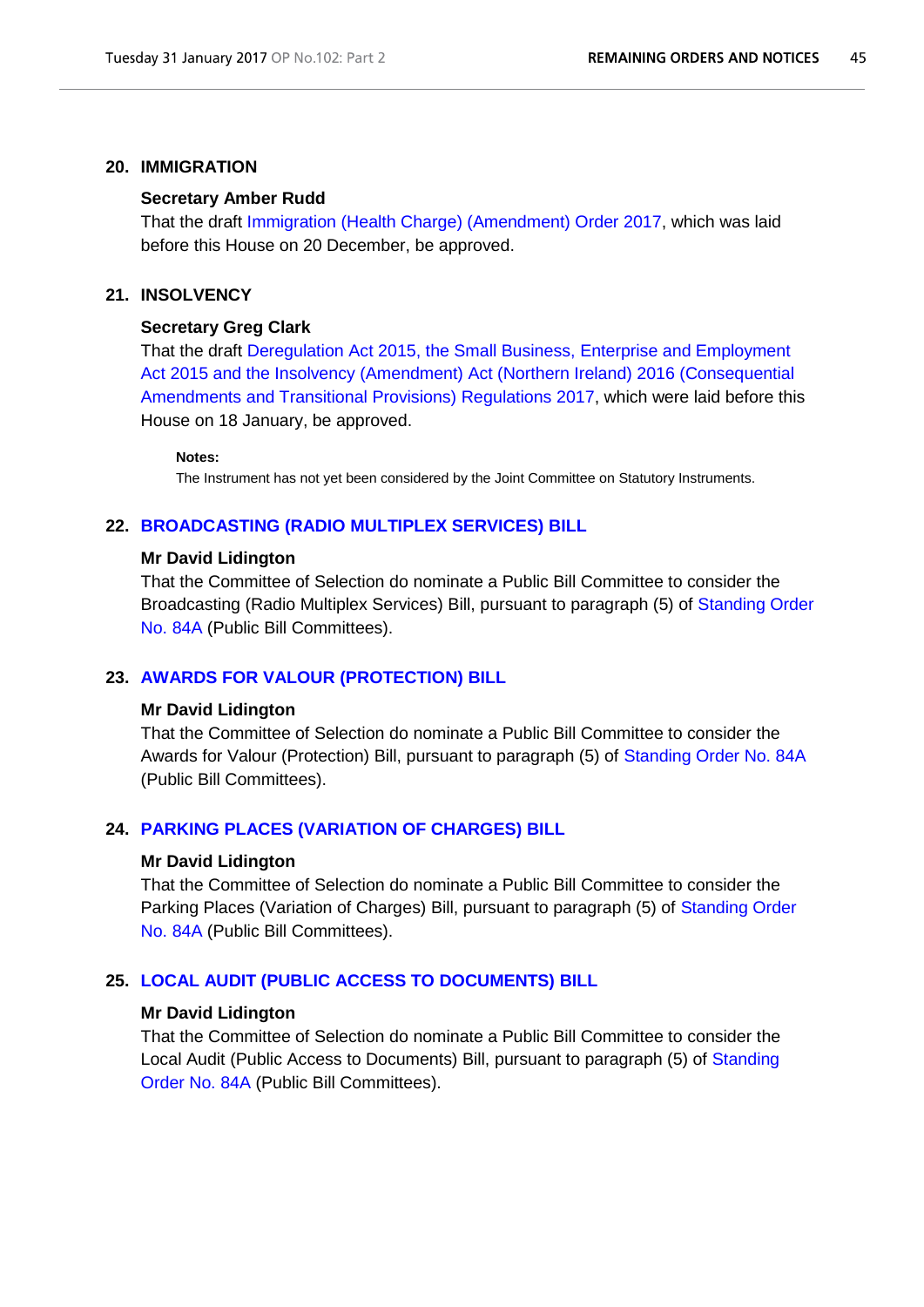# **26. [PREVENTING AND COMBATING VIOLENCE AGAINST WOMEN AND DOMESTIC](http://www.publications.parliament.uk/pa/bills/cbill/2016-2017/0012/17012.pdf) [VIOLENCE \(RATIFICATION OF CONVENTION\) BILL](http://www.publications.parliament.uk/pa/bills/cbill/2016-2017/0012/17012.pdf)**

#### **Mr David Lidington**

That the Committee of Selection do nominate a Public Bill Committee to consider the Preventing and Combating Violence Against Women and Domestic Violence (Ratification of Convention) Bill, pursuant to paragraph (5) of [Standing Order No. 84A](http://www.publications.parliament.uk/pa/cm201516/cmstords/0002/body.htm#84A) (Public Bill Committees).

# **27. ATOMIC ENERGY AND RADIOACTIVE SUBSTANCES**

#### **Secretary Greg Clark**

That the draft [Nuclear Industries Security \(Amendment\) Regulations 2017,](http://www.legislation.gov.uk/ukdsi/2017/9780111152935/pdfs/ukdsi_9780111152935_en.pdf) which were laid before this House on 19 January, be approved.

#### **Notes:**

The Instrument has not yet been considered by the Joint Committee on Statutory Instruments.

### **28. EQUALITY**

### **Secretary Justine Greening**

That the draft [Equality Act 2010 \(Specific Duties and Public Authorities\) Regulations](http://www.legislation.gov.uk/ukdsi/2017/9780111153277/pdfs/ukdsi_9780111153277_en.pdf)  [2017,](http://www.legislation.gov.uk/ukdsi/2017/9780111153277/pdfs/ukdsi_9780111153277_en.pdf) which were laid before this House on 18 January, be approved.

#### **Notes:**

The Instrument has not yet been considered by the Joint Committee on Statutory Instruments.

# **29. SOCIAL SECURITY**

#### **Caroline Nokes**

That the draft [Bereavement Support Payment Regulations 2017,](http://www.legislation.gov.uk/ukdsi/2017/9780111153062/pdfs/ukdsi_9780111153062_en.pdf) which were laid before this House on 12 January, be approved.

# **30. SOCIAL SECURITY**

# **Caroline Nokes**

That the draft [Social Security Benefits Up-rating Order 2017,](http://www.legislation.gov.uk/ukdsi/2017/9780111153116/pdfs/ukdsi_9780111153116_en.pdf) which was laid before this House on 16 January, be approved.

#### **31. PENSIONS**

#### **Caroline Nokes**

That the draft [Guaranteed Minimum Pensions Increase Order 2017,](http://www.legislation.gov.uk/ukdsi/2017/9780111152997/pdfs/ukdsi_9780111152997_en.pdf) which was laid before this House on 16 January, be approved.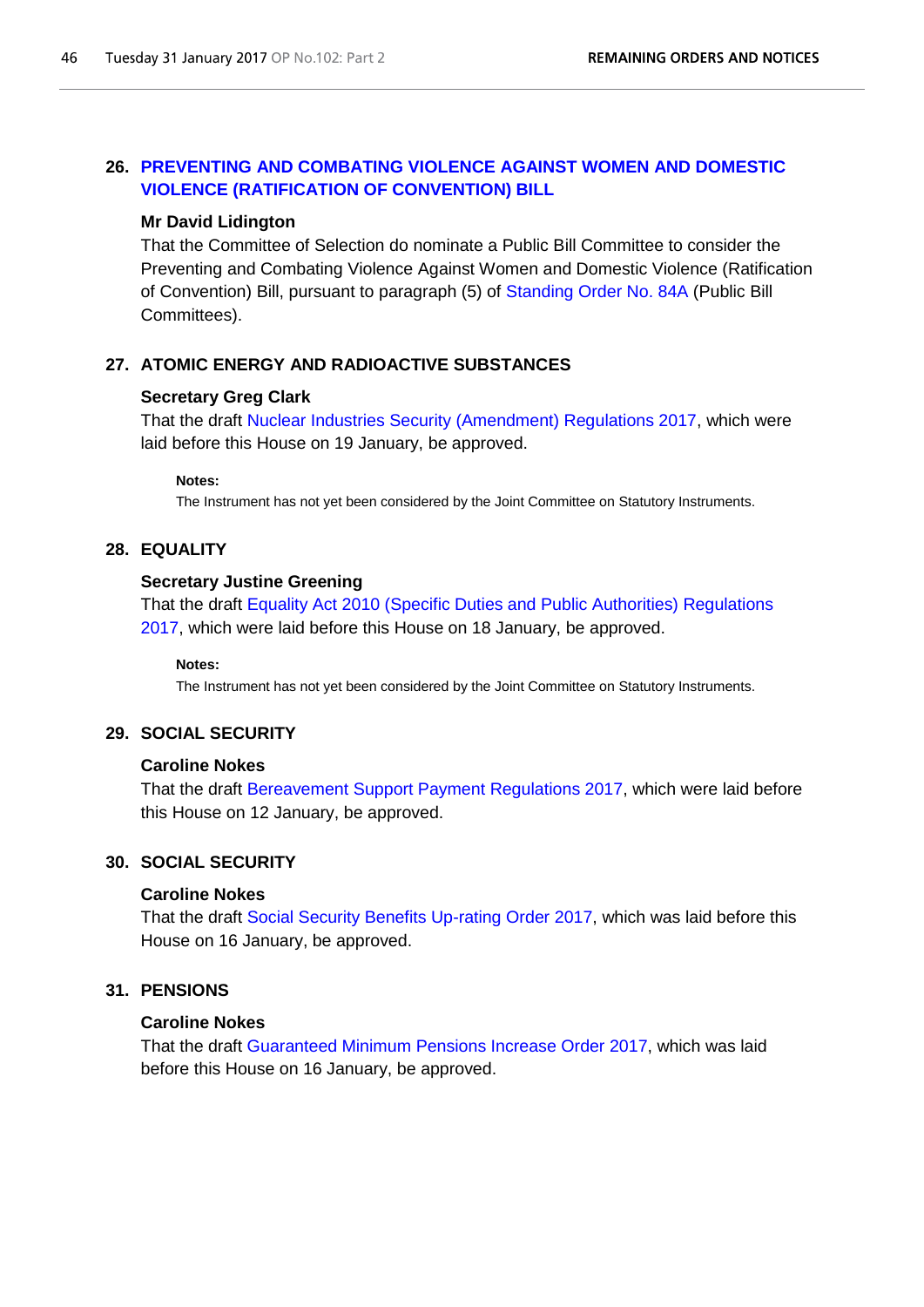# **32. [MERCHANT SHIPPING \(HOMOSEXUAL CONDUCT\) BILL](http://www.publications.parliament.uk/pa/bills/cbill/2016-2017/0023/17023.pdf)**

#### **Mr David Lidington**

That the Committee of Selection do nominate a Public Bill Committee to consider the Merchant Shipping (Homosexual Conduct) Bill, pursuant to paragraph (5) of [Standing](http://www.publications.parliament.uk/pa/cm201516/cmstords/0002/body.htm#84A)  [Order No. 84A](http://www.publications.parliament.uk/pa/cm201516/cmstords/0002/body.htm#84A) (Public Bill Committees).

### **33. LOCAL GOVERNMENT**

# **Andrew Percy**

That the draft [Cambridgeshire and Peterborough Combined Authority Order 2017,](http://www.legislation.gov.uk/ukdsi/2017/9780111153291/pdfs/ukdsi_9780111153291_en.pdf) which was laid before this House on 23 January, be approved.

#### **Notes:**

The Instrument has not yet been considered by the Joint Committee on Statutory Instruments. The Speaker has certified that the Instrument relates exclusively to England and is within devolved legislative competence [\(Standing Order No. 83P\)](http://www.publications.parliament.uk/pa/cm201516/cmstords/0002/body.htm#83P).

### **34. LOCAL GOVERNMENT**

#### **Andrew Percy**

That the draft [Tees Valley Combined Authority \(Functions\) Order 2017,](http://www.legislation.gov.uk/ukdsi/2017/9780111153307/pdfs/ukdsi_9780111153307_en.pdf) which was laid before this House on 23 January, be approved.

#### **Notes:**

The Instrument has not yet been considered by the Joint Committee on Statutory Instruments. The Speaker has certified that the Instrument relates exclusively to England and is within devolved legislative competence [\(Standing Order No. 83P\)](http://www.publications.parliament.uk/pa/cm201516/cmstords/0002/body.htm#83P).

# **35. [NATIONAL CITIZEN SERVICE BILL:](http://www.publications.parliament.uk/pa/bills/cbill/2016-2017/0130/17130.pdf) REMAINING STAGES**

As amended in Public Bill Committee, to be considered.

#### **Notes:**

The Speaker certified before Second Reading that Clauses 1 to 8 and 15, and Schedule 1 of the Bill relate exclusively to England and are within devolved legislative competence.

# **36. [INTELLECTUAL PROPERTY \(UNJUSTIFIED THREATS\) BILL \[LORDS\]:](http://www.publications.parliament.uk/pa/bills/cbill/2016-2017/0113/17113.pdf) REMAINING STAGES**

Not amended in Public Bill Committee, to be considered.

# **37. LOCAL GOVERNMENT**

### **Secretary Chris Grayling**

That the draft Transport Levying Bodies (Amendment) Regulations 2017, which were laid before this House on 24 January, be approved.

#### **Notes:**

The Instrument has not yet been considered by the Joint Committee on Statutory Instruments. The Speaker has not yet considered the Instrument for certification [\(Standing Order No. 83P\)](http://www.publications.parliament.uk/pa/cm201516/cmstords/0002/body.htm#83P).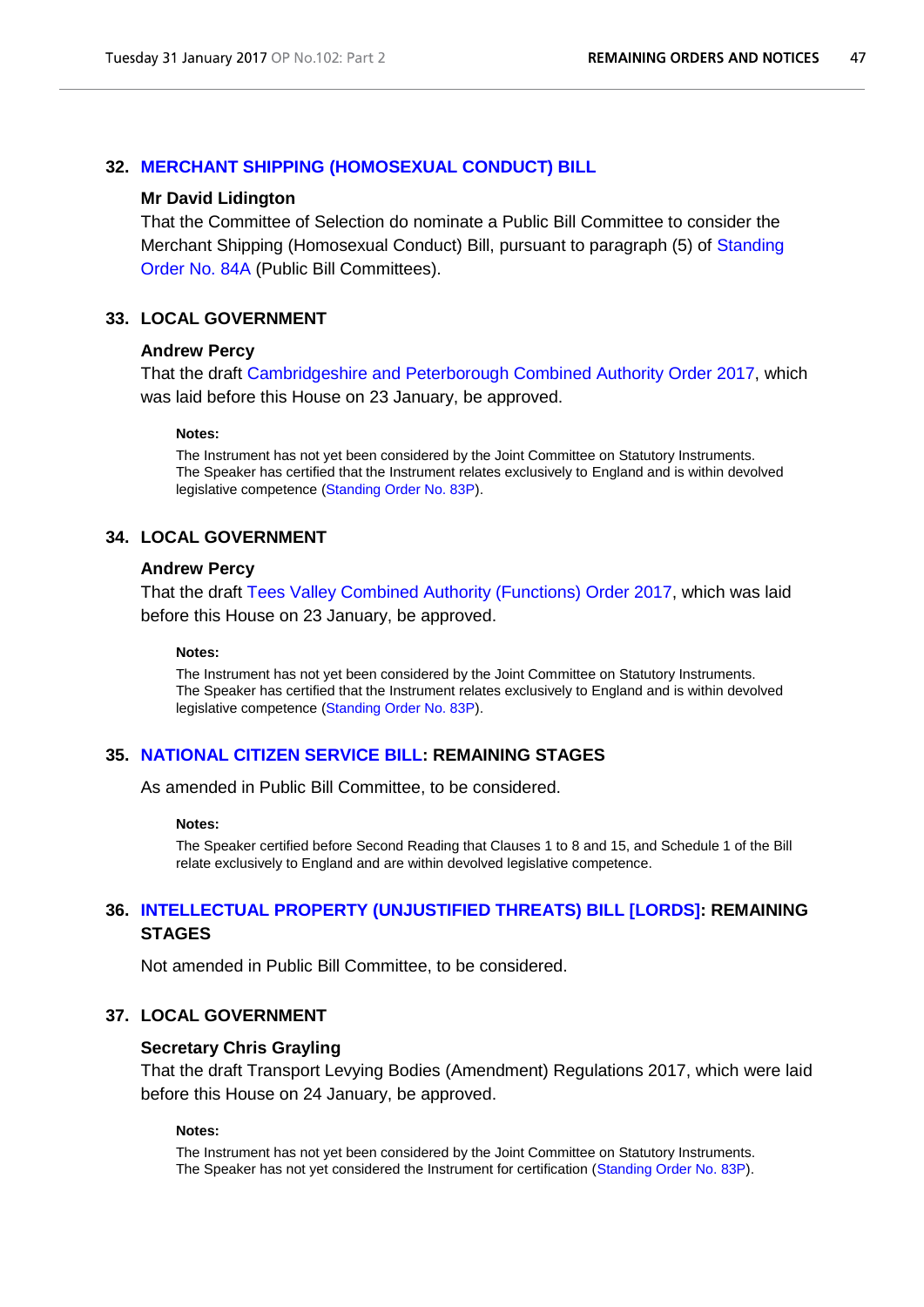# **38. HEALTH CARE AND ASSOCIATED PROFESSIONS**

#### **Mr Philip Dunne**

That the draft [Nursing and Midwifery \(Amendment\) Order 2017,](http://www.legislation.gov.uk/ukdsi/2017/9780111153123/pdfs/ukdsi_9780111153123_en.pdf) which was laid before this House on 25 January, be approved.

#### **Notes:**

The Instrument has not yet been considered by the Joint Committee on Statutory Instruments. The Speaker has not yet considered the Instrument for certification [\(Standing Order No. 83P\)](http://www.publications.parliament.uk/pa/cm201516/cmstords/0002/body.htm#83P).

# **39. SOCIAL SECURITY**

#### **Penny Mordaunt**

That the draft [Pneumoconiosis etc. \(Workers' Compensation\) \(Payment of Claims\)](http://www.legislation.gov.uk/ukdsi/2017/9780111153352/pdfs/ukdsi_9780111153352_en.pdf)  [\(Amendment\) Regulations 2017,](http://www.legislation.gov.uk/ukdsi/2017/9780111153352/pdfs/ukdsi_9780111153352_en.pdf) which were laid before this House on 25 January, be approved.

#### **Notes:**

The Instrument has not yet been considered by the Joint Committee on Statutory Instruments. The Speaker has not yet considered the Instrument for certification [\(Standing Order No. 83P\)](http://www.publications.parliament.uk/pa/cm201516/cmstords/0002/body.htm#83P).

### **40. SOCIAL SECURITY**

#### **Penny Mordaunt**

That the draft [Mesothelioma Lump Sum Payments \(Conditions and Amounts\)](http://www.legislation.gov.uk/ukdsi/2017/9780111153345/pdfs/ukdsi_9780111153345_en.pdf)  (Amendment) [Regulations 2017,](http://www.legislation.gov.uk/ukdsi/2017/9780111153345/pdfs/ukdsi_9780111153345_en.pdf) which were laid before this House on 25 January, be approved.

#### **Notes:**

The Instrument has not yet been considered by the Joint Committee on Statutory Instruments. The Speaker has not yet considered the Instrument for certification [\(Standing Order No. 83P\)](http://www.publications.parliament.uk/pa/cm201516/cmstords/0002/body.htm#83P).

# **41. [BUS SERVICES BILL \[LORDS\]:](http://www.publications.parliament.uk/pa/bills/cbill/2016-2017/0100/17100.pdf) SECOND READING**

#### **Notes:**

The Speaker has certified that Clauses 1, 3 to 7, 9 to 14, 16 and 18 to 21 of, and Schedule 2 to the Bill relate exclusively to England and are within devolved legislative competence.

#### **Relevant Documents:**

Eighth Report of the Transport Committee, Bus Services Bill[, HC 611,](http://www.publications.parliament.uk/pa/cm201617/cmselect/cmtrans/611/611.pdf) and the Government's response, [HC 918](http://www.publications.parliament.uk/pa/cm201617/cmselect/cmtrans/918/918.pdf)

# **42. BUS SERVICES BILL [LORDS]: MONEY**

### **Jane Ellison**

That, for the purposes of any Act resulting from the Bus Services Bill [Lords], it is expedient to authorise:

(1) the payment out of money provided by Parliament of any increase attributable to the Act in the sums payable under any other Act out of money so provided; and

(2) the payment of sums into the Consolidated Fund.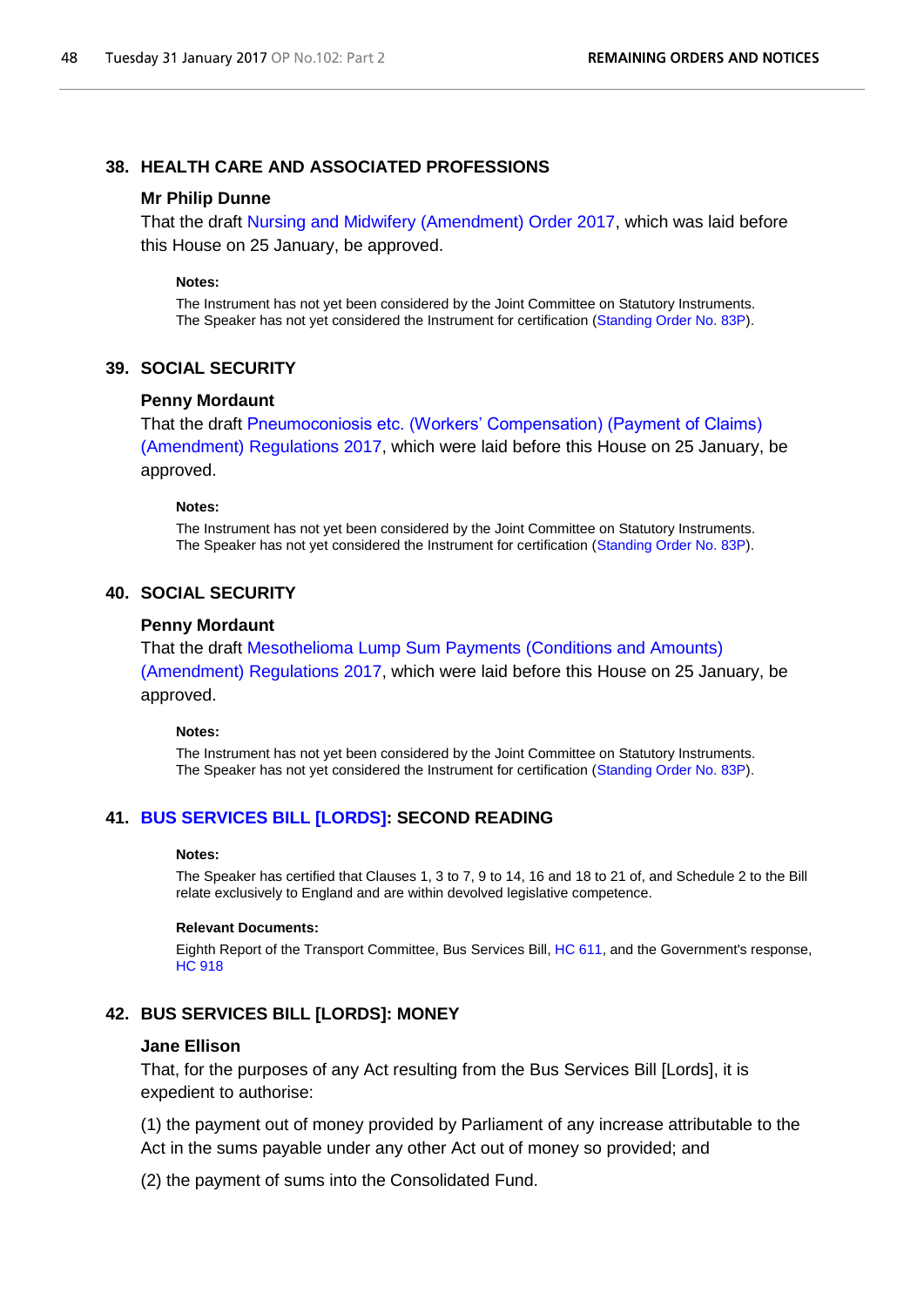#### **Notes:**

Queen's Recommendation signified.

### **43. CROWN**

# **Simon Kirby**

That the draft [Sovereign Grant Act 2011 \(Change of Percentage\) Order 2017,](http://www.legislation.gov.uk/ukdsi/2017/9780111153468/pdfs/ukdsi_9780111153468_en.pdf) which was laid before this House on 26 January, be approved.

#### **Notes:**

The Instrument has not yet been considered by the Joint Committee on Statutory Instruments. The Speaker has not yet considered the Instrument for certification [\(Standing Order No. 83P\)](http://www.publications.parliament.uk/pa/cm201516/cmstords/0002/body.htm#83P).

# **44. INTERNATIONAL IMMUNITIES AND PRIVILEGES**

#### **Secretary Boris Johnson**

That the draft [European Organization for Astronomical Research in the Southern](http://www.legislation.gov.uk/ukdsi/2017/9780111153369/pdfs/ukdsi_9780111153369_en.pdf)  [Hemisphere \(Immunities and Privileges\) \(Amendment\) Order 2017,](http://www.legislation.gov.uk/ukdsi/2017/9780111153369/pdfs/ukdsi_9780111153369_en.pdf) which was laid before this House on 27 January, be approved.

### **Notes:**

The Instrument has not yet been considered by the Joint Committee on Statutory Instruments. The Speaker has not yet considered the Instrument for certification [\(Standing Order No. 83P\)](http://www.publications.parliament.uk/pa/cm201516/cmstords/0002/body.htm#83P).

### **45. TERMS AND CONDITIONS OF EMPLOYMENT**

#### **Secretary Greg Clark**

That the draft National Minimum Wage (Amendment) Regulations 2017, which were laid before this House on 30 January, be approved.

#### **Notes:**

The Instrument has not yet been considered by the Joint Committee on Statutory Instruments. The Speaker has not yet considered the Instrument for certification [\(Standing Order No. 83P\)](http://www.publications.parliament.uk/pa/cm201516/cmstords/0002/body.htm#83P).

# **46. INCOME TAX**

## **Jane Ellison**

That the draft Scotland Act 2016 (Income Tax Consequential Amendments) Regulations 2017, which were laid before this House on 30 January, be approved.

#### **Notes:**

The Instrument has not yet been considered by the Joint Committee on Statutory Instruments. The Speaker has not yet considered the Instrument for certification [\(Standing Order No. 83P\)](http://www.publications.parliament.uk/pa/cm201516/cmstords/0002/body.htm#83P).

# **47. WATER INDUSTRY**

#### **Secretary Andrea Leadsom**

That the draft Water Supply Licence and Sewerage Licence (Modification of Standard Conditions) Order 2017, which was laid before this House on 30 January, be approved.